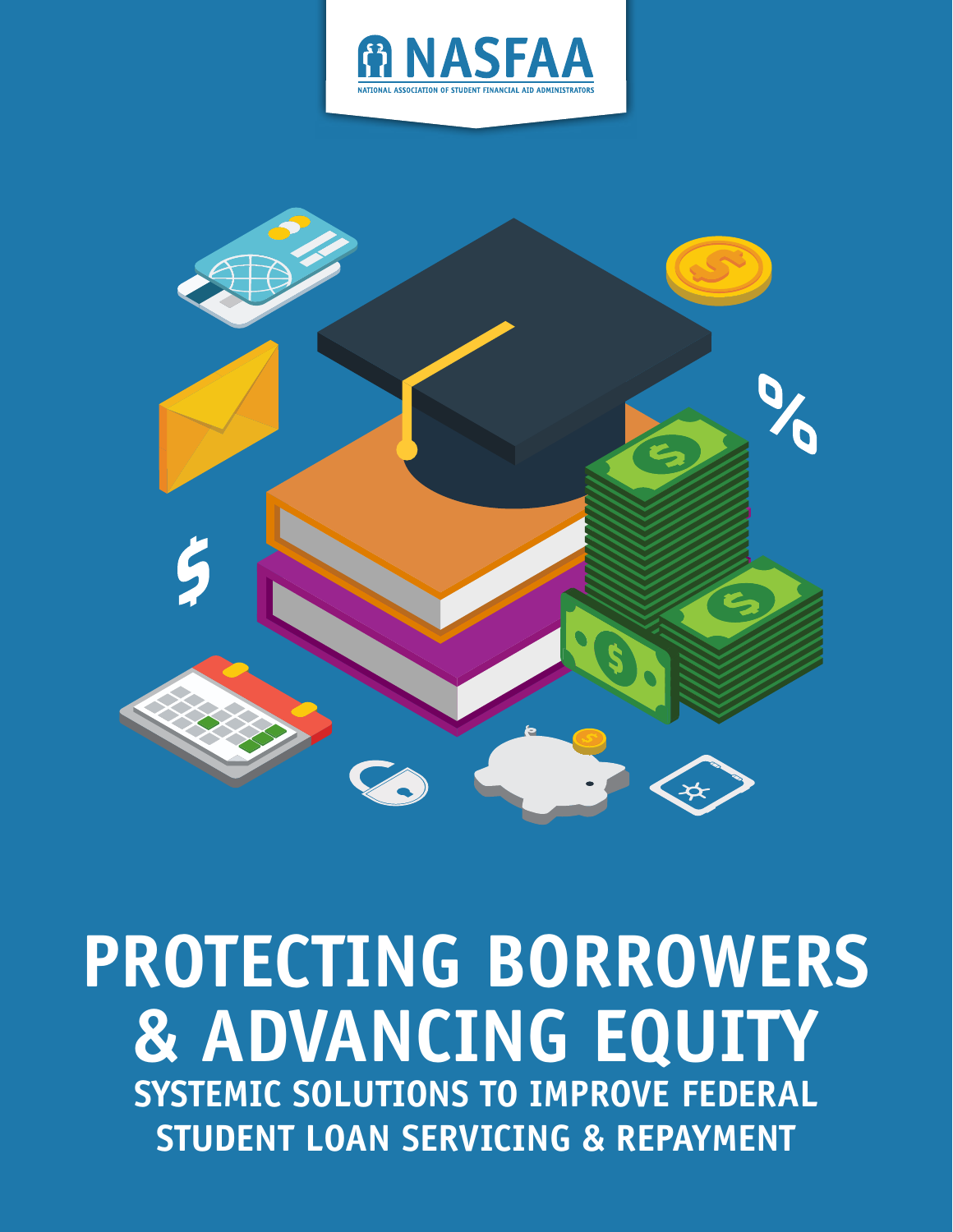# **Table of Contents**



The National Association of Student Financial Aid Administrators is a nonprofit membership organization representing more than 32,000 financial aid professionals at nearly 3,000 colleges, universities, and career schools across the country. NASFAA member institutions serve nine out of every 10 undergraduates in the United States. Based in Washington, DC, NASFAA is the only national association with a primary focus on student aid legislation, regulatory analysis, and training for financial aid administrators.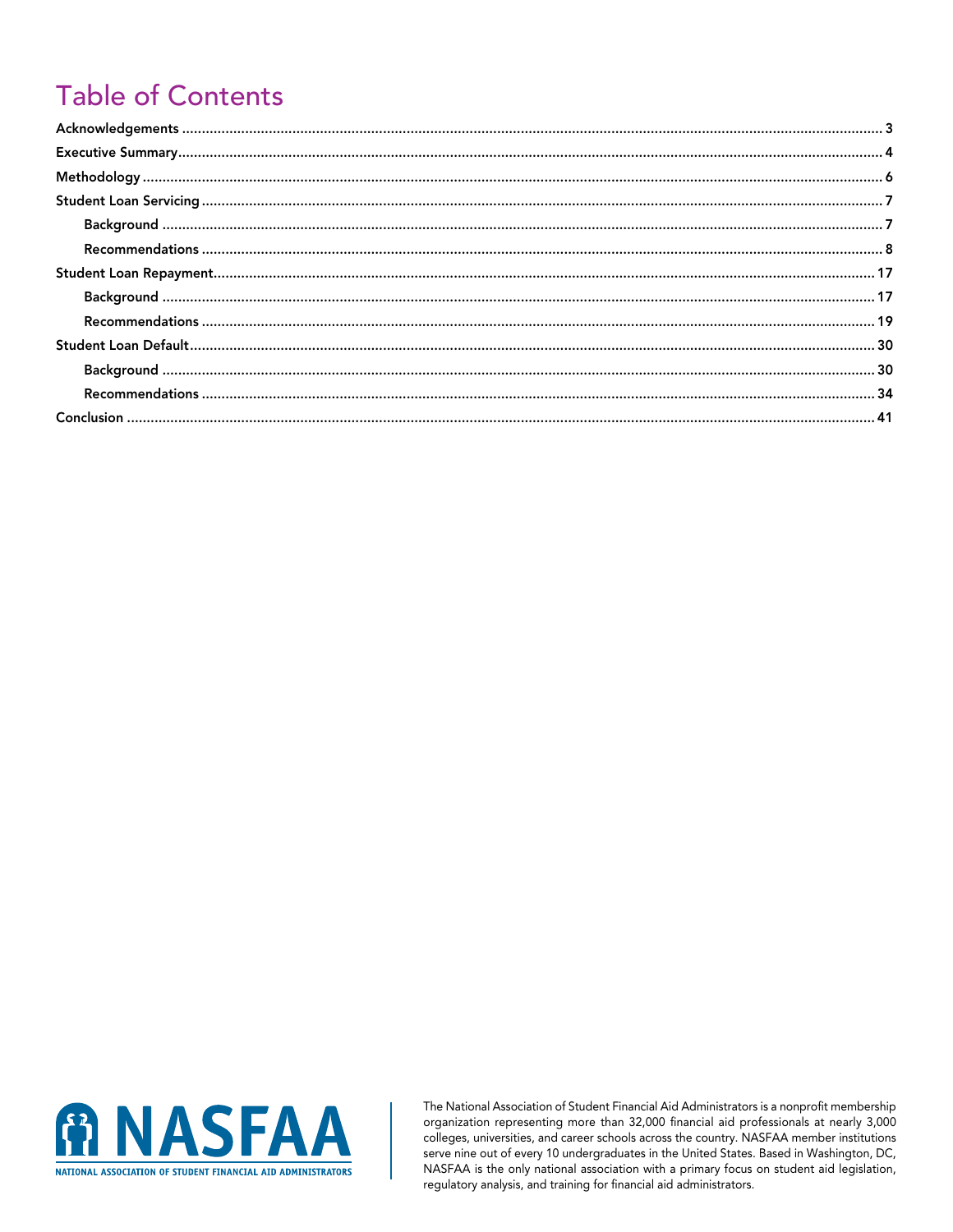# Acknowledgements

NASFAA would like to thank the policy experts and coalition members who assisted in the formation of these recommendations and provided feedback throughout:

| American Association of Community Colleges                 | National Association of College and University Business Officers |
|------------------------------------------------------------|------------------------------------------------------------------|
| American Council on Education                              | National Association of Independent Colleges and Universities    |
| Association of American Universities                       | National Association of State Student Grant and Aid Programs     |
| <b>Center for American Progress</b>                        | National College Attainment Network                              |
| Center for Law and Social Policy                           | National Consumer Law Center                                     |
| <b>Consumer Bankers Association</b>                        | National Governors Association                                   |
| <b>Education Trust</b>                                     | New America Higher Education Program                             |
| Higher Education Loan Coalition                            | <b>Pew Charitable Trusts</b>                                     |
| Institute for Higher Education Policy                      | The Institute for College Access and Success                     |
| NASPA - Student Affairs Administrators in Higher Education | U.S. Chamber of Commerce                                         |
|                                                            |                                                                  |

National Association of College Admission Counseling

Matt Sessa, former deputy chief operating officer, Office of Federal Student Aid, U.S. Department of Education

Scott Miller, former senior vice president and director of federal relations, Pennsylvania Higher Education Assistance Agency (PHEAA)

Sandy Baum, nonresident senior fellow, Urban Institute

Sarah Sattelmeyer, project director, education, opportunity, and mobility, New America

NASFAA also thanks Arnold Ventures for its generous support of this work.

Note: The recommendations presented in this paper are those of NASFAA and coalition members specifically listed in the individual recommendation sections and do not represent the views of Arnold Ventures. Participating in NASFAA's coalition or as a policy expert does not imply support of all findings presented in this report.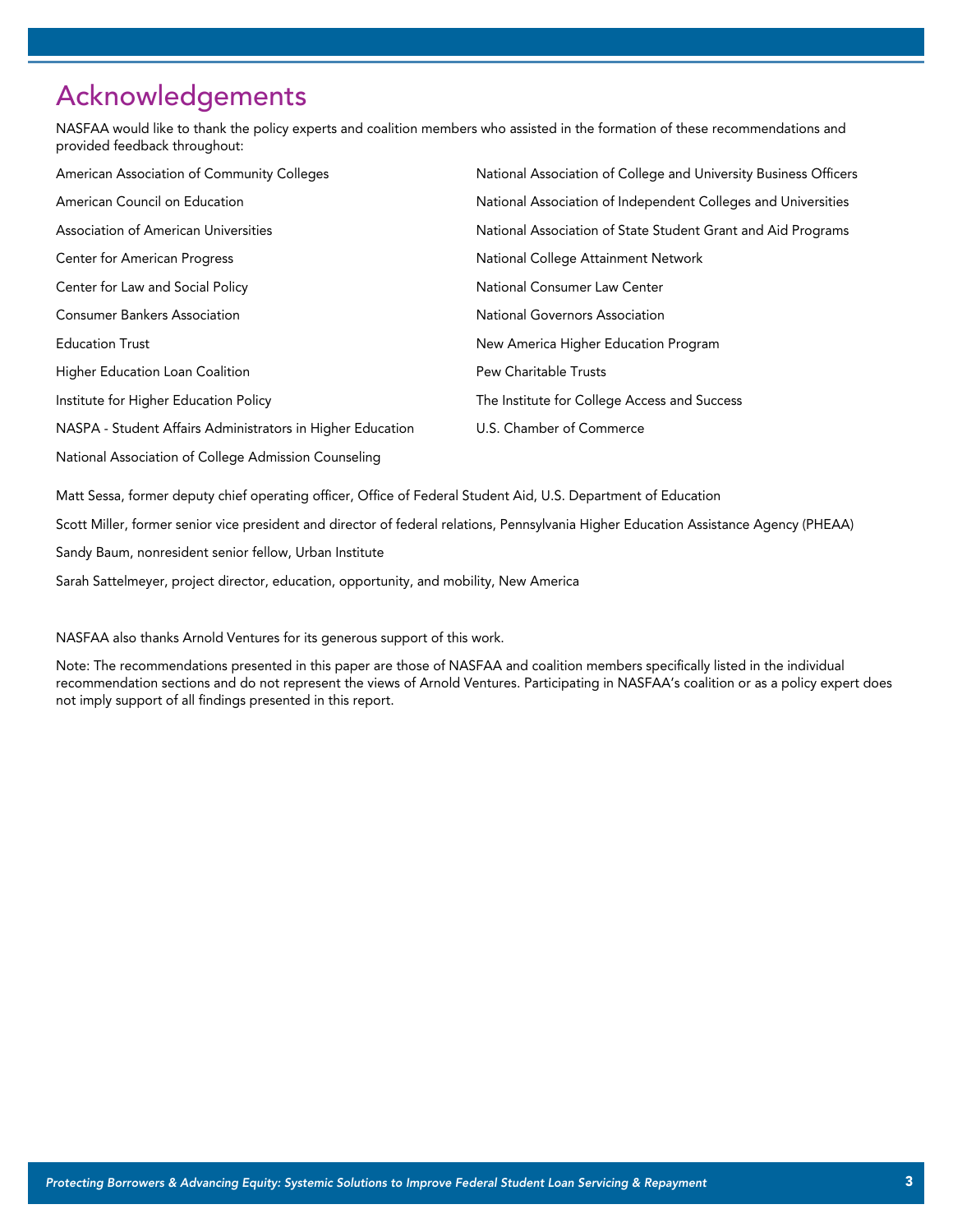# Executive Summary

The COVID-19 pandemic and the current political climate have thrust universal federal student loan forgiveness into the spotlight as a way to fix what some policymakers have dubbed a "national crisis": \$1.6 trillion in outstanding student loan debt. Missing from the conversation, however, is the acknowledgement that unmanageable debt is a symptom of the shortcomings of our current student loan system rather than the cause. Through this work, funded by Arnold Ventures, NASFAA has developed thoughtful, systemic, targeted policy solutions to treat the underlying flaws in the current student loan repayment and servicing systems that lead borrowers into financial hardship while underscoring the benefits of a strong federal loan program.

The goal is for these recommendations to create systemic policy change by focusing on program design and delivery through five overarching objectives:

- Strengthen and simplify income-driven repayment programs so they protect borrowers and allow them to repay in accessible, realistic, and manageable ways.
- Reexamine the federal student loan system as a direct-to-borrower federal loan program, as opposed to a vestige of bank-based lending.
- Develop policies that both help and incentivize borrowers to meet their obligations and target resources toward borrowers who need assistance.
- Create policies that assist struggling borrowers, rather than further punish and hinder those who are already behind.
- Ensure policies are progressive not regressive for low-income students.

As a result of this work, NASFAA and coalition members, as noted in each individual section, put forth the following recommendations:

### Student Loan Servicing

Recommendation #1: Require Federal Student Aid to develop and implement a comprehensive manual of student loan servicing practices. Require adherence to the guidance by all student loan servicers by adding an amendment to the loan servicing contracts containing the contents of the manual.

Recommendation #2: Federal Student Aid should immediately implement a single brand for all loan servicing operations and should use a single servicing system for all interactions with student loan borrowers.

Recommendation #3: Federal Student Aid should consider requiring all federal loan servicers to process Public Service Loan Forgiveness.

Recommendation #4: Federal Student Aid should identify best practices in student loan servicing and require their adoption by all servicers.

Recommendation #5: Federal Student Aid's chief operating officer should report directly to the secretary of education as part of an oversight board and collaborate with the undersecretary of education.

Recommendation #6: Amend the performance-based organization enabling language in the Higher Education Act to create a new role specific to student loan servicing.

Recommendation #7: The secretary of education must ensure Federal Student Aid follows a structured process when developing its fiveyear strategic plan, as described in the performance-based organization enabling language, and that the strategic plan and individual performance plans include measurable loan servicing goals and objectives.

Recommendation #8: Federal Student Aid and states should collaborate in their supervision of student loan servicers in an attempt to examine and eliminate any duplicative efforts already required at the federal level.

Recommendation #9: The Department of Education should identify and act on opportunities to effectively collaborate with stakeholder agencies.

Recommendation #10: Federal Student Aid should hire an outside agency to complete an independent financial analysis of the true cost of providing high-quality loan servicing.

Recommendation #11: The Government Accountability Office should perform a review of Federal Student Aid's procurement function to determine if it is using its procurement flexibility effectively and establish whether additional flexibility is necessary.

Recommendation #12: Federal Student Aid should increase the transparency of data regarding its Direct Loan portfolio and allow qualified researchers to access servicing data.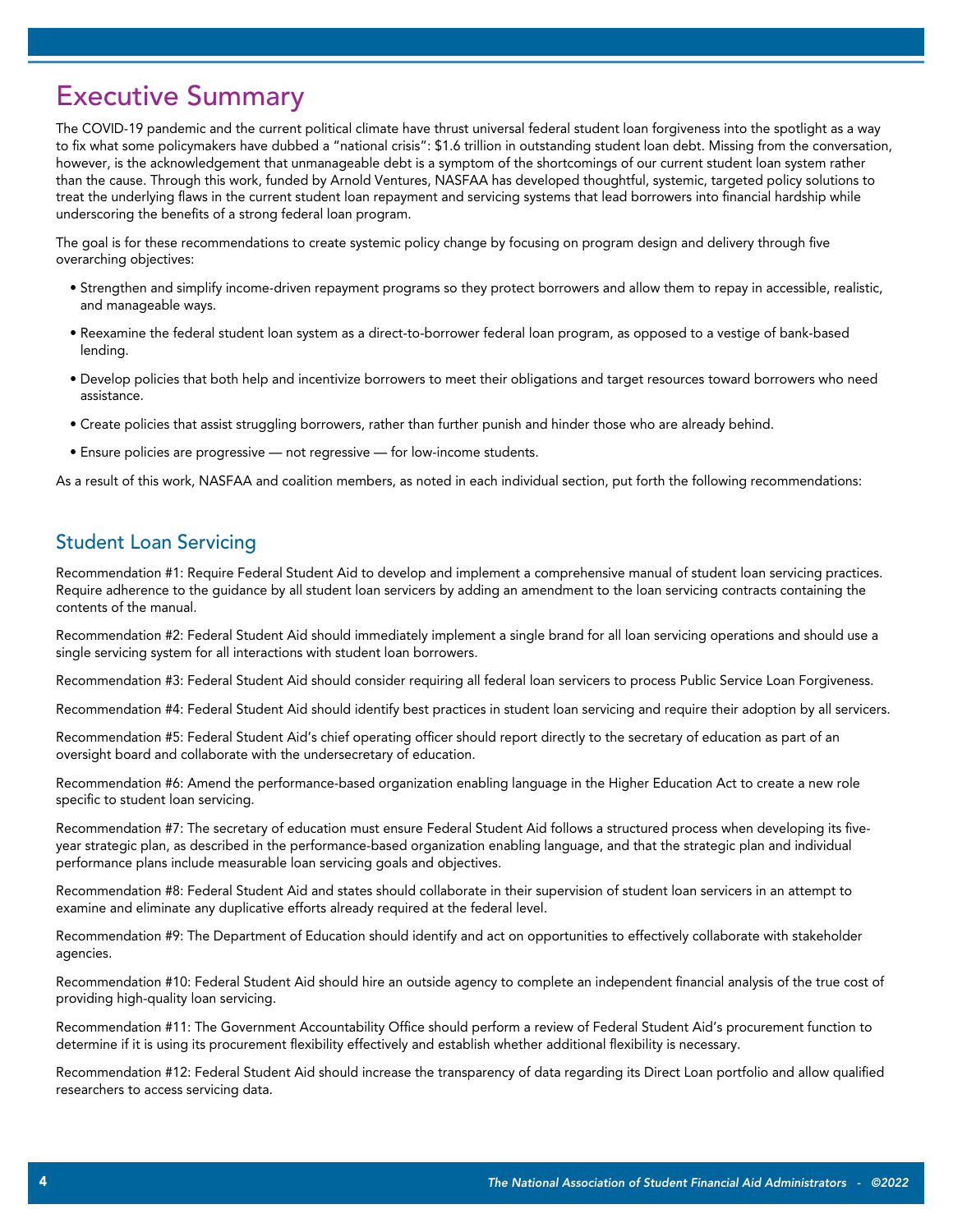### Student Loan Repayment

Recommendation #1: Consolidate the existing repayment plans into three options: a single income-driven repayment plan, a standard 10-year repayment plan, and an extended 25-year plan. Transition all borrowers into one of these three plans and sunset all other existing repayment plans.

Recommendation #2: Design a single income-driven repayment plan.

- Sub-recommendation 2A: Raise the poverty thresholds used to determine a borrower's discretionary income from 150% to 200% of the federal poverty guideline.
- Sub-recommendation 2B: Assess borrowers' income above 200% but less than or equal to 300% of the federal poverty guidelines at a rate of 5%, and assess borrowers' income greater than 300% of the federal poverty guidelines at a rate of 10%.
- Sub-recommendation 2C: Eliminate negative amortization for all borrowers, ensuring borrowers who are making payments on an income-driven repayment plan do not see their principal balance grow.
- Sub-recommendation 2D: Provide forgiveness of the loan's outstanding balance after 10 years for borrowers who have had a \$0 incomedriven repayment plan payment for 120 consecutive months, and after 20 years (240 monthly payments) for all other borrowers using income-driven repayment.
- Sub-recommendation 2E: Allow income-driven repayment plan payments made before a borrower consolidates to count toward income-driven repayment plan forgiveness.
- Sub-recommendation 2F: Allow all undergraduate and graduate borrowers to access the single income-driven repayment plan. Parent borrowers could access economic hardship deferments but would be ineligible for income-driven repayment.
- Sub-recommendation 2G: Mandate that all student loan debt forgiven or discharged under income-driven repayment plans is free from taxation.

Recommendation #3: Explore ways to reform the use of interest in the federal student loan programs to better align with their purpose of expanding postsecondary access.

- Sub-recommendation 3A: Drastically lower interest rates for all types of Federal Direct Loans (subsidized, unsubsidized, PLUS) to advance the program's primary goal of promoting postsecondary access.
- Sub-recommendation 3B: Restore graduate and professional student eligibility for subsidized loans so graduate students with financial need can access loans that do not accrue interest during their enrollment.
- Sub-recommendation 3C: Once the lower interest rates recommended in Sub-recommendation 3A are implemented, automatically adjust all outstanding federal student loans with interest rates higher than the new rate to match the new, lower rate.
- Sub-recommendation 3D: Eliminate negative amortization for all borrowers.
- Sub-recommendation 3E: Eliminate interest capitalization for all borrowers.

Recommendation #4: Eliminate student loan origination fees.

Recommendation #5: Maintain a single loan program for graduate/professional students with loan limits that allow students to borrow up to the in-state cost of attendance at public institutions. Allow additional borrowing based on earnings data for the student's program of study or a debt-to-income ratio.

Recommendation #6: Reform the parent Direct PLUS program by using a debt-to-income ratio to meaningfully assess how much a parent can responsibly borrow, and provide forgiveness of loan debt for parent borrowers who received PLUS when their incomes were at or near the poverty level.

Recommendation #7: Reform the Public Service Loan Forgiveness Program.

- Sub-recommendation 7A: Update the timeline for the Public Service Loan Forgiveness Program to provide rolling forgiveness opportunities, forgiving \$5,000 in debt after each two years of time in public service.
- Sub-recommendation 7B: Ensure all borrowers who are eligible to benefit from the current Public Service Loan Forgiveness waiver can do so before the flexibilities are ended.
- Sub-recommendation 7C: Allow all Federal Family Education Loan borrowers who consolidate into the Direct Loan Program to count previous payments toward forgiveness under the Public Service Loan Forgiveness Program.
- Sub-recommendation 7D: Take steps to minimize borrower confusion and bolster public confidence in the Public Service Loan Program.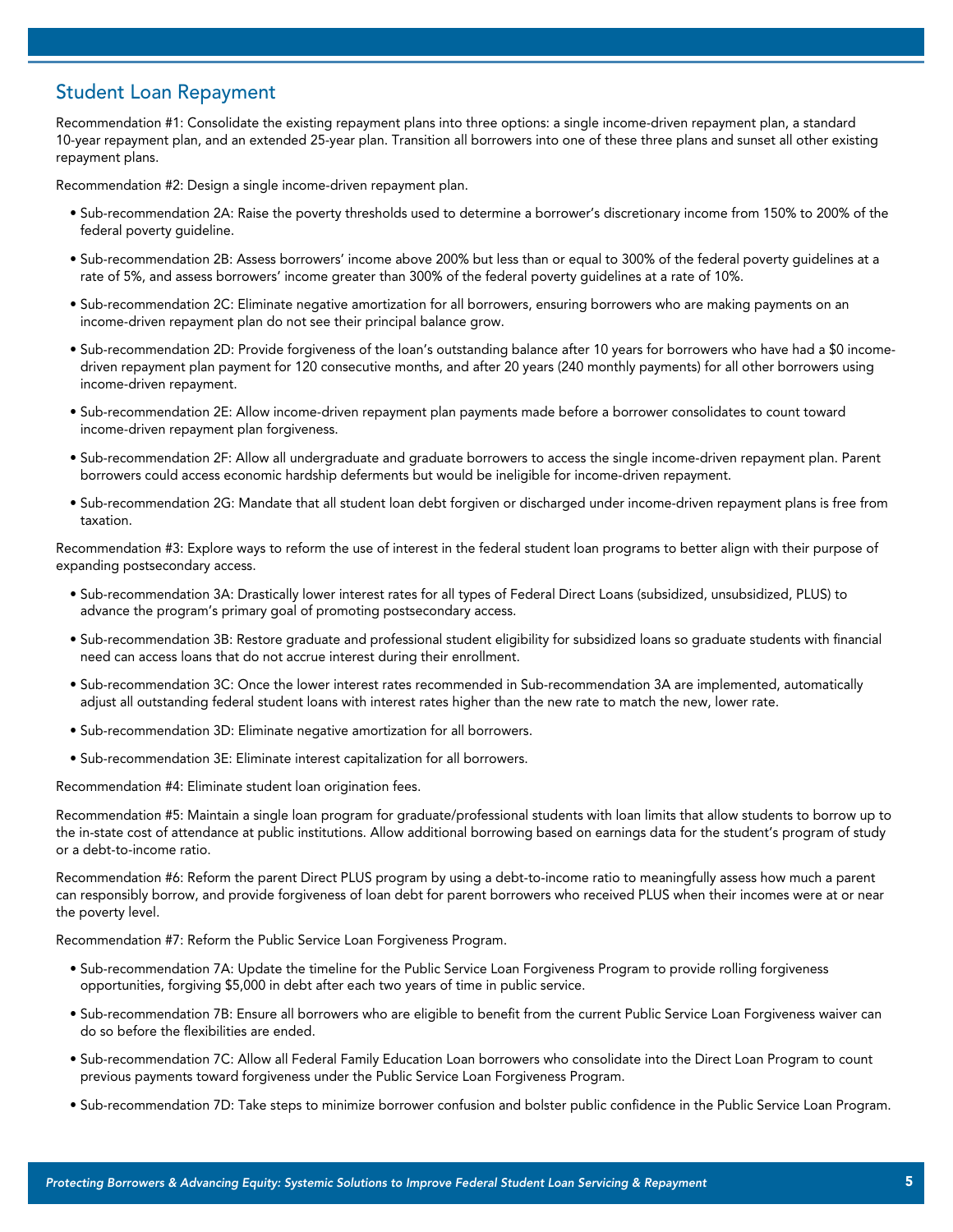### Student Loan Default

Recommendation #1: Bring all borrowers currently in default into good standing as part of the resumption of student loan repayment following the COVID-related suspension of monthly payments.

Recommendation #2: Moving forward, automatically enroll delinquent borrowers in income-driven repayment before they enter default, whenever possible.

Recommendation #3: Develop additional safety nets for struggling borrowers who are still at risk of falling into default despite being enrolled in income-driven repayment.

Recommendation #4: Allow defaulted borrowers who enroll and make a payment in income-driven repayment to immediately exit default.

Recommendation #5: Remove the one-time limit on rehabilitation of defaulted loans.

Recommendation #6: Eliminate acceleration of loan balances and use collections mechanisms only in extreme circumstances.

Recommendation #7: Eliminate interest capitalization for borrowers exiting default.

Recommendation #8: Delay credit reporting of default status to provide borrowers with additional time to return to good standing.

Recommendation #9: Remove default from the credit history of any borrower who exits default, and remove all default-related negative credit reporting the first time a borrower completes rehabilitation on a defaulted loan or exits default through the income-driven repayment pathway proposed in Recommendation #4.

Recommendation #10: Streamline, standardize, and reduce collection fees.

Recommendation #11: Automatically enroll borrowers exiting default through consolidation into income-driven repayment before they return to repayment.

Recommendation #12: Provide consistent, high-quality servicing to simplify and streamline transitions from default to repayment.

# Methodology

### Outside Policy Experts

NASFAA contracted with four outside policy experts, two for loan servicing, one for repayment, and one for default, to conduct an analysis of current recommendations in each area, consider new ideas, and author a brief internal memo on their thoughts for improvement in each area. These internal memos informed the final recommendations put forth in this report. Once NASFAA drafted the recommendations, policy experts had the opportunity to provide feedback on proposed solutions in their subject area.

### **Coalition**

As part of this work, NASFAA formed a coalition with associations, organizations, and think tanks from the higher education policy, advocacy, and research community. Over 30 groups were invited, and 21 accepted. This coalition participated in conceptualizing the recommendations by 1) providing any current work on the topics, if applicable, 2) participating in a listening session on each topic, and 3) providing feedback on draft recommendations in each area. NASFAA also invited the four outside policy experts to attend the listening sessions. After reviewing and incorporating feedback from the coalition into the final recommendations, NASFAA distributed them to the coalition for sign-on. Coalition members could choose to sign on in support of all servicing, repayment, and/or default recommendations as a group, or they could sign on to individual recommendations.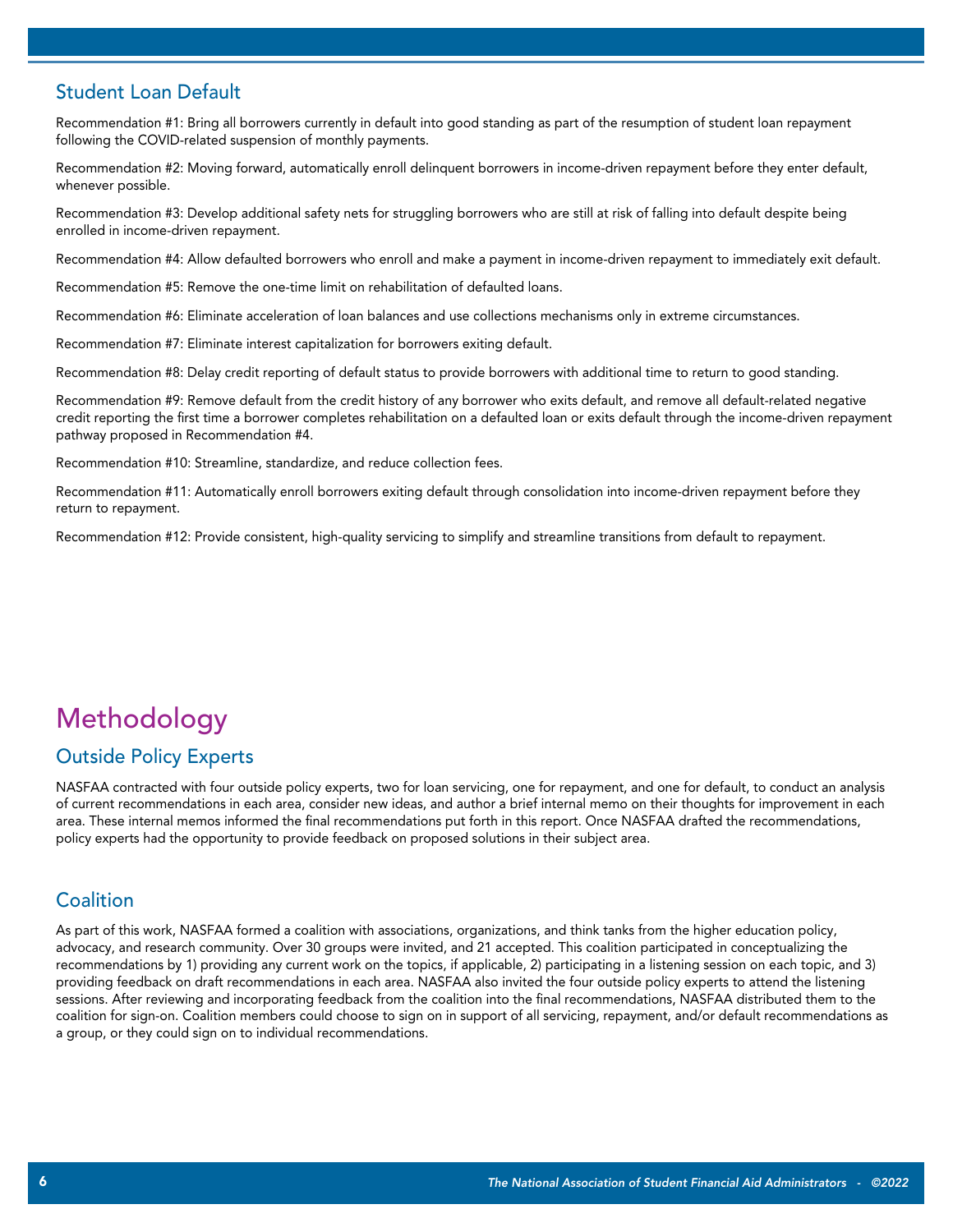# Student Loan Servicing

# **Background**

Over the last several years, federal student loan borrowers, government oversight offices, higher education associations, think tanks, and members of congress have voiced concerns about disruptions, inconsistencies, and lack of quality servicing in the federal student loan programs. Due to an apparent lack of transparency around data and processes, it has been difficult to fully grasp the extent to which servicing issues exist and to understand the disparate practices between various servicers. A good deal of this may be attributed to the complexity of the student loan programs, the design of the loan repayment system, and the challenges presented by the large volume of student loans. Although they operate in an environment that is largely designed and controlled by the U.S. Department of Education (ED) Federal Student Aid (FSA) office, servicers have shouldered much of the blame for problems faced by student loan borrowers, even though some of that blame is [unwarranted,](https://www.thirdway.org/report/getting-it-right-design-principles-for-student-loan-servicing-reform) such as blame for high interest rates, which is something servicers have no control over.

Congress [established](https://crsreports.congress.gov/product/pdf/R/R46143) FSA in 1998 as a performance-based organization (PBO) with the passage of Higher Education Amendments to address significant issues with the management of student financial aid delivery at the time. The language in Part D of the Higher Education Act (HEA), which establishes the PBO structure, never specifically mentions student loan servicing,<sup>1</sup> which made sense at the time; ED had little to do with loan servicing in 1998, as nearly all loans were made through the Federal Family Education Loan (FFEL) Program and were serviced by the banks and other entities that held them. Pushed by the financial crisis of 2008 and the end of the FFEL Program, significant pressure was placed on FSA to scale their loan servicing capabilities. In 2009, FSA expanded from a single servicer to four large-scale student loan servicers. Since that time, Congress has mandated the inclusion of state-based nonprofit student loan servicers, FSA's servicing volume has continued to rapidly increase, and the complexity of student loan servicing has only deepened, making it clear that reforms are needed not only in the loan servicing process, but also in FSA's internal structure.

Calls for improvement to loan servicing have been coming from within ED for years, as in 2016 when then-Undersecretary of Education Ted Mitchell published a [policy memorandum](https://www2.ed.gov/documents/press-releases/loan-servicing-policy-memo.pdf) detailing ED's vision for the new loan servicing system, with plans for incentives for servicers aligned with the best interest of borrowers, improving consistency in communication to borrowers, expanding oversight, and releasing data on student loan and servicer performance. Then-Secretary of Education Betsy DeVos canceled the memo in 2017. During DeVos' time as education secretary, ED announced the Next Generation Financial Services Environment (Next Gen), a huge undertaking by the Trump administration to modernize the student financial aid application and repayment process. A portion of Next Gen was also a project to reform loan servicing by creating a single portal for borrowers to log into to manage their loans, and to downsize the number of loan servicers from nine to two. Under the Biden administration, the Consolidated Appropriations Act of 2021 again included a provision prohibiting the secretary of education from awarding funding for any work related to developing a new loan servicing system unless it included multiple servicers that contract directly with ED. As a result, FSA made the decision to cancel its solicitation to contract the two planned servicers, and no progress has been made since. Three loan servicers — FedLoan Servicing (PHEAA), Navient, and Granite State — who together manage nearly 16 million federal student loan borrower accounts, have since decided to not renew their contracts with ED.

Added to the struggles FSA and ED have had with loan servicing is the handling of the Public Service Loan Forgiveness (PSLF) Program, which eliminates (forgives) the remaining principal of federal student loans for borrowers who enroll in the program, work in the public service arena, and repay their federal loans for a certain period of time. The management of the PSLF Program has put servicers under severe scrutiny, as the Consumer Finance Protection Bureau (CFPB) reported that some student loan servicers have engaged in a pattern of providing inaccurate information to borrowers about their eligibility for the PSLF Program. Their report detailed misleading and deceptive practices by student loan servicers that may have hindered and delayed borrowers' entry to the PSLF Program and their ability to qualify for loan forgiveness.

While there is no question that servicing the federal government's [43 million borrowers and \\$1.6 trillion in student loans](https://studentaid.gov/data-center/student/portfolio) presents challenges, it also presents opportunities for improvement. The recommendations offered in this section pertain solely to loan servicing operations and do not address critical policy changes that could simplify the repayment process.

1 The PBO language does mention loan servicers in the context of listing entities the ombudsman will work with to resolve complaints.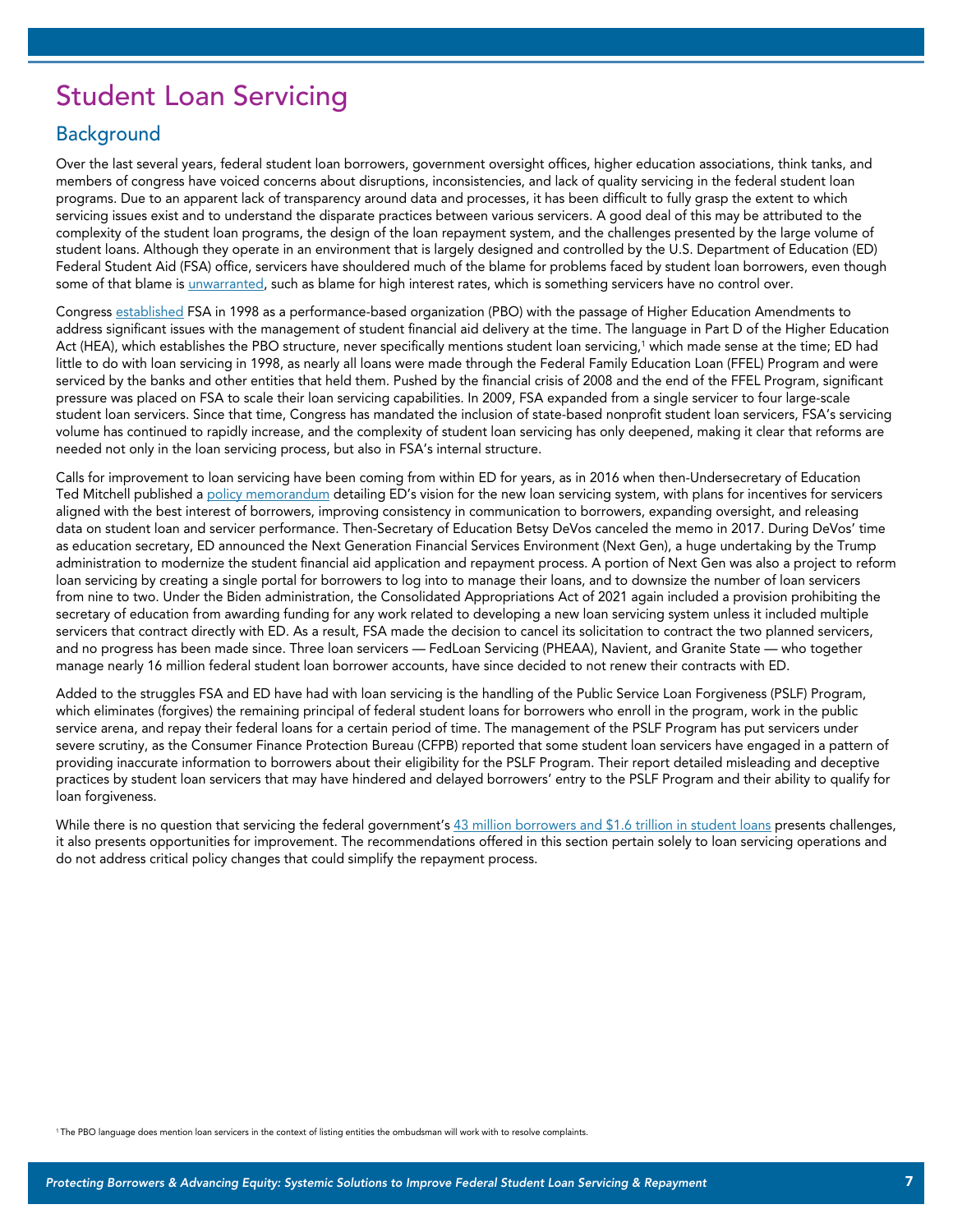### **Recommendations**

These servicing recommendations are put forth by NASFAA, the National Association of Independent Colleges and Universities, the National Association of College and University Business Officers, and the Higher Education Loan Coalition. Additional supporters of individual recommendations are listed below each recommendation.

#### Ensure Servicing Consistency for Borrowers

Loan Servicing Recommendation #1: Require Federal Student Aid to develop and implement a comprehensive manual of student loan servicing practices. Require adherence to the guidance by all student loan servicers by adding an amendment to the loan servicing contracts containing the contents of the manual.

*This recommendation is also put forth by the American Council on Education and NASPA - Student Affairs Administrators in Higher Education.*

Rationale: The concept of a "common manual" for student loan servicing is not new; however, it has never been implemented for the servicing of loans under the Federal Direct Student Loan Program. As it applies to Direct Loans, a common manual is a compilation of applicable program rules, guidelines, and loan servicing directives issued by FSA. Some of these rules are rooted in federal statute and regulation, while most are based on interpretations and decisions made by FSA. Much of this guidance and direction is unpublished and is not subject to public comment. Implementation of a common manual for Direct Loan servicing would bring needed order to the disorderly process of providing guidance to servicers on loan operations and would offer borrowers, policymakers, and other stakeholders a clear window into FSA's standards for loan servicing. The creation of a common manual would also encourage collaboration among servicers and help identify best practices that should become collective standards.

FSA has resisted the concept of implementing a common manual for Direct Loan servicing despite a 2017 mandate from Congress directing ED to "issue a common policies and procedures manual, including voluntary best practices, to help improve the consistency of servicing for [student loan borrowers](https://www.congress.gov/congressional-report/115th-congress/senate-report/150/1)." However, in its 2019 Budget Request, ED argued that it did not need to comply with the requirement to develop a common manual because it would address the issue as part of its new procurement for student loan servicing: "One of the key goals of this procurement is to ensure that Federal student loan borrowers receive consistent high-quality service throughout the student aid lifecycle." (p. 13) This procurement is still on hold today.

The bulk of guidance on servicing processes and practices is provided to servicers via change requests, which are formal directives to servicers. In most cases, servicers may bill FSA for the work involved in implementing a change request at a price agreed upon by FSA and the servicers. Other times, guidance may be provided to servicers by less formal means, such as email or even via oral direction. It is possible that guidance varies from one servicer to another to accommodate the nuances of a servicer's system or practices or simply because a servicer asked a question not posed by other servicers.

As a result, no single repository exists defining all FSA requirements for servicing Direct Loans. This raises the possibility that borrowers in like circumstances receive disparate treatment depending on the entity servicing their loans. Conceptually, this is the exact opposite of the equitable treatment that underpins the federal system of student financial assistance. The direction included in the common manual should be published and available publicly, and it should have the same force as federal regulations and other published guidance. A common manual will also allow stakeholders to determine whether some of the problems identified with student loan servicing stem from flawed or inconsistent guidance that has been provided by FSA to the servicers.

Implementing a common manual should be a high priority for FSA, regardless of whether it issues a new contract for loan servicing or maintains its current contractors. Once a common manual is implemented, FSA must ensure all servicers implement updates to guidance or policy simultaneously to ensure equal treatment of borrowers regardless of which loan servicer handles their loans. Borrowers, regulators, servicers, Congress, relevant state entities, and other interested parties deserve a publicly accessible repository of all instructions and guidance regarding the servicing of student loans. Borrowers should expect common, enforceable standards for all servicing activities so they are treated fairly and equitably in all circumstances. A common servicing manual is the best route to achieving these goals promptly and efficiently and increasing transparency and accountability in servicing.

Adding detailed servicing guidelines, in the form of a common manual, as an amendment to the loan servicing contracts will increase adherence and transparency. Current loan servicing contracts do not contain detailed loan servicing requirements, but simply refer servicers to federal regulations and applicable state and federal laws. This leaves too much room for interpretation, and therefore variation, across federal loan servicers' practices. FSA has grappled with the balance of achieving consistency in loan servicing delivery versus preserving a competitive contract structure. Until recently, FSA has leaned hard into "[protecting](https://www2.ed.gov/about/overview/budget/budget19/justifications/y-saa.pdf)" the competitive environment. However, FSA can achieve a more balanced approach in which they provide detailed requirements on the service expectations for their loan programs and allow servicers to compete on how well they operate inside those constraints.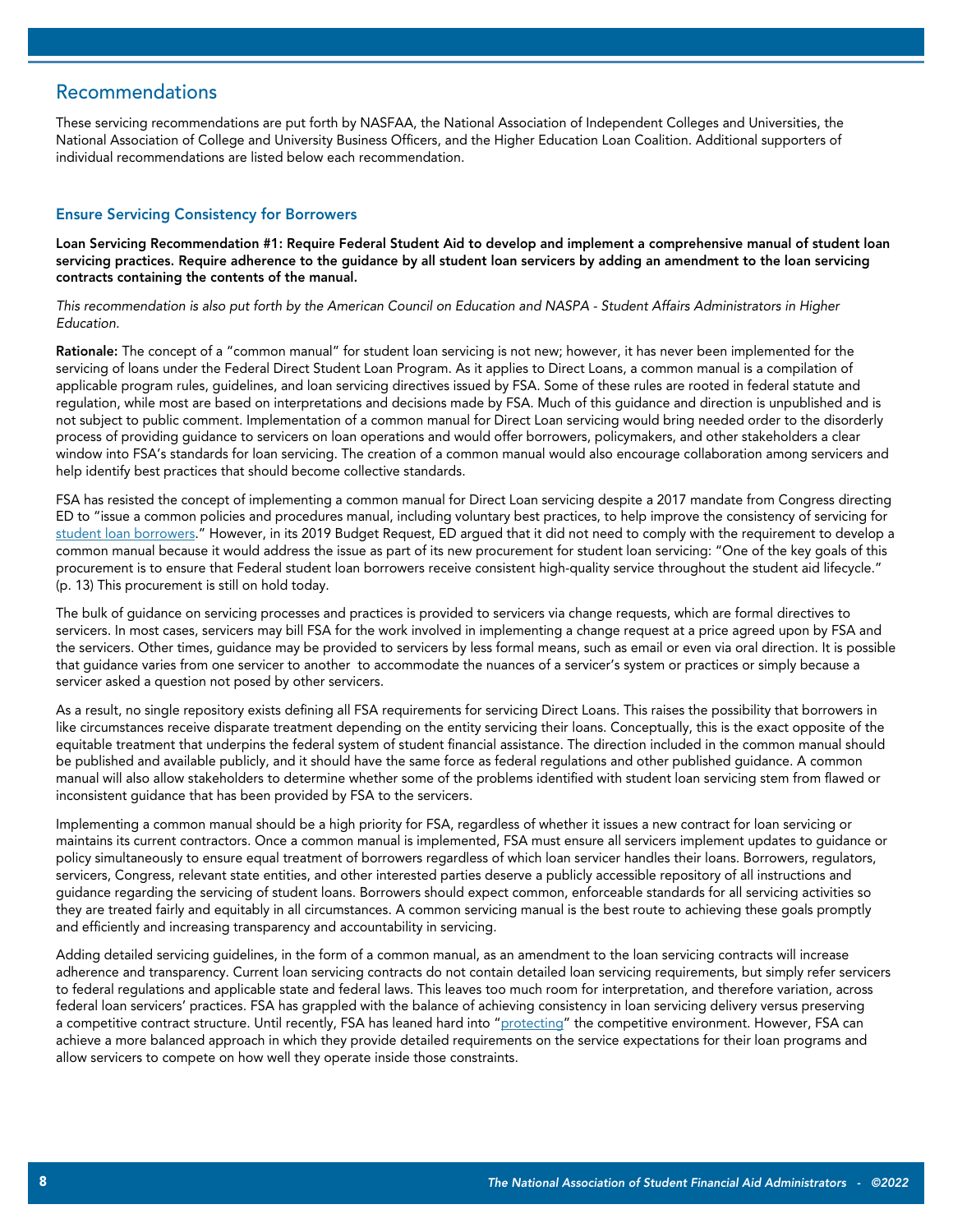The most recent amendment to the federal loan servicing contracts seems to be nudging the servicers in this direction. The amendment incorporates a set of service level agreements (SLAs) that establishes minimum thresholds for performance and introduces a change to the allocation methodology to negatively impact the scores of servicers that do not meet a defined [threshold.](https://www.sec.gov/Archives/edgar/data/1258602/000125860221000070/exhibit10209d0012_mod001.htm)

*Interaction Quality Monitoring and Accuracy* are two of the four new SLA metrics. The contract does not appear to contain an Interaction Quality rubric that FSA will follow to determine monitoring scores. Similarly, the contract contains no other information on Accuracy. The contract must contain a clear set of requirements or expectations FSA will use when conducting accuracy reviews. Otherwise, it will be difficult for servicers to achieve expectations. It is possible that FSA has issued detailed guidance outside of the contract or issued one-off change orders to cover these topics; however, the guidelines not being part of the contract is part of the problem.

The Government Accountability Office (GAO) published a report on FSA's management of contractors in 2015. A section of the report titled, "Lack of FSA Guidance and Instructions to Servicers Results in Inconsistent and Inefficient Services to Borrowers" highlights FSA's lack of organization and structure in providing guidance to its loan servicers. Later in this same report, in the section "FSA's Monitoring of Calls Between Servicers and Borrowers Has Methodological Weaknesses and Is Poorly Documented," GAO describes significant issues with FSA's sampling techniques and calls out a lack of quality documentation around call monitoring.

It has been six years since that report, but there is little public evidence to suggest the situation has significantly changed. This is why FSA should amend the current federal loan servicing contracts with detailed guidelines, including borrower interaction expectations. By including detailed guidelines as an amendment to the contract, FSA will provide and be able to enforce greater levels of accountability and transparency. It will give the public a clear understanding of how FSA expects the servicers to engage with their borrowers and service their accounts. It will also eliminate excuses from loan servicers who are not performing up to expectations. In short, it will align expectations across all stakeholders.

#### Loan Servicing Recommendation #2: Federal Student Aid should immediately implement a single brand for all loan servicing operations and should use a single servicing system for all interactions with student loan borrowers.

#### *This recommendation is also put forth by the American Council on Education and NASPA - Student Affairs Administrators in Higher Education.*

Rationale: Today, student loan borrowers must navigate a web of student loan servicers. While the 43 million Direct Loan borrowers have federal loans with federally mandated terms and conditions, their loans are serviced under a variety of names by private companies and state entities. Inevitably, this causes confusion for borrowers. This confusion is exacerbated when loans are transferred from one servicer to another — a process many borrowers equate with the loan having been "sold." This model is a vestige of the initial creation of the Title IV Additional Servicing (TIVAS) contracts in 2009, which were driven by the 2008 financial crisis combined with exponentially scaling loan servicing capacity with little time to spare. The proceeding few years found FSA servicing's environment in a state of flux with the addition of the not-for-profit servicers and the decommissioning of the prior Direct Loan servicer. Today, FSA's servicers are realigning their priorities as some exit their federal contracts and others reorganize. Reducing borrower confusion and achieving consistent quality loan servicing is now imperative.

Borrowers are entitled to clearly understand that their Direct Loans are federal loans and that the federal government holds the ultimate authority over how their loan is serviced. They are entitled to assurance that the handling of their loans and their individual circumstances does not vary from servicer to servicer. They are entitled to know that, in the case of problems or concerns, the federal government is the arbiter. All of this is currently muddled because of the lack of uniformity in the way servicers are identified and the way communications are labeled.

For years, FSA has hinted that a single brand would be implemented when it awarded new loan servicing contracts. As we know, this process remains delayed indefinitely. A single brand can and should be implemented regardless of whether new loan servicing contracts are in place or pending. It has been speculated that a reason FSA has resisted implementing a single brand is the significant cost associated with the change. If FSA requires these modifications, all servicers would be required to rebrand their services and would incur costs that could be reimbursed through the change request protocol. FSA may believe the cost is not worth it for something that might be superseded by new loan servicing contracts. However, as the timetable for awarding new contracts has lagged, that argument should no longer apply. There has also been a presumption that some servicers may be resistant to moving to a single federal brand for their Direct Loan servicing operations. This should not be a consideration, given the benefits to borrowers from this change.

Implementing a single brand is especially critical at this moment when there is significant disruption within the ranks of federal student loan servicers. In recent months, three servicers – FedLoan Servicing, Cornerstone, and Granite State – have all announced their intention to relinquish their federal loan servicing contracts. In addition, Navient has started to move its federal loan portfolio to another entity. This means more than 15 million borrowers have or will have their loans transferred to a new servicer. These borrowers will receive notices advising them of the change and will begin receiving correspondence from servicers with unfamiliar names. This is bound to cause confusion and result in unintended, unfavorable outcomes for some borrowers. Justifiably, borrowers may be wary of correspondence or other contact from an unknown entity. As a result, they may miss deadlines or instructions on how to establish new accounts, revise direct debit instructions, or redirect correspondence. By deferring the implementation of a single brand, FSA lost the opportunity to reduce confusion and increase the likelihood of a smooth, seamless transition for borrowers caught up in these loan servicing transfers.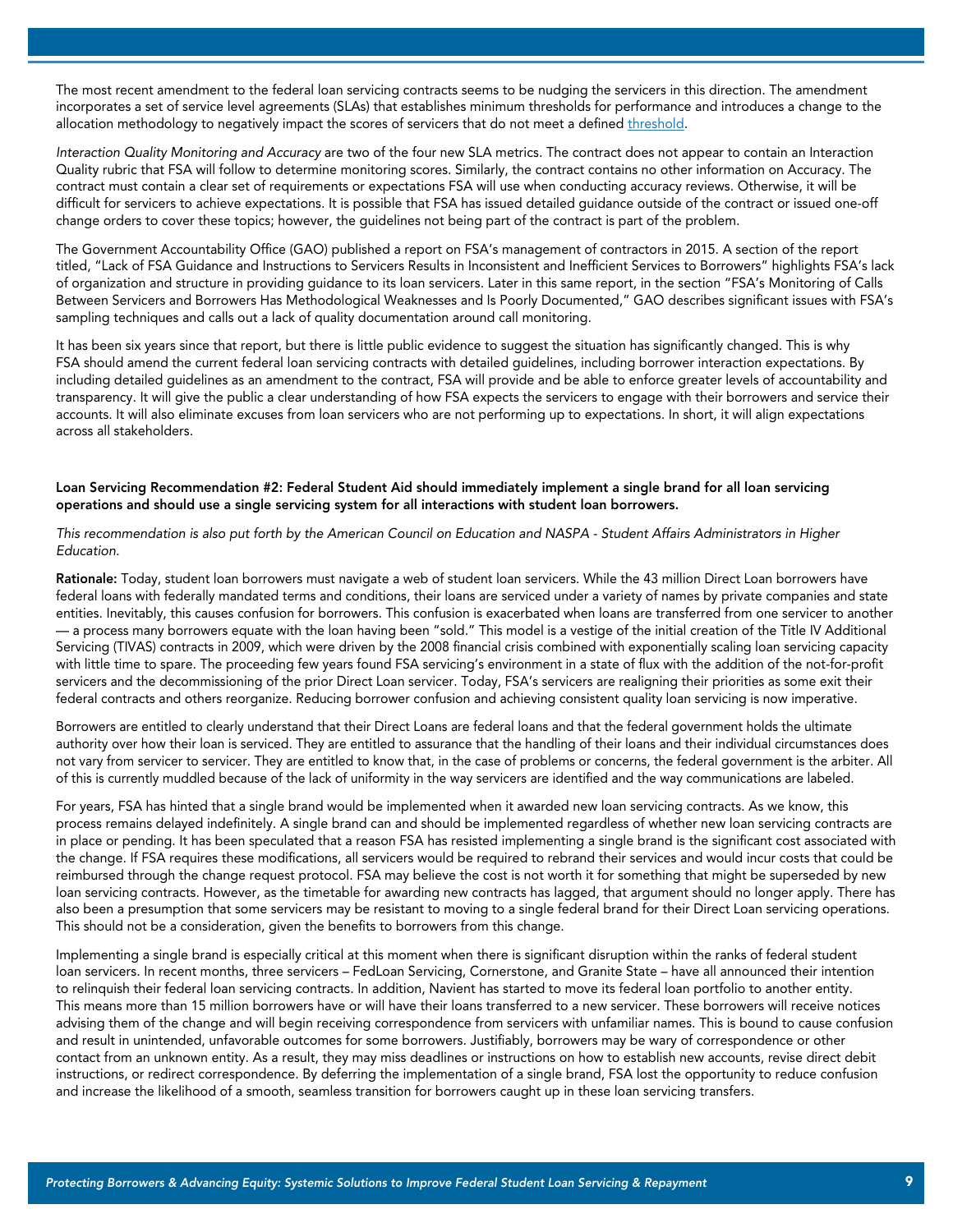FSA should also consider the cost implications of having multiple servicing brands. Having multiple servicing brands with multiple payment lockboxes, mailing addresses, and websites generates a significant amount of borrower confusion, and the existence of multiple servicing systems results in tangible differences among servicers in how accounts are processed. The existence of multiple servicing brands and systems creates additional costs for FSA, for example, when FSA requires servicers to make changes in response to revisions in law or regulation (implementing a new repayment plan, for instance), FSA must pay multiple times for the same work to be performed at each servicer. Because of the need to revise and reimburse multiple system providers, FSA might be reluctant to implement new policies that require complex revisions. In addition, it costs more on an ongoing basis to oversee, supervise, and audit multiple servicers and systems than it does a single provider or system, which in turn could introduce barriers to process improvements. As noted above, if FSA implements unified branding in the current servicing state, it will likely have to pay each servicer millions of dollars to execute the change. However, this is a one-time investment that can have long-term benefits for borrowers.

#### Loan Servicing Recommendation #3: Federal Student Aid should consider requiring all federal loan servicers to process Public Service Loan Forgiveness.

#### *This recommendation is also put forth by the American Council on Education and NASPA - Student Affairs Administrators in Higher Education.*

Rationale: Of the eight federal loan servicers, only one, FedLoan Servicing (PHEAA; soon to be MOHELA once PHEAA's contract ends December 2022), currently handles PSLF. The PSLF Program alone has nearly [1.3 million borrowers](https://studentaid.gov/data-center/student/loan-forgiveness/pslf-data) with eligible employment, requiring specialized service from the servicer to track borrower payments, review employment certification forms, answer questions, and then send their determination of the borrower's case to FSA for review to determine eligibility for forgiveness. While FedLoan has made significant improvements to its PSLF tracking system and its PSLF tools for borrowers, the PSLF Program as a whole continues to have issues, as the number of borrowers actually receiving forgiveness under the program remains low. Some of the denied applications can be blamed on borrowers not understanding the full requirements of forgiveness under the program and the lack of clear information made available by FSA and the servicers over the years.

Acknowledging that this undertaking would require time to allow all servicers to "ramp-up" their servicing platforms, once completed, the future effects of the improvements would be seen and felt by borrowers immediately. Mandating that all servicers of federal loans are responsible for the processing of PSLF would allow borrowers to avoid long wait times on the phone if they have questions about their eligibility or how to ensure they are in the appropriate repayment plan to be considered for forgiveness.

Spreading these special loan programs among all the servicers would also help remove a monopoly-type environment from servicing. If only one servicer is able to handle these programs, it removes their incentive to perform extraordinarily well, as they have no other competing servicers. It also eliminates a reluctance on the part of some servicers to counsel students regarding PSLF, as they would no longer be concerned with having those loans transferred to another servicer. Further, it would create continuity in servicing, removing the need to transfer the borrower account if a servicer decides to end its contract with FSA. As described in recommendation one, policy or guidelines for the servicing of these programs should be included in both a common manual of loan servicing and servicer contracts to ensure borrowers receive the same information from one servicer to the next.

#### Loan Servicing Recommendation #4: Federal Student Aid should identify best practices in student loan servicing and require their adoption by all servicers.

#### *This recommendation is also put forth by the American Council on Education and NASPA - Student Affairs Administrators in Higher Education.*

Rationale: Current FSA student loan servicing contracts do not promote the identification or adoption of best practices in student loan servicing. Best practices should be consistently identified by servicers and FSA and be implemented by all student loan servicers. In the context of student loan servicing, best practices can be viewed as servicing techniques or procedures that produce optimal outcomes for student loan borrowers, encourage efficiency in servicing, and promote compliance with federal rules and policies. This will foster continual advancement in student loan servicing with the potential for improving results for all borrowers and the federal government.

In crafting the initial set of contracts issued in 2009, FSA relied on a strategy of using broad measurements of loan servicers with the promise that those with better metrics would receive an increased volume of future student loans. As [GAO stated](https://www.gao.gov/products/gao-16-523) in May 2016: "These contracts were awarded as part of Education's strategy to increase servicing capacity and improve performance by fostering competition among vendors" (p. 7). However, there is no evidence that this "competition" has resulted in better service to student loan borrowers.

We know some servicers perform certain tasks better than other servicers. For example, some servicers produce clearer and more understandable monthly billing notices, some are better at assisting borrowers and helping them resolve student loan delinquencies, and some have superior techniques for assisting borrowers when delinquencies reach the late stages before default. Qualitative differences exist between the websites maintained by each servicer and in the information resources they make available to borrowers. In addition, some servicers are better at reducing telephone hold times for borrowers and some utilize practices like "call backs" to improve their telephone customer service.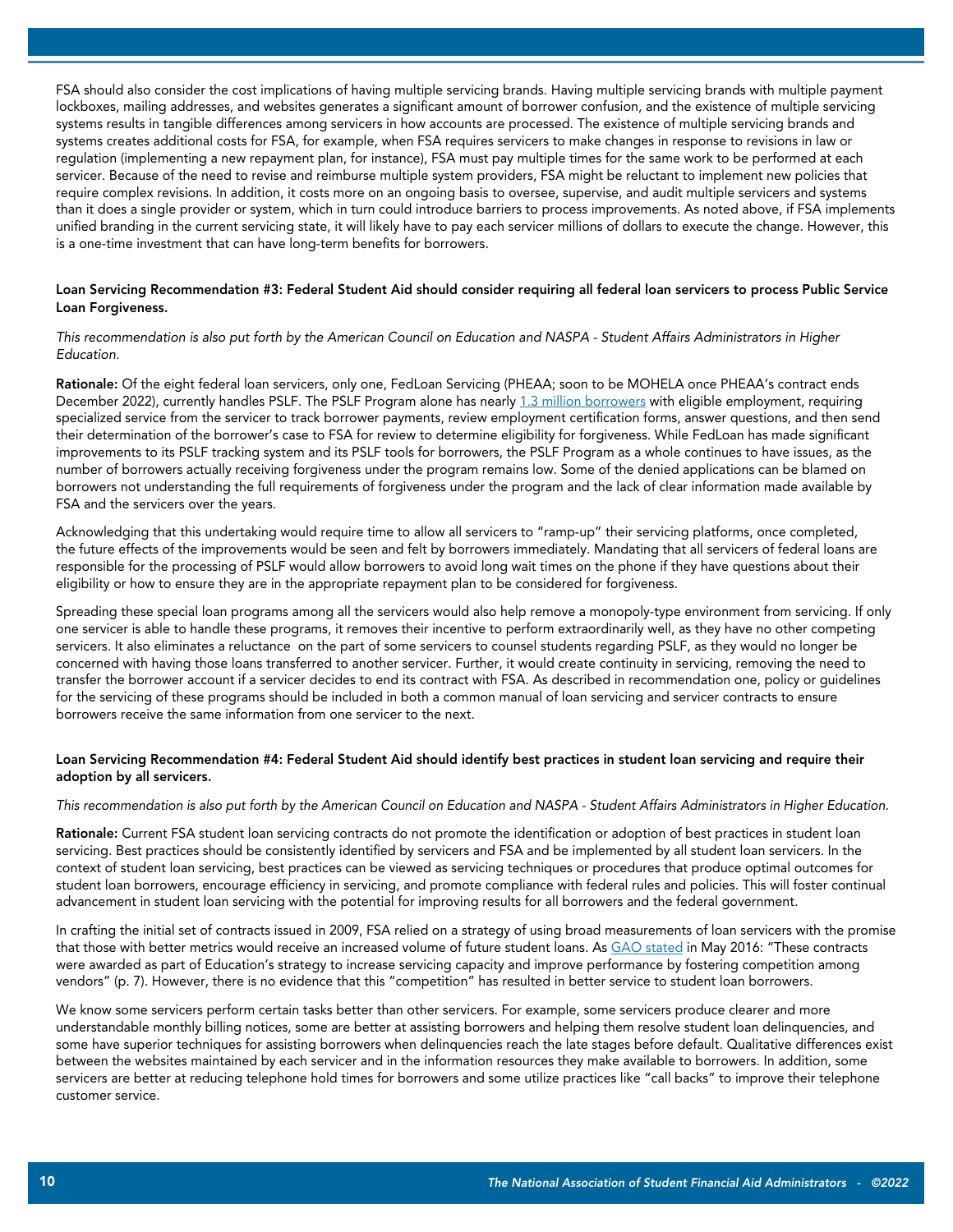FSA has known for years about differences among student loan servicers that result in some borrowers receiving better customer service than others. This should never have been the intent of issuing a set of "competitive" contracts. The goal should have been to ensure that all borrowers have access to the best loan servicing practices available. What we have seen instead is that best practices have not been identified and implemented and minimal attention has been paid to equity in service quality.

To remedy this, FSA must initiate measures to identify best practices among servicers. This can be as simple as comparing, side-by-side, the correspondence issued by servicers to borrowers and making judgments regarding which is more effective and which provides borrowers with the information they need to navigate loan repayment. It can be as sophisticated as analyzing why certain servicers have lower rates of loan delinquency or higher rates of enrollment and re-enrollment in income-driven repayment (IDR) plans among all or certain segments of their borrowers. Because servicers maintain detailed data on their contacts with borrowers, FSA has the ability to look at every way a servicer interacts with borrowers, including how and when information was provided to and from the borrower, and can correlate those interactions with outcomes. FSA could also thoroughly examine servicers' quality control measures to help determine why some servicers have higher rates of compliance with federal policies. These are but a few of the many examples of how best practices can be identified.

Once FSA determines that certain procedures or policies are producing superior results – best practices – it could then require all loan servicers to adopt these same practices. This would be accomplished through the formal change request process so these practices become contractual requirements subject to audit and evaluation by FSA. Subsequent contracts for loan servicing would require best practices identified by FSA at one or more loan servicers would be adopted by the other servicers through a no-cost change request. This will ensure best practices are put in place for all borrowers, regardless of the servicer to which they are assigned, and that servicers will all be incentivized to incorporate best practices into their operations and practices.

#### FSA Structural Changes to Improve Servicing

Loan Servicing Recommendation #5: Federal Student Aid's chief operating officer should report directly to the secretary of education as part of an oversight board and collaborate with the undersecretary of education.

Rationale: The performance-based organization (PBO) enabling language clearly states that FSA takes direction from the secretary of education, who also has oversight responsibility for the chief operating officer (COO). Other than the president, the secretary of education is the only one who can terminate the COO's employment.<sup>2</sup> Even though Congress intended for the COO to be directly accountable to the secretary of education, in practice the COO has often reported through the Office of the Undersecretary. While the Office of the Undersecretary is responsible for postsecondary education, its focus is on policy. The secretary of education is also advised to consult the COO for operational input in matters related to policy implementation.<sup>3</sup> While we support a working relationship between the undersecretary of education and the COO, having an unintended additional layer in the direct reporting line to the secretary of education could run a potential risk of the secretary receiving filtered or muted operational counsel on matters related to policy implementation and loan servicing issues. There may be an inclination to protect the secretary's time to preserve their focus on K-12 initiatives and other policy issues, but the size, complexity, and societal impact of FSA's student loan operations and portfolio warrant the secretary of education's time and attention.

When FSA was [created as a PBO](https://govinfo.library.unt.edu/npr/library/pbo/hcrsfapbo.html) in 1998, it was meant to be "a results-driven organization created to deliver the best possible services." The [FSA PBO](https://govinfo.library.unt.edu/npr/library/news/pbofact.html) was to be "held accountable for performance objectives that include: improving customer satisfaction; providing high quality, cost-effective services; enhancing the ability to respond to the rapid rate of technological change; implementing a common, open, integrated system for student financial aid delivery; and providing complete, accurate and timely data to ensure program integrity."

The PBO model is based on the premise that government agencies can be results driven, given additional flexibility often found in the private sector, and deliver consistently outstanding service to stakeholders. In the private sector, companies are accountable to their customers and to their partners. A large corporation is required to have a board of directors that guides its strategic direction and provides oversight of the performance of senior leadership.

FSA is one of three PBOs in the federal government, which also includes The United States Patent and Trademark Office (USPTO) and the Federal Aviation Administration's (FAA) Air Traffic Organization (ATO). Each of the three PBOs operates with a distinctly different organizational mission and function, but the nature of these agencies from an operational perspective led Congress to impose private sector characteristics on these public sector agencies. USPTO and FAA ATO, however, have much more robust internal and external accountability and [oversight structures.](https://www.nasfaa.org/uploads/documents/NASFAA_FSA_Report.pdf) The oversight committees at these organizations are tasked with examining agencies' policies, goals, performance, budget, and other operational considerations; developing substantive annual reports with open access to internal operational information; and having Senate-confirmed COOs or committees.

2 See the Higher Education Act of 1965, as amended., Sec. 141(d)(3), https://www.govinfo.gov/content/pkg/COMPS-765/pdf/COMPS-765.pdf 3 ibid.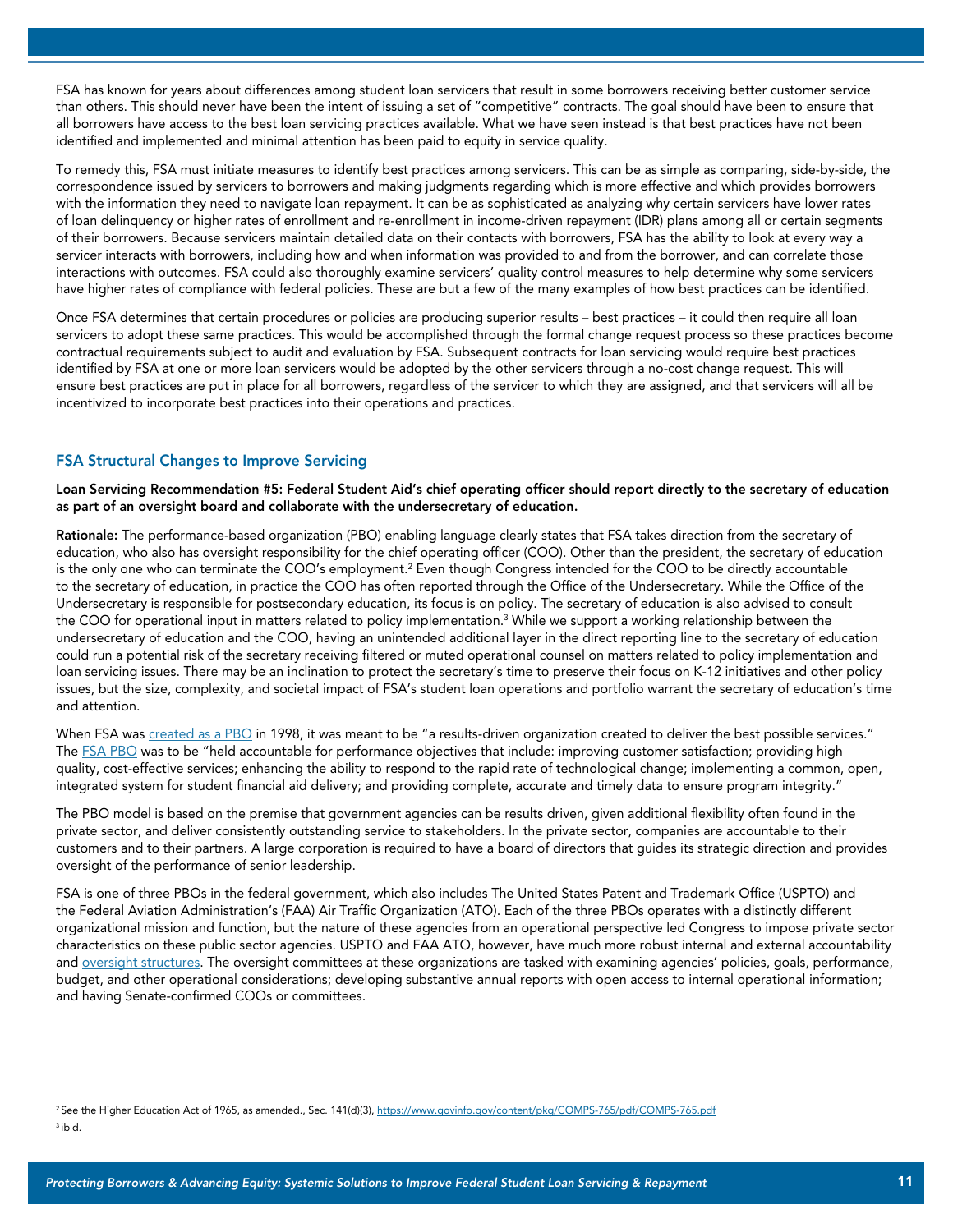Today, the FSA chief operating officer (COO) and other senior FSA leaders are not confirmed by the Senate nor are they accountable to students, institutions, or taxpayers. As designed in statute, the FSA COO reports directly to the secretary of education, but according to multiple government oversight reports,<sup>4</sup> this reporting structure does not appear to be increasing accountability or leading to improvements.

Like any organization, federal agencies must evolve with the times. [Based on](https://www.nasfaa.org/uploads/documents/NASFAA_FSA_Report.pdf) benchmarking against other federal PBOs (which have oversight boards); interviews with former federal officials and employees; and examinations by federal partners, Congress, the GAO, and other federal watchdog groups, it is clear that FSA does not always meet its original congressional objectives and for increasing accountability. FSA is in need of legislative reform that increases accountability through the secretary of education and an oversight board with Senate confirmation.

#### Loan Servicing Recommendation #6: Amend the performance-based organization enabling language in the Higher Education Act to create a new role specific to student loan servicing.

*This recommendation is also put forth by the American Council on Education and NASPA - Student Affairs Administrators in Higher Education.*

Rationale: The challenges facing FSA and issues plaguing the student aid programs are much different today than when Congress created and subsequently modified the PBO enabling language in 1998. Since the shift to 100% Direct Lending in 2010, FSA's loan servicing portfolio has grown exponentially in volume and complexity. In addition to loan servicing, FSA is still challenged with effective oversight of institutions of higher education and delivery of billions of dollars in federal aid funds year after year.

Congress should insert "providing quality student loan servicing for federal loan borrowers" as a specific PBO function, as described in HEA 141 (b)(2). The current PBO establishes only two required roles for FSA: 1) the COO and 2) the student loan ombudsman. In addition to the required roles, [under the COO](https://www2.ed.gov/about/offices/or/fs/fsa/org-chart.pdf) sits the Office of Student Experience and Aid Delivery, under which the ombudsman sits; Partner Participation and Oversight; Strategic Measures and Outcomes; and Strategy, Innovation, and Transformation, in addition to the newly added Next Gen FSA Program Office that oversees the development of the Next Gen Environment.

While there are positions that deal with the student loan programs, there are no current positions with a specific focus and responsibility for delivering quality student loan servicing, which is why Congress should also establish a new, required role of chief servicing officer. The size, scope, and impact of loan servicing requires a dedicated leader. The chief servicing officer should report directly to the COO. Candidates should be required to have direct experience leading in a complex operating environment, including vendor management, ideally in the financial services field or a related industry, and should be readily available and accountable to the public. The servicing function is much too complex to be led by someone who is also responsible for FAFSA application processing and loan origination and disbursement. The chief servicing officer's individual performance plan should incorporate the SLAs as described in the loan servicer contracts.

#### Loan Servicing Recommendation #7: The secretary of education must ensure Federal Student Aid follows a structured process when developing its five-year strategic plan, as described in the performance-based organization enabling language, and that the strategic plan and individual performance plans include measurable loan servicing goals and objectives.

*This recommendation is also put forth by the American Council on Education and NASPA - Student Affairs Administrators in Higher Education.*

Rationale: At the heart of any PBO should be well-functioning, tightly aligned strategic planning and individual performance management processes, which is exactly what Congress intended for FSA. The PBO enabling language lays out a prescriptive process for FSA to follow in developing its five-year strategic plan and requires the COO and senior managers to enter into annual performance agreements with measurable objectives. Substantial incentive payments for the COO and senior managers are tied to achieving these objectives.

FSA has received criticism for not following the [processes](https://www2.ed.gov/about/offices/list/oig/auditreports/fy2021/a20ga0002.pdf) required by the HEA and for not being rigorous in determining their [objectives.](https://www.nasfaa.org/uploads/documents/draeger_fsa_written_testimony.pdf) The secretary of education should demand FSA accountability in diligently following this process. The process calls for consultation with all major stakeholders: students, institutions of higher education, Congress, relevant state entities, and other interested parties. Executive agencies associated with loan servicing, such as the Department of the Treasury and the Consumer Financial Protection Bureau (CFPB), should be considered in the consultative process. Hearing from and collaborating with this varied stakeholder group about strategy, inclusive of student loan servicing, on an annual basis is critical for achieving sustainable improvement. This annual discussion should include preparing the report to capture the prior year's results as well as refreshing the five-year strategic plan.

Given the size, scope, and impact of federal student loan servicing, clear servicing goals and measurable objectives should be included in the strategic plan. In addition, to enhance FSA's accountability for loan servicing, the COO and any senior manager with loan servicing responsibility should have measurable loan servicing objectives as part of their individual performance plans. To maximize shared accountability, these objectives should mirror the service-level agreement performance metrics in the servicer contracts.<sup>5</sup>

<sup>4</sup> See, for example, the following reports from the Government Accountability Office and Department of Education: https://www.gao.gov/assets/gao-18-587r.pdf, https://www.gao.gov/assets/gao-16-523.pdf, and https://www2.ed.gov/about/offices/list/oig/auditreports/fy2019/a05q0008.pdf

<sup>5</sup> See page 2 of the Amendment of Solicitation/Modification of Contract document at https://www.sec.gov/Archives/edgar/data/1258602/000125860221000070/ exhibit10209d0012\_mod001.htm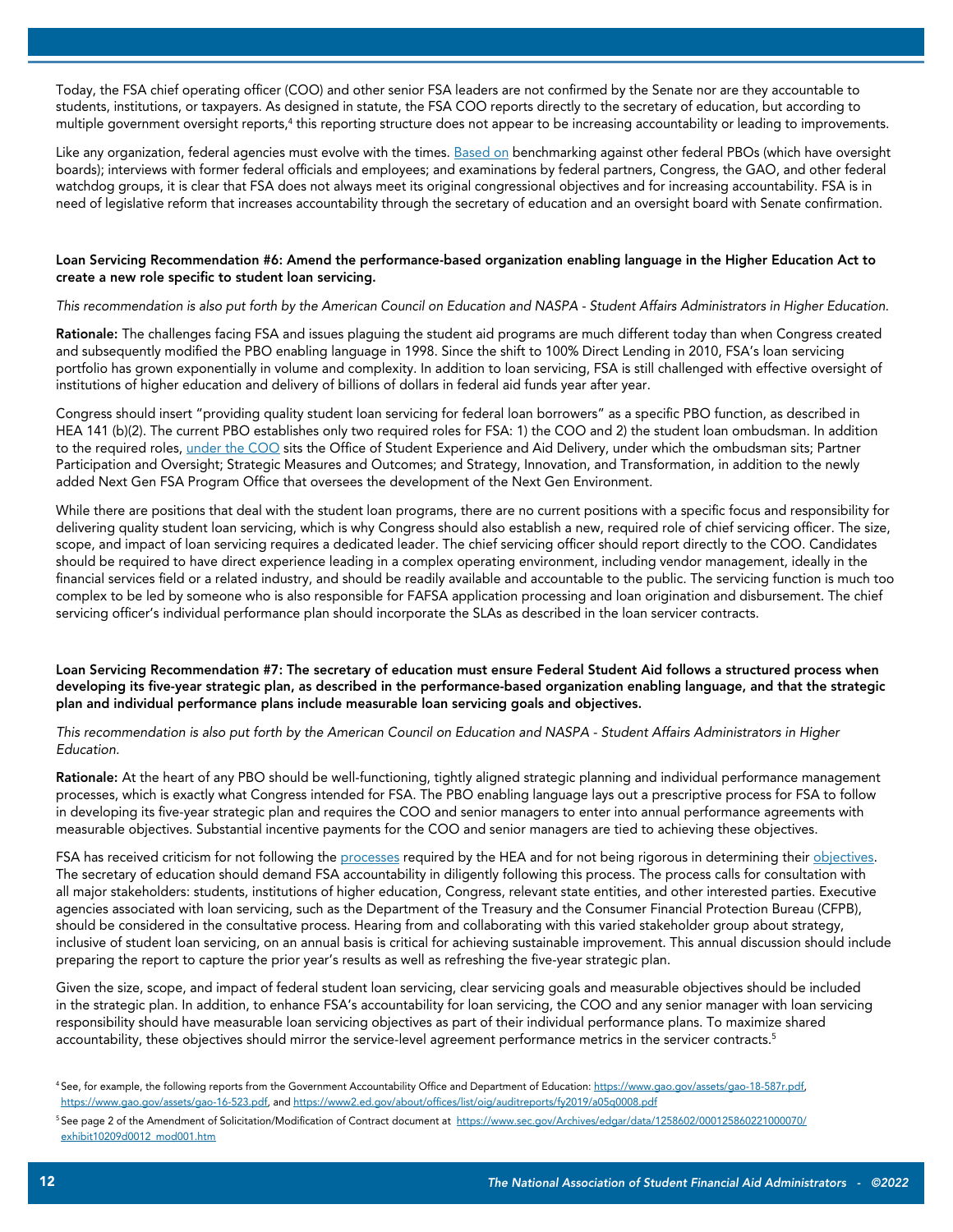Ultimately, FSA is responsible for providing a high-quality loan servicing experience for borrowers in ED's student loan portfolio. FSA decided to outsource the operations of the servicing function for good reasons, but FSA and the COO have the overall responsibility for ensuring the quality of this function. Since ED cannot regulate itself, nor can other federal agencies regulate ED, shared servicing objectives are critical to drive accountability.

#### FSA Collaboration With Other Entities to Improve Servicing

Loan Servicing Recommendation #8: Federal Student Aid and states should collaborate in their supervision of student loan servicers in an attempt to examine and eliminate any duplicative efforts already required at the federal level.

*This recommendation is also put forth by the American Council on Education and NASPA - Student Affairs Administrators in Higher Education.*

Rationale: Federal student loan servicers today are subject to supervision and oversight by multiple federal agencies. In addition, recent years have seen a growing interest among the individual states in providing oversight of servicers and protecting student loan borrowers. Even in those states without specific statutes regarding student loan servicing, the more general consumer protection statutes give all states a role in supervising student loan servicing.

There has been little coordination between these entities as they attempt to supervise the federal student loan portfolio. Even within the federal government, there have been differences in approach and enforcement among FSA and the CFPB, for example, and there is no evidence that there has been coordination between the federal government and the states, either. While FSA has recently clarified that it believes states have a role to play in the oversight of student loan servicers, no guidance has been issued to states regarding oversight of federal loan programs and contractors. In a September 13, 2021, [letter](https://oag.ca.gov/system/files/attachments/press-docs/Preemption Notice Comments 09.13.2021 FOR SUBMISSION.pdf) to U.S. Secretary of Education Miguel Cardona, 14 state attorneys general requested more clarification from and collaboration with federal regulators:

 "[W]e wholeheartedly support ED's view that the states play a vital role in servicer oversight and that the goals of the federal student aid program will best be served by a collaborative and multi-pronged regulatory approach that involves both federal and state oversight. We look forward to expanding and strengthening our partnership with ED as we continue working to increase servicer accountability and protect student loan borrowers" (p. 6).

While increased oversight and supervision of student loan servicers is likely to increase the level of consumer protection for borrowers, fully coordinated and shared efforts between federal and state agencies will produce better and more meaningful results. The goals of oversight should be to identify problem areas in loan servicing and identify corrective actions that need to be implemented to create a better situation for borrowers. Oversight must also ensure that student loan servicers are in full compliance with applicable law.

For this oversight to have maximum impact, the standards assessed and imposed on servicers must be uniform in nature. Myriad nuanced views of what constitutes compliance with servicing rules or standards will not further the goal of equitable treatment for all borrowers regardless of their state of residence or the loan servicer to which their loans have been assigned. Related to this, federal preemption must play a role in this collaboration and be agreed on by all parties. When federal and state policies disagree, for example, if FSA determines a number of times a delinquent borrower should be contacted, but states have conflicting rules about how many times someone who owes money can be contacted, federal law should preempt state law; otherwise we are left with an untenable way to administer a loan program.

To achieve these goals, states must be willing to collaborate with each other and with FSA. The starting point could be a state compact that would govern the audit and supervision of student loan servicers across state lines. Such compacts have precedent, including recent agreements like the Interstate Compact on Education Opportunity for Military Children, agreed to in 2008, and the Enhanced Nursing Licensure Compact, agreed to in 2018. In general, these compacts are drafted and agreed upon to add order to a potentially diverse system and, in some cases, to create and enforce a set of common standards. The regulation, oversight, and supervision of student loan servicers is ripe for this sort of approach. For a compact to work optimally, states must be willing to share findings with FSA and work in collaboration with each other and with FSA in levying fines or penalties to respond to audit findings.

Coordinated oversight and supervision of student loan servicing provides common sense improvement over the current uncoordinated approach. Coordinated oversight will be more efficient for all parties by eliminating unnecessary duplication and minimizing burden on the regulators and those being regulated. Having multiple supervisory bodies conduct redundant reviews, possibly with conflicting findings, does not further the goal of assuring rigorous oversight of loan servicers or equitable treatment of borrowers across the federal system.

A state compact and a federal state partnership begin with a single, comprehensive, universal audit guide for student loan servicing. A universal audit guide would ensure servicers are supervised under a single standard devised by the federal government and adopted by state supervisory and regulatory agencies. This would ensure that a supervisory review conducted by one entity (e.g., a single state or a federal agency) would produce findings that could be readily accepted by any other entity (e.g., another state or a federal agency). By sharing the results of reviews with federal and state partners, agencies can avoid duplicating each other's work and instead focus on areas that may not have been fully explored. A universal audit guide would also add to the assurance that borrowers receive equitable treatment regardless of where they reside or to which servicer their loans are assigned. A landscape where differential policies or requirements are in place because of differing underlying state statutes or differing interpretations of policy among federal agencies and non-federal partners can result in disparate treatment of like borrowers in similar circumstances. This undermines program equity and the rights of all borrowers to be treated fairly. The universal audit guide coupled with the common manual will go a long way toward ensuring equal treatment in student loan servicing.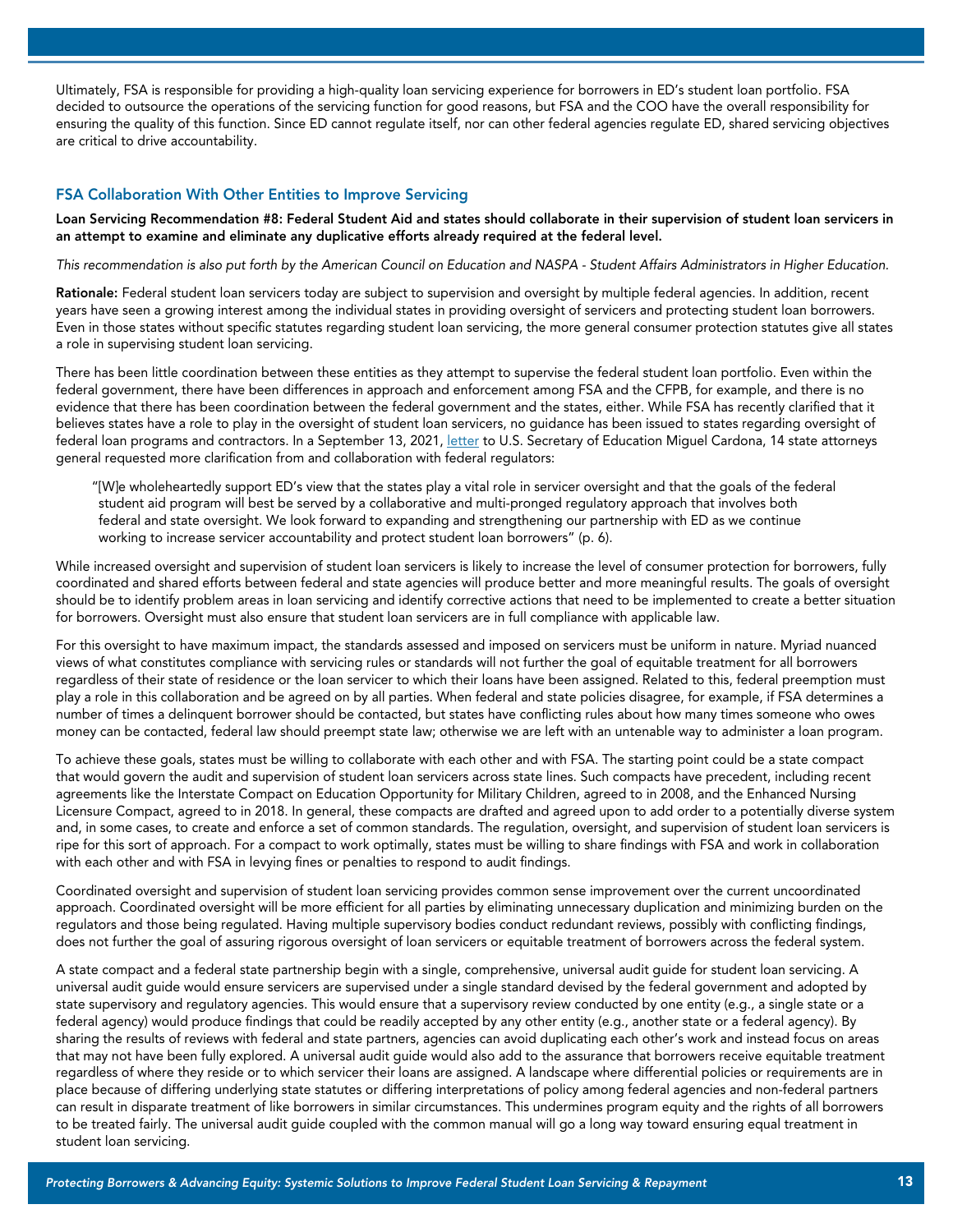A state-federal partnership also allows for coordination of penalties and corrective actions when those are warranted. Using the common manual and universal audit guide, all supervisory bodies will be able to assure their corrective action plans result in the servicer adopting the correct, current procedures. This will eliminate the possibility of multiple standards for servicing procedures and for potentially conflicting recommendations and directions in response to audit findings. FSA should be the final arbiter of any potential conflicts in guidance or direction.

Another benefit of a state compact and federal partnership is that it expands oversight capabilities and allows FSA to broaden the scope of its supervision. The state partners will be additional assets FSA can rely upon to identify servicing errors and flaws currently missed due to the limited resources of FSA. Adding state regulators in a coordinated fashion to FSA's arsenal will provide it with extra, reliable eyes in the field. This is a reasonable and practical way to respond to criticism that FSA has been unable to provide full, reliable oversight of loan servicing and protect the interests of student loan borrowers.

A coordinated federal-state approach to the oversight and supervision of student loan servicing should be adopted as soon as possible. FSA should lead this effort by convening relevant federal agencies and state regulators to assure prompt and proper implementation. Once adopted, FSA must provide ongoing coordination and communication to assure the maximum value of this approach and make modifications as needed.

#### Loan Servicing Recommendation #9: The Department of Education should identify and act on opportunities to effectively collaborate with stakeholder agencies.

*This recommendation is also put forth by the American Council on Education and NASPA - Student Affairs Administrators in Higher Education.*

Rationale: FSA and the CFPB have had a tumultuous relationship over the last decade. The CFPB has responsibility for oversight of all commercial lenders. Commercial lenders are still accountable to the CFPB for any function FSA chooses to outsource to vendors. Because ED is a federal executive agency, the CFPB does not have direct oversight of the only federal student loan lender in the nation. In 2013, the CFPB got around this obstacle by [issuing a rule](https://www.consumerfinance.gov/about-us/newsroom/cfpb-to-oversee-nonbank-student-loan-servicers/) giving itself authority for oversight of large "nonbank" student loan servicers, which came at a time when FSA was transferring the accounts of 13 million borrowers in an effort to decommission their legacy servicer.

In 2020, ED and CFPB entered into a new agreement that describes a more collaborative relationship between the agencies moving forward. Thus far, this collaboration has centered around complaints and enforcement engagements. This area of collaboration is necessary and encouraged, but it is reactive in nature. It is encouraging to know the agencies will be sharing complaint trends to look for systemic improvements; however, more proactive interactions will better serve student loan borrowers.

ED and FSA should consult with the CFPB when developing new loan servicing policy or programs. The CFPB has consumer protection law expertise that must be considered when making student loan servicing policy and rolling out new programs. This type of consistent collaboration will hopefully avoid future complaints and confusion. The CFPB may be reluctant to engage in this proactive form of collaboration as it may put the agency in an awkward position regarding any borrower complaints or issues with a program for which they provided consultative expertise. However, avoiding complaints and issues should be the overall goal, not just publicly pointing them out. The best protection is prevention.

The Department of the Treasury, which provides ED with funds to make Direct Loans, is another key stakeholder agency. Treasury has a unique interest in understanding the short- and long-term forecasts of the performance of the federal student loan portfolio. The Department of Education Budget Office produces a micro-simulation model on the student loan portfolio that Treasury uses to monitor the cash flows related to the federal student loan portfolio. FSA has also worked with Treasury on improving access to the portfolio performance data through the Enterprise Data Warehouse and Analytics platform. FSA should also create configurable dashboards that provide near realtime insight into the performance of the student loan portfolio. In addition, FSA should explore improving analytical tools for Treasury as part of the Next Gen program.

Treasury also provides critical data-sharing for FSA through the data retrieval tool that allows FAFSA applicants to import necessary tax data into their FAFSA applications. This process has been a tremendous benefit to FAFSA filers. Treasury and FSA can improve and build on this relationship by enhancing tax data exchange as part of the IDR initial application and annual renewal process. In 2019, The [FUTURE](https://studentaid.gov/sites/default/files/future-act-fact-sheet.pdf)  [Act](https://studentaid.gov/sites/default/files/future-act-fact-sheet.pdf) authorized this enhanced data sharing directly between Treasury and FSA, which will not only help borrowers enroll and stay enrolled in income-based repayment plans but will also significantly reduce fraud. If properly implemented, the FUTURE Act could also eliminate the need for many borrowers to take action annually to certify their IDR enrollment. It is critical that this work be completed, as it will lead to reduced delinquency and default rates and keep PSLF borrowers on track for loan forgiveness.

These relationships between ED, FSA, and stakeholder agencies, while necessary, are also complex and would require additional research to find the best methods, whether through legislative or other means, for ensuring the relationships are maintained and functioning in a way that best supports these alliances and the borrowers they serve.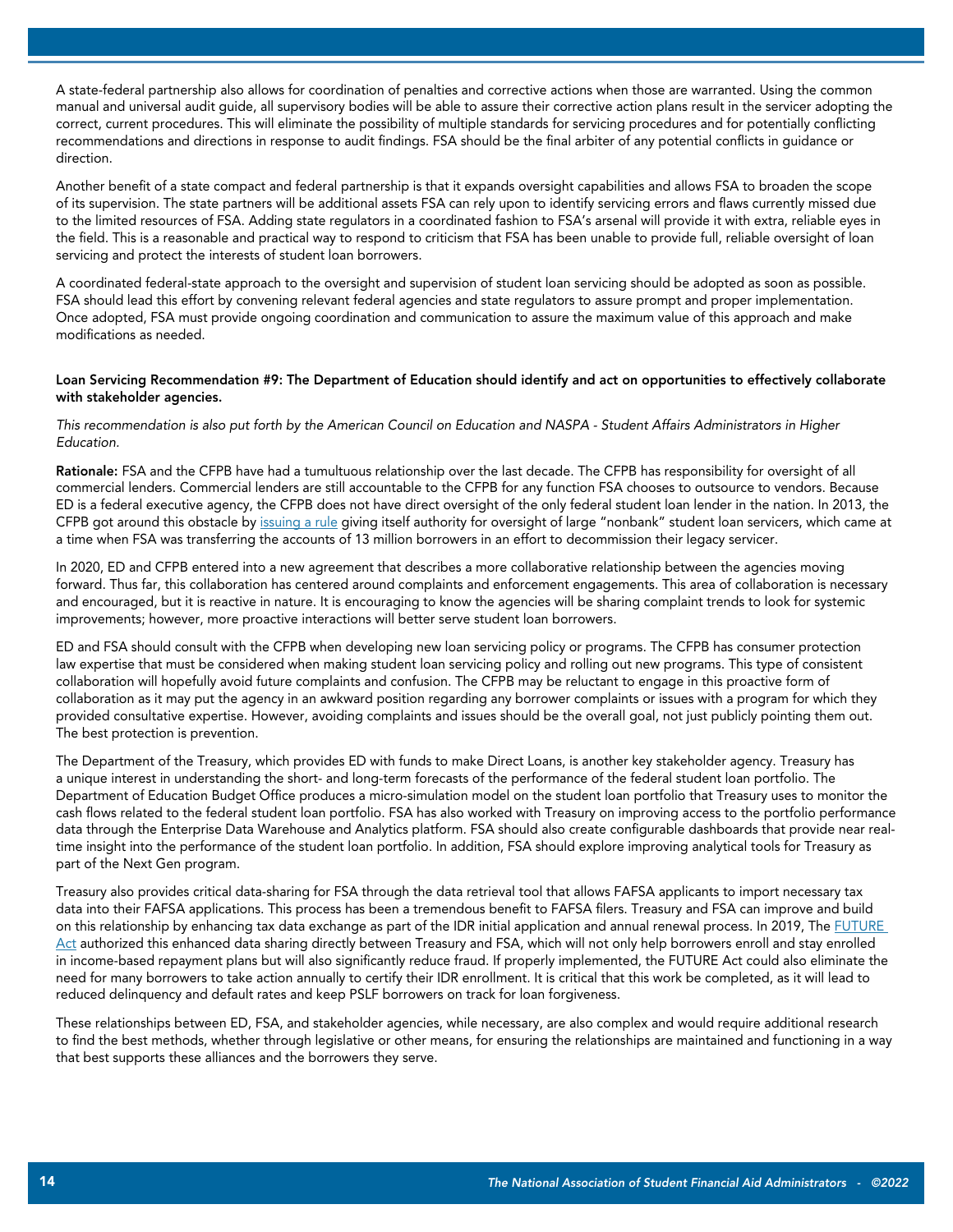#### Loan Servicing Recommendation #10: Federal Student Aid should hire an outside agency to complete an independent financial analysis of the true cost of providing high-quality loan servicing.

#### *This recommendation is also put forth by the American Council on Education and NASPA - Student Affairs Administrators in Higher Education.*

Rationale: It's no secret that loan servicing has become more complicated over the years with the addition of multiple servicers, multiple repayment plans, and special loan programs such as PSLF. Yet, today's payment structure is essentially the same as the one FSA established in 2009 for the first Direct Loan servicing contracts. Currently, servicers get paid a set amount per month per borrower, and the amount paid is based on the status of the borrower's account. FSA has decided to pay all servicers based on a single pricing schedule, although that is a policy decision and not a matter of law or regulation. Servicers receive the most for borrowers who are in current repayment, and there is a sliding scale for borrowers who become progressively more delinquent on monthly payments. Servicers receive reduced payments when loans are in forbearance, deferment, or grace period, as there is no active servicing to be done. Clearly, servicers have incentives for keeping borrowers in good, active repayment status, but there is math that can't be ignored. The current contract provides servicers with a reduced financial incentive to spend resources — both time and money — on trying to cure a loan delinquency, as it could cost the servicer more to attempt to pull a borrower out of loan delinquency than to let the borrower remain delinquent.

Completing a detailed financial analysis of the true cost of loan servicing would allow FSA to place incentives on the right aspects of loan servicing and avoid the possibility that servicers abandon borrowers needing the most critical intervention. The analysis should not only look at the current costs to servicers but also provide estimates on what it would cost to improve service for borrowers in the short- and longterm. The premium should be put where we want servicers to spend their time, meaning payments should align with policy goals. This would involve resolving questions like whether servicers should receive incentive compensation for assisting at-risk borrowers, be incentivized for enrolling and reenrolling borrowers in IDR plans, or be levied penalties when delinquency rates rise or IDR take-up rates fall.

While it is good to engender competition between servicers through allocations, the policy should also incentivize collaboration. This could possibly be accomplished by creating a bonus structure that rewards all servicers equally if the entire portfolio meets or exceeds certain metrics. This would create an environment where all borrowers receive better servicing without putting the onus on the borrower to advocate themselves for better servicing.

The federal student loan programs are complicated, and finding how to use its payment structure to optimize good servicing should be part of FSA's objectives. FSA should use the results reported through an independent financial analysis to examine the payment structure with the assistance of a major accounting or management firm. FSA should then determine whether alternative constructs could produce better results for student loan borrowers and make changes if justified by the findings. Lastly, the report resulting from the financial analysis should be made publicly available.

#### Student Loan Servicing Pricing

Loan Servicing Recommendation #11: The Government Accountability Office should perform a review of Federal Student Aid's procurement function to determine if it is using its procurement flexibility effectively and establish whether additional flexibility is necessary.

*This recommendation is also put forth by the American Council on Education.*

Rationale: FSA has been attempting to reconstruct the loan servicing contracts in an effort to improve service for borrowers with little success since 2017. FSA [canceled](https://www.insidearm.com/news/00043162-ed-cancels-student-loan-servicing-solicit/) solicitation #ED-FSA-17-R-001, the original solicitation to replace the TIVAS contracts, as part of an announcement in August of that year to roll out the next generation servicing environment. The original servicer recompete solicitation sought to reduce the number of loan servicers to one and establish a single brand. The next generation servicing environment solicitation had the goal of consolidating the loan servicing technology into a single system but with multiple "best of class" commercial technology organizations delivering different components of the overall system.

It is now 2022, and the next generation servicing procurement has started and stopped several times since its original release. The contracts with the existing loan servicers had to be extended to 2023 from the planned end date of 2019. The loan servicing environment remains largely the same with the exception of FSA abdicating more of its loan servicing and vendor management responsibilities across multiple entities and several servicers voluntarily exiting or planning to exit the contract.

Over the same time frame, FSA also struggled to restructure the contracts for private [collection agencies](https://www.insidearm.com/news/00047826-end-era-ed-officially-ends-all-collection/), as they were ensnared in several protests and prolonged litigation that caused confusion and frustration for defaulted borrowers and student loan stakeholders. FSA recently informed the private collection agencies that defaulted accounts would now stay with the loan servicers and FSA would no longer use the agencies.

In both of these cases, procurement issues and delays hampered FSA's strategic plans to improve the overall loan servicing environment and resulted in continued issues for student loan borrowers. These procurement problems also cost taxpayers tens of millions of dollars in unplanned contract renewals and outside strategy consultants. Congress should consider asking GAO to review FSA's procurement processes and specifically how FSA is leveraging the flexibilities provided by the HEA. GAO should also comment on whether they believe additional flexibilities are warranted.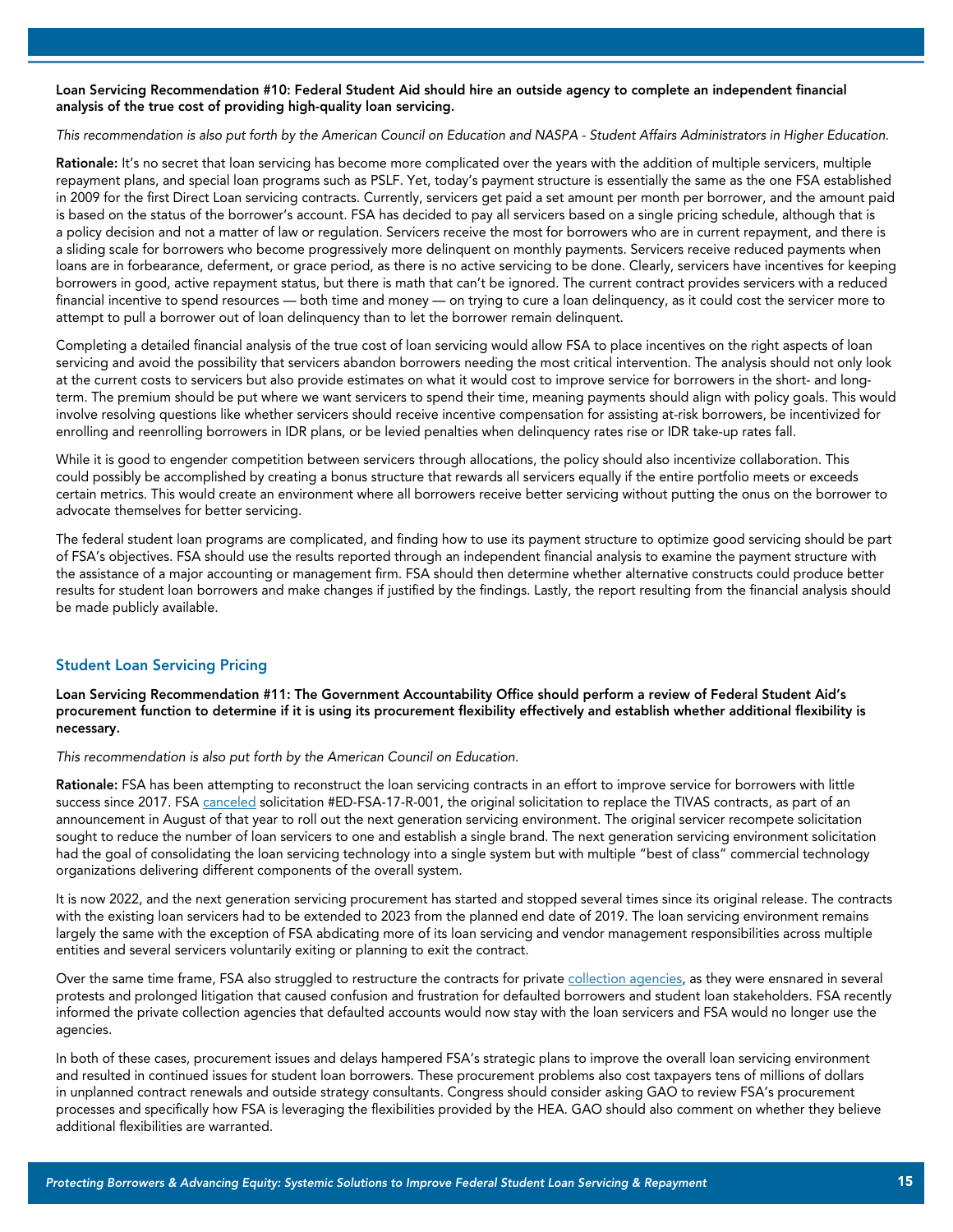#### Loan Servicing Recommendation #12: Federal Student Aid should increase the transparency of data regarding its Direct Loan portfolio and allow qualified researchers to access servicing data.

*This recommendation is also put forth by the American Council on Education, the Institute for Higher Education Policy and NASPA - Student Affairs Administrators in Higher Education.*

Rationale: The databases of student loan servicers are rich and robust, and they hold the potential to provide great insight into how to improve loan servicing operations and procedures. FSA has shared only the tip of this data iceberg with the public. Over recent years, FSA has published information in its [FSA Data Center,](https://studentaid.gov/data-center/student/portfolio) which has provided a window into the performance of the Direct Loan portfolio, including rates of enrollment in IDR plans, rates of forbearance use, delinquency rates, and other portfolio characteristics. Recently, FSA has even added some data on borrowers pursuing PSLF. However, the publicly available data do not tell us enough to understand how borrowers are faring under current program rules and servicing contracts and what policy or identify administrative changes could produce improved results for borrowers.

The establishment of the FSA Data Center as the repository for Direct Loan data has made it easier to access information posted by FSA and track trends in the portfolio composition and performance. However, that publicly available data remains quite limited. Student loan servicer databases contain many times more information than is currently being published. This information could be mined and analyzed to understand much more about the experience of student loan borrowers and about the practices of student loan servicers. A small step would be for FSA to increase the type and scope of the information it provides in the Data Center. This could include providing insight into differences in borrower outcomes by various borrower demographics, such as undergraduate vs. graduate, age, gender, and loan type. FSA should reach out to stakeholders, including Congress, to determine what information they believe should be included in the data center and what policy questions need to be addressed with data.

At times, we gain insight into the Direct Loan portfolio because other federal agencies request and publish data on student loan borrowers. An example of this was an examination of defaulted borrowers by the CFPB. As a follow up to a prior report, the CFPB requested detailed [data](https://www.consumerfinance.gov/about-us/blog/new-data-documents-disturbing-cycle-defaults-struggling-student-loan-borrowers/#:~:text=New%20data%20shows%20a%20staggering,default%20on%20a%20student%20loan.) from student loan servicers on the experience of borrowers who transitioned from defaulted status through loan rehabilitation and loan consolidation. The CFPB report provided insight into a struggling slice of the borrower population that had never been publicly examined by FSA, despite its relatively easy access to the same data. Servicers capture and store this and a great deal more information and, with FSA's permission, have been able to respond to requests from federal agencies and Congress for information that is not generally publicly available.

There are few examples where FSA has delved into its servicing data to examine portions of its student loan borrowers and made the results available to policymakers or the public. This lack of transparency regarding student loan borrowers and loan servicing makes it more difficult for policymakers and other stakeholders to make informed decisions or recommendations to improve borrower experiences with their loans. Improved data transparency would, for example, assist FSA and policymakers in increasing enrollment and reenrollment rates for IDR programs and provide a better understanding of borrowers' paths to repayment relief or potential loan forgiveness under those programs.

In a report from May 2016, the GAO concluded that FSA did not use data to determine the metrics by which it judges servicer performance or how it structures servicer compensation: "Officials [at FSA] said the agency did not document the criteria it used to develop and select the current performance metrics and compensation structure" ( $p. 33$ ). By exploring its servicing data in more depth, FSA has the opportunity to revise and improve all metrics it uses to evaluate and compensate federal student loan servicers and determine the performance measures that will make a difference for student loan borrowers.

FSA would benefit from hiring its own staff to supervise and coordinate data analysis on student loan servicing and borrowers. Today, FSA relies primarily on contractors to perform its analyses, which limits FSA's direct understanding and control of the data and the resulting research. Policy development and operational changes supported by data need to be fully vetted by skilled FSA personnel who have indepth familiarity with available data and program details and can direct further analyses. As part of this effort, FSA data systems should be evaluated and improved to assure they are able to handle these types of sophisticated data analyses.

In addition to encouraging or requiring FSA to improve loan servicing by conducting more robust analysis of its loan servicing policies and practices, FSA should make its student loan servicing database available to other organizations for research and exploration. Groups obtaining access should be screened to assure their legitimacy and expertise, and all data should be anonymized. Alternatively or in addition to the above, FSA could identify a group of research advisors that would have broad access to data and the ability to perform independent analyses that would be made available to FSA and policymakers. Findings from this research should be shared publicly. Bringing more skilled researchers to the task of evaluating student loan servicing will provide more insight into servicing practices and their impacts on student loan borrowers. This will allow for more attention to ideas that can improve the loan servicing experience for borrowers and guide FSA's approaches to the oversight of loan servicers.

The impact of servicing policies and practices on borrowers and borrower outcomes is not fully understood today, despite the existence of powerful data that can help answer questions and guide policy decisions. FSA must put more emphasis on analyzing loan servicing data and providing policymakers and the public more insight into its loan portfolio.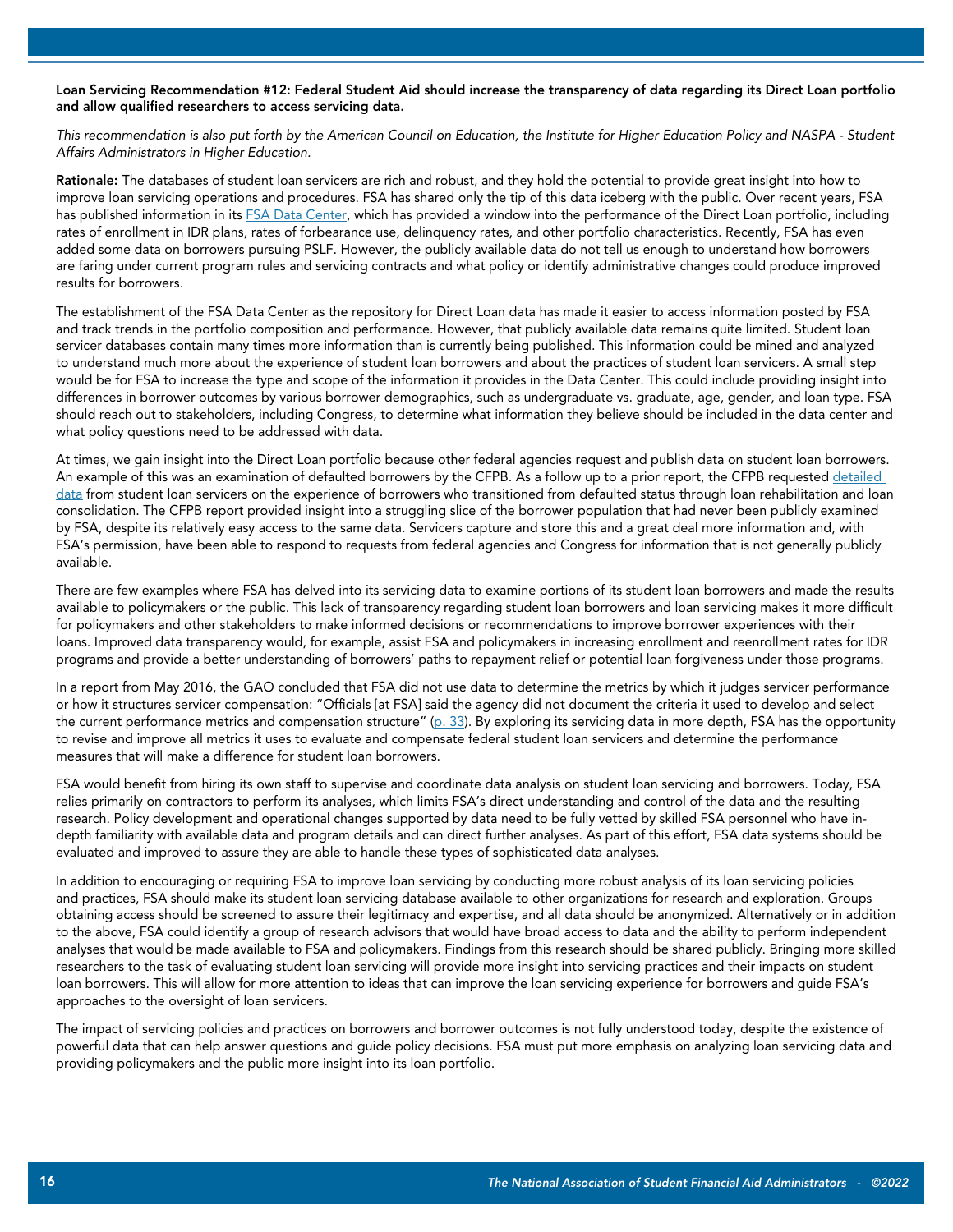# Student Loan Repayment

# Background

Understanding why we have a system of income-driven repayment (IDR) for federal student loans and how it has evolved into a structure in need of serious reform requires looking at both the logic and principles out of which the system emerged and the gradual development of different repayment plans.

Beginning with National Defense Student Loans (NDSL) in 1958, federal student loans have generally been repaid through fixed monthly payments (NDSL offered a graduated repayment plan). When the Higher Education Act of 1965 (HEA) introduced the Guaranteed Student Loan program, it set the standard period of repayment to 10 years. The idea that the government should develop an income-driven repayment (IDR) system that might involve public subsidies emerged in economic discussions before the federal government introduced the first such program — Income Contingent Repayment (ICR) — in 1993, along with the Federal Direct Student Loan program.<sup>6</sup>

The most commonly cited source of the basic idea of making required payments a function of borrowers' earnings is the free-market writing of Nobel Prize-winning economist Milton Friedman. In his 1955 essay, "The Role of Government in Education," Friedman argued for a system in which lenders would essentially buy shares in students' future earnings.<sup>7</sup> A portion of the profit from borrowers who had high earnings would go toward subsidizing those with lower earnings. The program would be self-sustaining and would not involve government subsidies.

This concept received considerable academic attention in the early 1960s,<sup>8</sup> when James Tobin, another Nobel Prize-winning economist with very different ideological leanings, incorporated similar ideas into his design for Yale's Tuition Postponement Option in 1971. Like Friedman's ideal system, that program depended on some students subsidizing others — a characteristic that contributed to its failure.

In 1993, Alan Krueger and William Bowen wrote in the widely read (in the profession) *Journal of Economic Perspectives* about the importance of providing insurance for student borrowers against the possibility of low future earnings and ensuring that required payments be matched with ability to pay.<sup>9</sup> Like Friedman and Tobin, they were concerned about the variation in returns to postsecondary education that exists alongside a high average return. But these authors also expressed concern about the problem of adverse selection that would be associated with the type of program conceived by Friedman and Tobin: Students who expected high earnings would not be likely to participate. They suggested capping payments for high-earning students to counter this difficulty — a strategy that would involve government subsidies for borrowers with low earnings. (This idea provides insight into the origin of the cap at the level of payment under the standard 10-year plan in early IDR plans.)

From the beginning, federal IDR programs have been built on the concept of the subsidy for borrowers unable to repay coming from the federal government rather than from other borrowers. No borrower is asked to repay more than the amount borrowed plus interest. Taxpayers are responsible for any costs not covered by borrowers, who may have unpaid debts forgiven after a specified period.

As the original ICR program was being designed, the interaction of the program parameters was salient, and debates emerged about the optimal structure. A 1994 Congressional Budget Office Memorandum argued that four basic parameters describing an IDR program are interrelated: the amount of debt covered, the length of the repayment period, the share of income required for payments, and the interest rate. A financially sustainable program requires balance among these factors. If debt levels are higher, borrowers must repay for a longer time and/or pay a larger share of their incomes. Reducing the share of income required for payments will lead to unpaid debts unless the amounts of debt covered are lower, borrowers repay for a longer period, or the interest rate is lower. (A lower interest rate might generate an automatic subsidy from taxpayers to borrowers.) The details of the plan were controversial because of the tension between keeping the monthly payment amounts low and concern over payments not covering interest charges.<sup>10</sup> If one parameter is changed without another modification to balance it, the amount of unpaid debt and the required subsidy will grow.

<sup>&</sup>lt;sup>6</sup> In 1986, the federal government initiated a demonstration income-contingent repayment program at 10 postsecondary institutions. The project never achieved much support from students, colleges, or policymakers and was terminated with the 1992 amendments to the Higher Education Act. (Noell, J. and Rhind, C. [1994], *Issues in designing a federal program of income-contingent student loans.* CBO Memorandum. https://www.cbo.gov/sites/default/files/103rd-congress-1993-1994/reports/doc04.pdf)

<sup>7</sup> Friedman, M. (1955)."The role of government in education." In Solo, Robert A., ed., *Economics and public interest.* New Brunswick: Rutgers University Press. Reprinted in Milton, F. (1982). *Capitalism and freedom.* Chicago: University of Chicago Press, 1982, pp. 85-107.

<sup>&</sup>lt;sup>8</sup> Shell, K., Fisher, F., Foley, D. K., and Friedlaender, A. F. (1968, March). "The Educational Opportunity Bank: An economic analysis of a contingent repayment loan program for higher education," *National Tax Journal,* 21(1), 2-45. This 1968 *National Tax Journal* article analyzed the idea of an Educational Opportunity Bank that would make loans to students in exchange for the pledge of a given percentage of annual gross income for a fixed number of years after graduation. The share of income charged would depend on the amount borrowed. The program would be coordinated with the federal income tax, minimizing costs of collection and making it feasible to collect income-contingent repayments over 30 or 40 years.

<sup>9</sup> Krueger, A. B., and Bowen, W. (1993, Summer). "Income-contingent college loans." *Journal of Economic Perspectives,* 7(3), 193-20.

<sup>10</sup> Schenet, M. A. (1995, January). *The Federal Direct Student Loan Program.* CRS Report for Congress. Congressional Research Service. Report No CRS-95-110-EPW,6 Jan 95.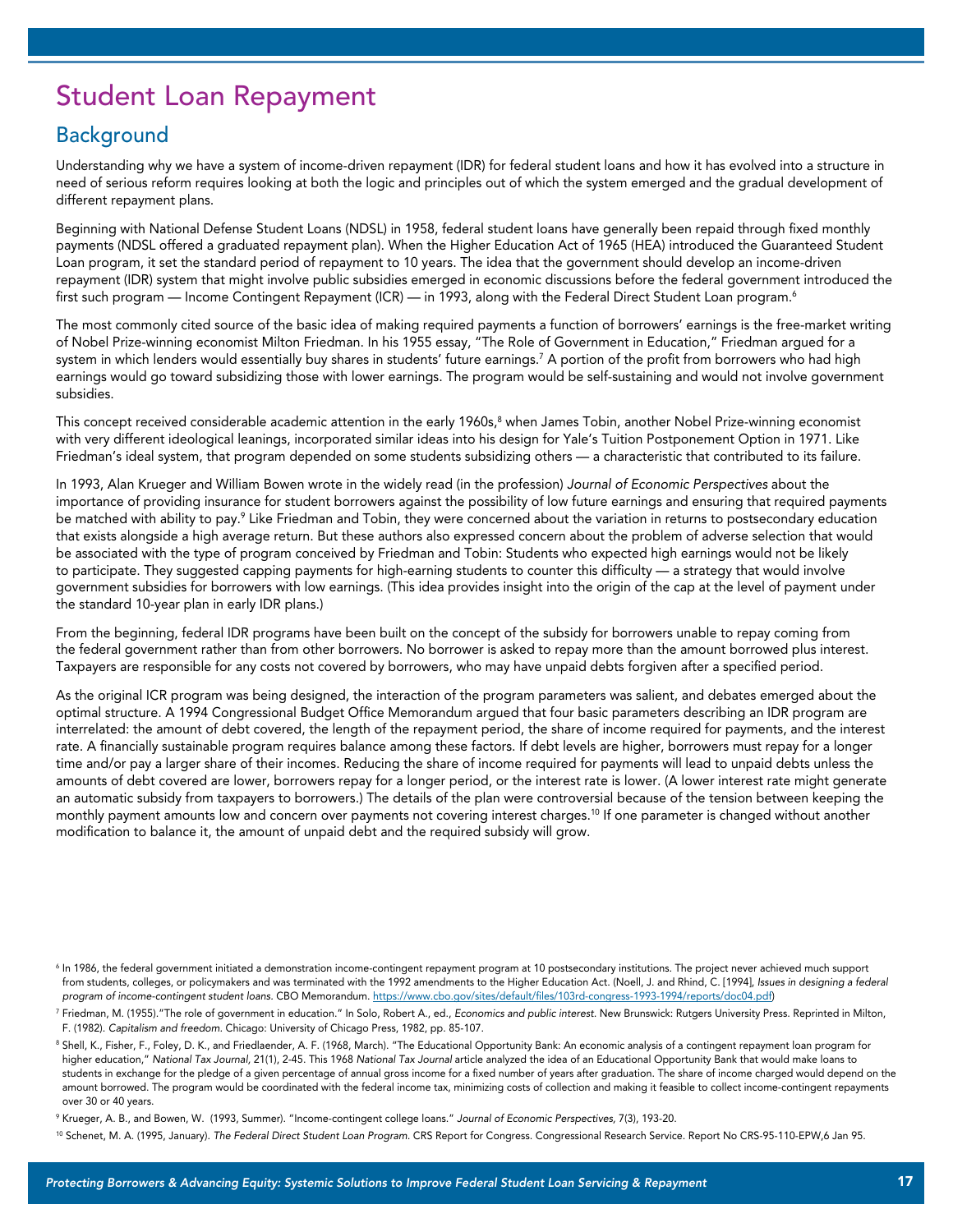Under the regulations for the ICR published July 1, 1994, payments depended on the amount of debt, with the share of adjusted gross income rising from 4% to 15%, but not to exceed 20% of discretionary income, defined as income exceeding 100% of the poverty line. The Internal Revenue Service was to provide the Department of Education (ED) with the tax return information necessary to calculate repayment amounts annually.11 Under ICR, capitalization of interest cannot exceed 10% of the original principal amount, after which interest continues to accrue and must be paid but is not capitalized — one of the few provisions that has become harsher with the newer plans.

Probably because of the complexity of the ICR program combined with limited eligibility, relatively high expected payments, and lack of awareness of the program, ICR did not attract many takers.12

The creation of the Income-Based Repayment Program (IBR), which took effect July 1, 2009, marks the beginning of the move toward widespread adoption of IDR in the United States. The repayment rate was capped at 15% of discretionary income instead of 20%, and the threshold for beginning payments rose from 100% to 150% of the poverty line. Neither the link between debt levels and required payments nor the role of the IRS in providing income information survived in the new program.

As Direct Lending became established, with the federal government replacing private lenders in the federal student loan system, the idea that the government was responsible for the well-being of borrowers took hold and government subsidies for students became both more feasible and more expected.

The implementation of the current IDR plans has been gradual, with new versions introduced on top of the older ones, creating a complex and bewildering array of choices for borrowers. Modified plans introduced in 2012 and 2014 lowered the share of income required again, from 15% to 10%, and reduced the time to forgiveness to 20 years.

The newest plan, Revised Pay As You Earn (REPAYE), available since 2015, removed the partial financial hardship requirement, so borrowers are eligible regardless of their financial circumstances. But in contrast to the general trend, it includes a few adjustments that lead to higher payments for some borrowers. Those with graduate school debt must wait 25 years instead of 20 years for forgiveness, payments are not capped at the level of the standard 10-year plan, and married borrowers' payments are based on the combined income of the spouses even if they file separate income tax returns.

But over time most of the parameters of IDR have become more generous, providing clear evidence of the tension between a financially stable program with limited taxpayer subsidies and generous treatment of borrowers. More and more borrowers face increasing balances resulting from unpaid interest, largely because of the decline in required payments. Moreover, the idea that payments would be linked to the amount borrowed has not been part of later plans.

These straightforward trade-offs, which are rarely discussed explicitly today, provide a useful framework for evaluating proposals for modifying IDR formulas. The current debate tends to focus on making payments easier for borrowers. Advocacy [focuses](https://edtrust.org/resource/jim-crow-debt/) on combining lower payments with shorter time in repayment. Vocal [senators](https://www.durbin.senate.gov/imo/media/doc/Neg Reg student debt relief and protections letter 11.1.21.pdf) support changes that would lower payments for borrowers, but not changes that would reduce public subsidies to borrowers who can afford to repay. But it remains true that, for example, lower payments will lead to fewer borrowers successfully retiring their debts.

And the logic underlying IDR remains the same: Despite the high average return to investment in higher education, it does not pay off for everyone and borrowers need insurance against low incomes. Payments linked to income are more affordable for borrowers, especially because of the tendency for earnings to be lowest in the years immediately following college. Unlike grants, which subsidize students based on their pre-college circumstances, IDR allows subsidies to be based on post-college circumstances.

The gradual modification of IDR has led to multiple such plans being available, in addition to the standard, graduated, and extended plans. In other words, borrowers now face a long and complicated list of choices about the best way to repay their federal student loans. As of 2021, [41% of borrowers](https://studentaid.gov/data-center/student/portfolio) were in the standard 10-year plan, which remains the automatic option if borrowers do not actively choose a different plan. Another 34% are in one of the IDR plans, and 14% are in graduated plans.13 There is little doubt that the array of plans and the bureaucratic barriers to accessing them contribute significantly to the difficulties many borrowers face in successfully navigating the system.

On average, borrowers in IDR owe more than those in other repayment plans. In 2017, graduate borrowers comprised 30% of borrowers in IDR plans but only [15% of borrowers](https://www.cbo.gov/system/files/2020-02/55968-CBO-IDRP.pdf) in fixed-payment plans. Moreover, among both undergraduate and graduate borrowers, those with larger debts are more likely to enroll in IDR, and once in that plan, they repay their debts more slowly. Although IDR does not eliminate default, borrowers in these plans default at [much lower rates](https://www.cbo.gov/system/files/2020-02/55968-CBO-IDRP.pdf) than those in other plans.

11 ibid.

<sup>&</sup>lt;sup>12</sup> US General Accounting Office. (1997, August). Direct student loans: Analyses of borrowers' use of the income contingent repayment option. (GAO/HEHS-97-155), [https://www.](https://www.gao.gov/assets/hehs-97-155.pdf) [gao.gov/assets/hehs-97-155.pdf.](https://www.gao.gov/assets/hehs-97-155.pdf) As of 1997, about 56,000 borrowers — 9% of Direct Loan borrowers in repayment — were enrolled in ICR. About 40% of these borrowers had been placed in this plan because they were in default on loans from the Federal Family Education Loan Program (p. 2).

<sup>13</sup> Federal Student Aid Portfolio Summary, National Student Loan Data System (NSLDS), available from FSA Data Center.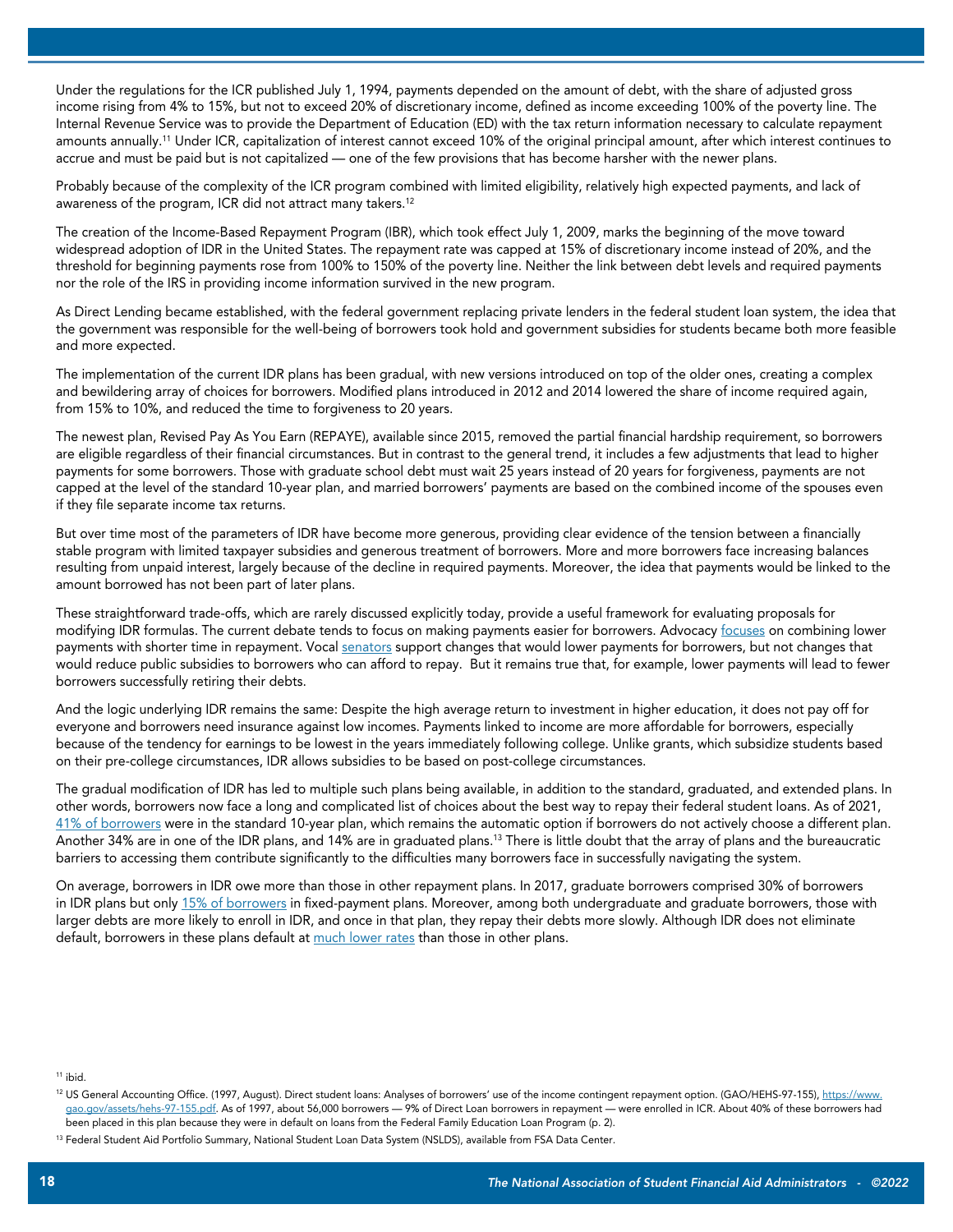The FUTURE Act, passed by Congress in December 2019, addresses some of the barriers facing students repaying their loans. It makes it easier for the Department of Education to access IRS data, easing the burden on students who must verify their incomes when they enroll in IDR and every year thereafter to continue to have their payments linked to their incomes. Since more than half of borrowers required to recertify their incomes fail to do so on time, it is reasonable to believe that successful implementation of this ACT will increase the share of borrowers repaying through IDR.

Other recent changes likely to have a significant impact on loan repayment include the Biden administration's regulatory modifications of the Public Service Loan Forgiveness (PSLF) Program. Created in 2007, PSLF is designed to forgive unpaid loan balances for borrowers working full time in public service occupations after 120 monthly payments on qualifying loans in qualifying repayment plans. Bureaucratic difficulties and loan servicing problems have prevented many borrowers from receiving forgiveness. Eliminating some of the restrictions on which loans and which payment plans are eligible will likely eliminate outstanding debts for thousands of borrowers.

#### Considerations for Improving Student Loan Repayment

A full-scale reform of the federal student loan repayment system has the potential to minimize the need for the continual piecemeal modifications that have accumulated to create a complicated and ineffective system.

While federal student loan programs continue to be an integral piece for access to and funding for higher education for many students, policymakers should work to reduce reliance on federal student loans through increasing front-end investments in other aid programs, especially those that serve students from traditionally under-resourced communities. While the recommendations laid out in this report offer much-needed and long-overdue reform to the student loan system, expanding and bolstering funding for programs like the Federal Pell Grant that serve low-income students, and boosting support for other college completion and retention efforts must go hand-in-hand and are paramount to making higher education more accessible and equitable.

There is also an important role to be played by the federal accountability system, which should ensure that institutions are providing students with high-quality education that translates to positive employment outcomes and increased earnings. We must ensure an accountability system that guarantees students are receiving quality degrees and the skills needed in the job market, which in turn will help borrowers find gainful employment opportunities and be less likely to struggle repaying their student loans.

### Recommendations

These student loan repayment recommendations are put forth by NASFAA, the American Association of Community Colleges, and the National Association of College and University Business Officers. Additional supporters of individual recommendations are listed below each recommendation.

Repayment Recommendation #1: Consolidate the existing repayment plans into three options: a single income-driven repayment plan, a standard 10-year repayment plan, and an extended 25-year plan. Transition all borrowers into one of these three plans and sunset all other existing repayment plans.

*This recommendation is also put forth by the Higher Education Loan Coalition and NASPA - Student Affairs Administrators in Higher Education.*

- Consolidate the existing IDR plans into a single income-driven repayment plan that borrowers can easily understand and navigate. See Repayment Recommendation #6 for additional details.
- Maintain a standard 10-year repayment plan and an extended 25-year repayment plan. The standard 10-year plan should be available to all borrowers, and the extended 25-year plan should be available only to borrowers who have more than \$30,000 in Direct Loans (this is the same eligibility requirement as the current extended repayment plan). The standard repayment plan would be 10 years with fixed payment amounts, and the extended repayment plan would be 25 years with fixed payment amounts.
- Make the single IDR plan the default option for borrowers entering repayment, and allow borrowers to opt into a standard/extended plan if they do not want to be in an IDR plan. Borrowers with a tax return on file could be seamlessly enrolled in the IDR plan. Borrowers who do not have tax returns on file would be given the opportunity to self-certify their income. If a borrower without a tax return on file does not self-certify their income in the first six months after their enrollment ends (i.e., during their grace period), they would be automatically placed into an IDR plan and given a \$0 payment for the first six months of repayment. If, after six months of the \$0 IDR payment and 12 months after their last date of enrollment, the borrower still has not self-certified their income, they would be transferred to the standard repayment plan.
- To ensure borrowers understand their repayment options, ED, through exit counseling, and servicers, through communications sent during a borrower's grace period, should notify borrowers of both the monthly and total amount they would pay under each plan. In addition to these personalized estimates, these communications should direct borrowers to resources, such as online calculators, to help them understand their repayment options. ED should also ensure borrowers are able to move between plans easily and quickly if they wish to do so.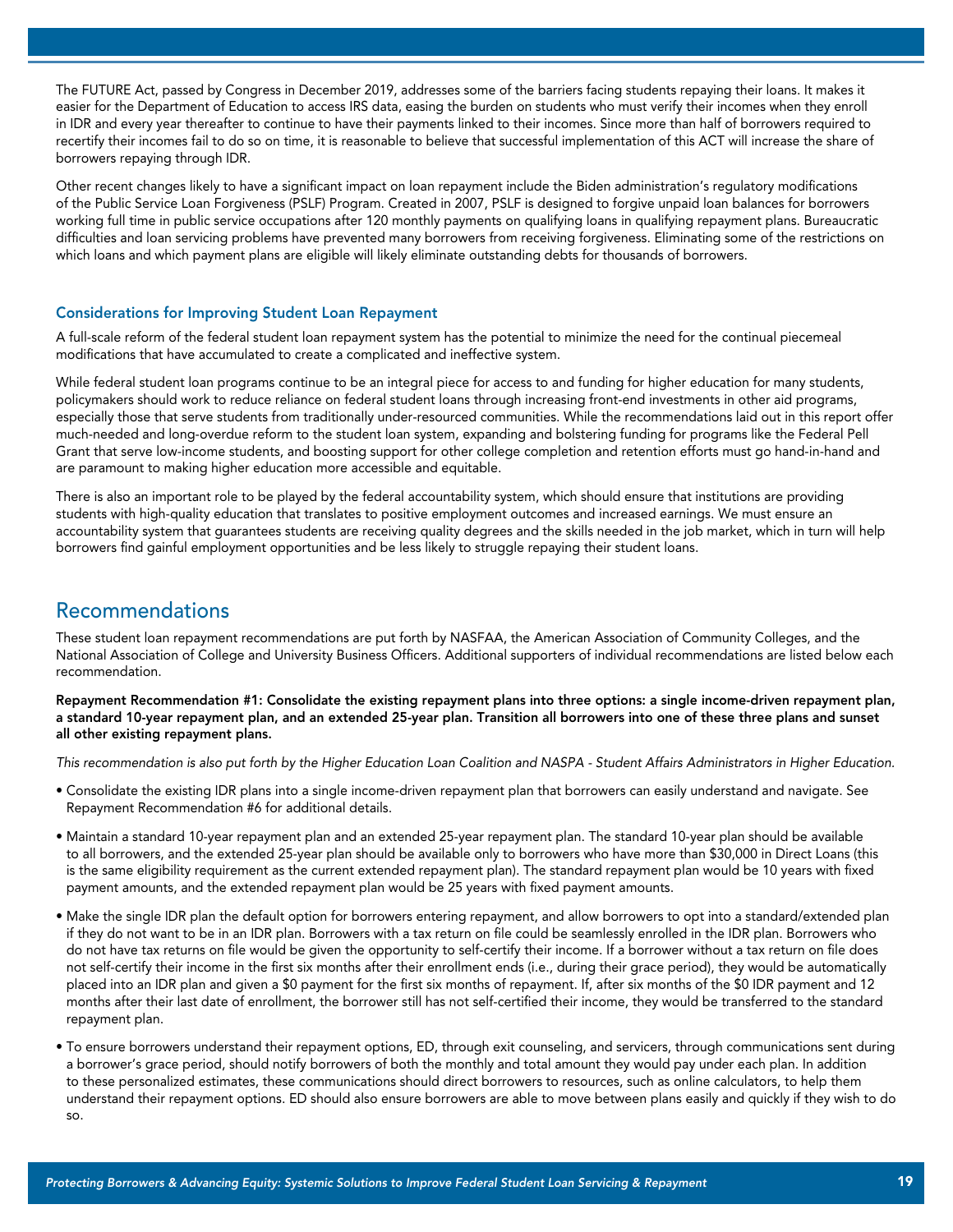• Congress and ED should take whatever steps are necessary to transfer all borrowers into one of the three plans proposed above (the single IDR plan, the standard 10-year plan, and the extended 25-year plan), ensuring to the greatest extent practicable that borrowers are not worse off in one of these three options than they are in their original plan. Once all borrowers have been transferred to one of the three plans, Congress and ED should sunset all other existing repayment plans to ensure all borrowers can benefit from the streamlined and simplified repayment system. This process should prioritize communication with borrowers and allow them to select which of the three plans they would like to enroll in. ED and servicers should provide borrowers with information on each of the three plans and notify them of which plan is most similar to the plan in which they are currently enrolled. Borrowers should be provided with sufficient time to opt into their plan of choice and sent frequent reminders about the deadline to select a plan. If a borrower does not opt into a new plan after sufficient time and notification to do so, they should be placed into the plan that will be most generous for them.

Rationale: Consolidating and simplifying the available repayment plans will make it easier to provide borrowers with personalized information to decide which plan is best for them, and it will help borrowers understand the benefits and protections inherent in our federal student loan repayment system. The repayment benefits and protections of the federal student loan programs are generous; however, multiple changes and tweaks over the years have created a tangled web of repayment options that can confuse borrowers. Because of this complexity, many borrowers who could benefit from certain repayment plans, like income-driven repayment, may never enroll because they are unable to compare and navigate these plans effectively. The myriad repayment plans also make it difficult for schools, loan servicers, and relevant state entities to communicate options to borrowers.

Keeping two of the non-IDR repayment plans allows flexibility and choice for borrowers who would prefer to be in a standard plan that allows them to know exactly what they will be repaying each month. In addition to giving borrowers the ability to make proactive choices about their repayment plan, one benefit of having both an IDR plan and the standard/extended option is that it helps identify groups of struggling borrowers to whom additional subsidies and support can be targeted. The consolidated IDR plan should be easy to enroll in and include generous terms and conditions that provide struggling borrowers with the safety net they need to remain in good standing during economically challenging times. These programs should be made available to all existing borrowers as well as prospective borrowers.

Some advocates have proposed consolidating the existing repayment plans to just two options: a single IDR plan and the standard 10-year plan. We propose maintaining the extended plan because some borrowers with higher balances may prefer a non-IDR option that provides them with a longer repayment period. For example, many high-earning borrowers with high balances will have no problem successfully paying off all their debt over time. However, because of the size of their balances, these borrowers would have an extremely high monthly payment under both the IDR plan (because of their income) and the standard 10-year plan (because of the short repayment term). Borrowers with more than \$30,000 in Direct Loans currently have access to the extended plan, and we recommend preserving access to this longer repayment term for these borrowers. Providing an extended plan that offers the same predictability as the standard plan but over a longer period of time is a reasonable adjustment for the many high-balance borrowers who will still be able to repay the full balance of their loan.

Enrollment in an IDR plan has been shown to increase the likelihood of successful repayment outcomes, especially for struggling borrowers. As such, making IDR the default repayment plan for all borrowers, with the option to opt-in to a standard/extended plan, will provide an upfront safety net to quickly catch borrowers who are most likely to become delinquent and default on their loans. Some borrowers may prefer not to be in IDR and will still have the ability to select another plan. Making IDR the default repayment plan and requiring more savvy borrowers to go through the process of opting out of IDR brings significantly less harm to those borrowers than the alternative (and current practice) of requiring low-income borrowers to jump through hurdles to enroll in IDR when they are struggling. Put simply, if our ultimate goal is to give borrowers every possible chance to be successful and protect them from punitive consequences, it makes sense to put a safety net under everyone rather than require vulnerable borrowers to be aware of and take steps to enroll in IDR during already stressful times.

#### Repayment Recommendation #2: Design a single income-driven repayment plan.

*This recommendation is also put forth by the Higher Education Loan Coalition and NASPA - Student Affairs Administrators in Higher Education.*

Repayment recommendation #1 proposes consolidating the existing IDR plans into a single income-driven repayment plan, which would be the automatic option for borrowers entering repayment who do not opt into either the standard or extended plan. When developing this single IDR plan, policymakers should include the following provisions, listed as sub-recommendations:

#### • Sub-recommendation 2A: Raise the poverty thresholds used to determine a borrower's discretionary income from 150% to 200% of the federal poverty guideline.

Rationale: The federal poverty guideline, a system used to determine eligibility and appropriations for many types of federal, state, and local aid, has been widely scrutinized by those who work in the fields affected by the calculation. Without revision, the efficacy of the poverty line as a tool to target and evaluate public policy interventions has been increasingly drawn into question, especially at the state and local level. To account for the metric's shortcomings, eligibility for many social safety net programs is now frequently set at 125%, 150%, or even 200% of the federal poverty quideline. Raising the threshold used in IDR from 150% to 200% will shield more of low-income borrowers' earnings from being included in their discretionary income. Spousal income should always be included in the calculation of IDR payments, except in unusual circumstances that make this infeasible.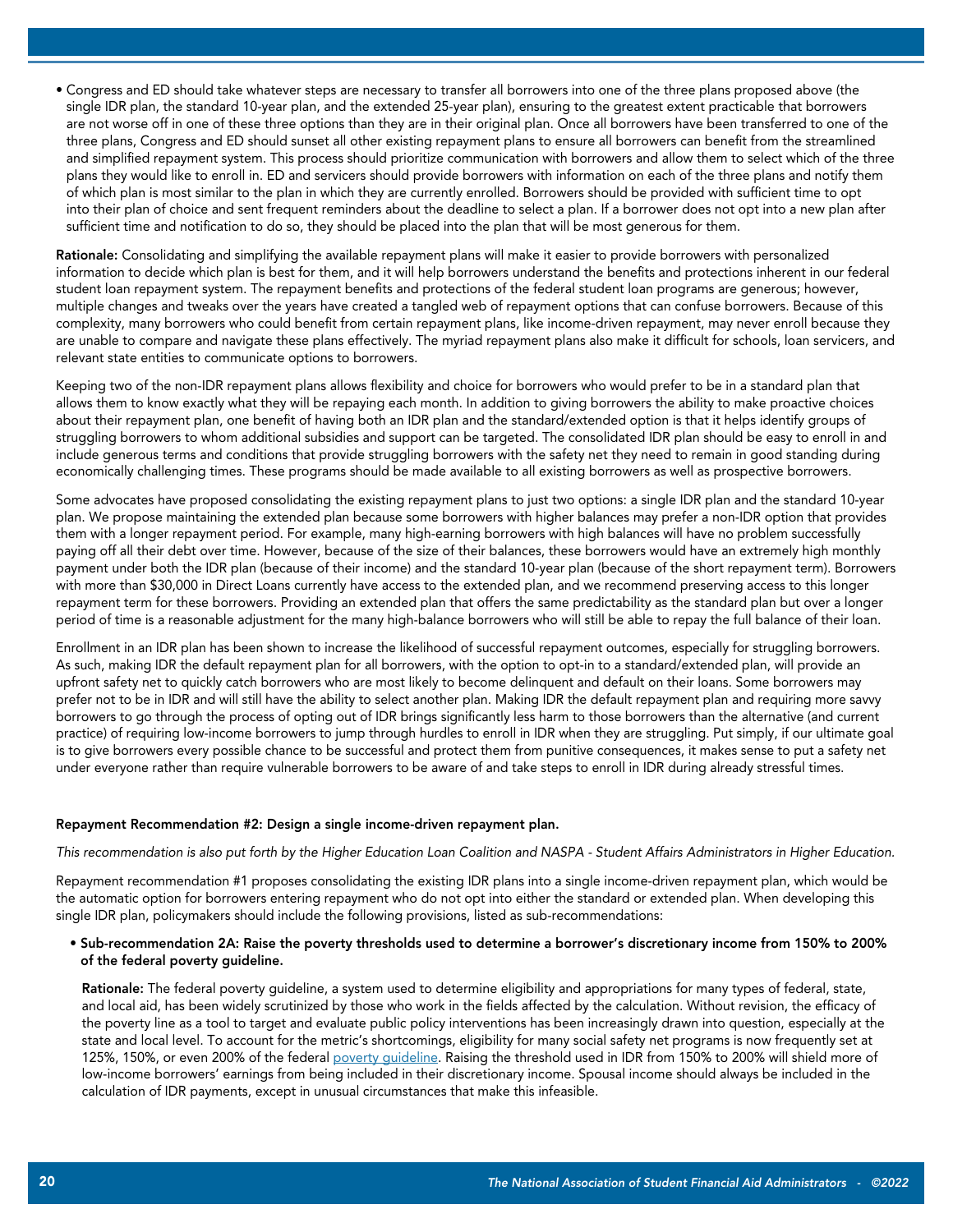States use a range of federal poverty thresholds to determine eligibility for benefit programs, and some market IDR to borrowers enrolled in certain programs and assist them in enrolling in IDR plans. As such, ED should notify relevant state entities of any changes to the thresholds used in the new IDR formula to allow states to modify their outreach efforts to better serve the populations who might be impacted by the adjustments.

#### • Sub-recommendation 2B: Assess borrowers' income above 200% but less than or equal to 300% of the federal poverty guidelines at a rate of 5%, and assess borrowers' income greater than 300% of the federal poverty guidelines at a rate of 10%.

 Rationale: Although all borrowers, including those with higher incomes, will benefit from lowering the assessment rate (currently 10%) on income that falls between 200% and 300% of the federal poverty guidelines, this will deliver an additional benefit to and lower monthly payment amounts for low-income borrowers. Maintaining the 10% assessment rate for income above the 300% threshold is more equitable than reducing the assessment rate to 5% for all discretionary income, which would cut payments by the same percentage for all borrowers and have a relatively larger impact on higher-income borrowers. For example, reducing the assessment rate from 10% to 5% for all discretionary income would lead to a much larger dollar reduction in the overall payment amount for higher-income/highpayment borrowers than the dollar reduction experienced by low-income/low-payment borrowers. Under this proposal, a borrower's monthly payment amount will be equal to 5% of their income that falls above 200% and less than or equal to 300% of the federal poverty guidelines plus 10% of their income greater than 300% of the federal poverty guidelines, divided by 12.

#### • Sub-recommendation 2C: Eliminate negative amortization for all borrowers, ensuring borrowers who are making payments on an IDR plan do not see their principal balance grow.

 *This recommendation is also put forth by the Center for American Progress.*

 IDR borrowers whose monthly payment is less than the amount they are charged in interest will have their monthly accrued interest charge reduced to an amount that is equal to their monthly principal payment, ensuring principal balances do not increase for borrowers making payments on an IDR plan.

 Rationale: Eliminating negative amortization is a well-targeted proposal that would greatly benefit those enrolled in IDR plans. It would provide a back-end subsidy that ensures the low-income borrowers who rely on IDR as a safety net do not face the demoralizing experience of seeing their principal balance grow despite making their required monthly payments. This will incentivize borrowers to continue engaging with the repayment system rather than becoming disconnected altogether. What's more, it is unlikely that borrowers whose monthly payment amounts are consistently less than their interest will successfully repay their debt before receiving forgiveness, so eliminating negative amortization will likely make little difference on the amount repaid to the federal government.

#### • Sub-recommendation 2D: Forgive the loan's outstanding balance after 10 years for borrowers who have had a \$0 income-driven repayment plan payment for 120 consecutive months, and after 20 years (240 monthly payments) for all other borrowers using income-driven repayment.

 Rationale: One of the most common rationales offered for shortening time to forgiveness is that IDR borrowers who are making on-time payments should not have to watch their balances grow for 20 to 25 years, an experience that is undoubtedly demoralizing even if the borrower is on track to eventually receive forgiveness. Rather than shortening the time to forgiveness, we instead propose eliminating negative amortization altogether and have recommended several provisions to reduce monthly payment amounts for low-income borrowers, including shielding more of their earnings from being included in their discretionary income and lowering the assessment rate on income that falls between 200% and 300% of the federal poverty guidelines. Collectively, these recommendations will eliminate balance growth and make IDR payments more manageable for borrowers, addressing the primary factors that have motivated proposals to shorten the repayment period of IDR plans. IDR borrowers will now see their balances go down over the 20-year repayment period and never increase. These recommendations will also advance the primary goal of IDR: providing a safety net to support struggling borrowers through times of financial hardship.

 Reducing the time to IDR forgiveness to 5, 10, or 15 years across the board would result in a disproportionate benefit for borrowers. Most borrowers see their earnings increase throughout their career, and in many cases individuals see substantial growth from their first-year post-graduation income to their earnings 5 to 10 years into their career. This is especially true of those in some high-earning occupations such as physicians, who often make a modest income during residency that then increases considerably in the following 5 to 10 years and beyond. If IDR forgiveness were granted 5 or 10 years into repayment, many individuals who will eventually become high earners would receive massive amounts of debt discharged. This approach is neither well-targeted nor equitable. Even providing IDR forgiveness after 15 years instead of 20 would not provide a substantially different outcome for low-income borrowers, yet it would deliver a larger benefit to high-income borrowers who had low payment amounts for a portion of their repayment term before their income increases.

 Another common proposal is to base the time to forgive under IDR on a borrower's balance amount. Because the size of a borrower's balance is not necessarily an indication of their income level, this approach has the same equity and targeting concerns discussed in the previous paragraph. While calibrating the repayment period to the balance size could benefit some low-income, low-balance borrowers, it would do nothing to help low-income borrowers with high balances. Additionally, individuals who see their earnings increase year over year would see debt forgiven that they would have been able to comfortably repay as their income increased.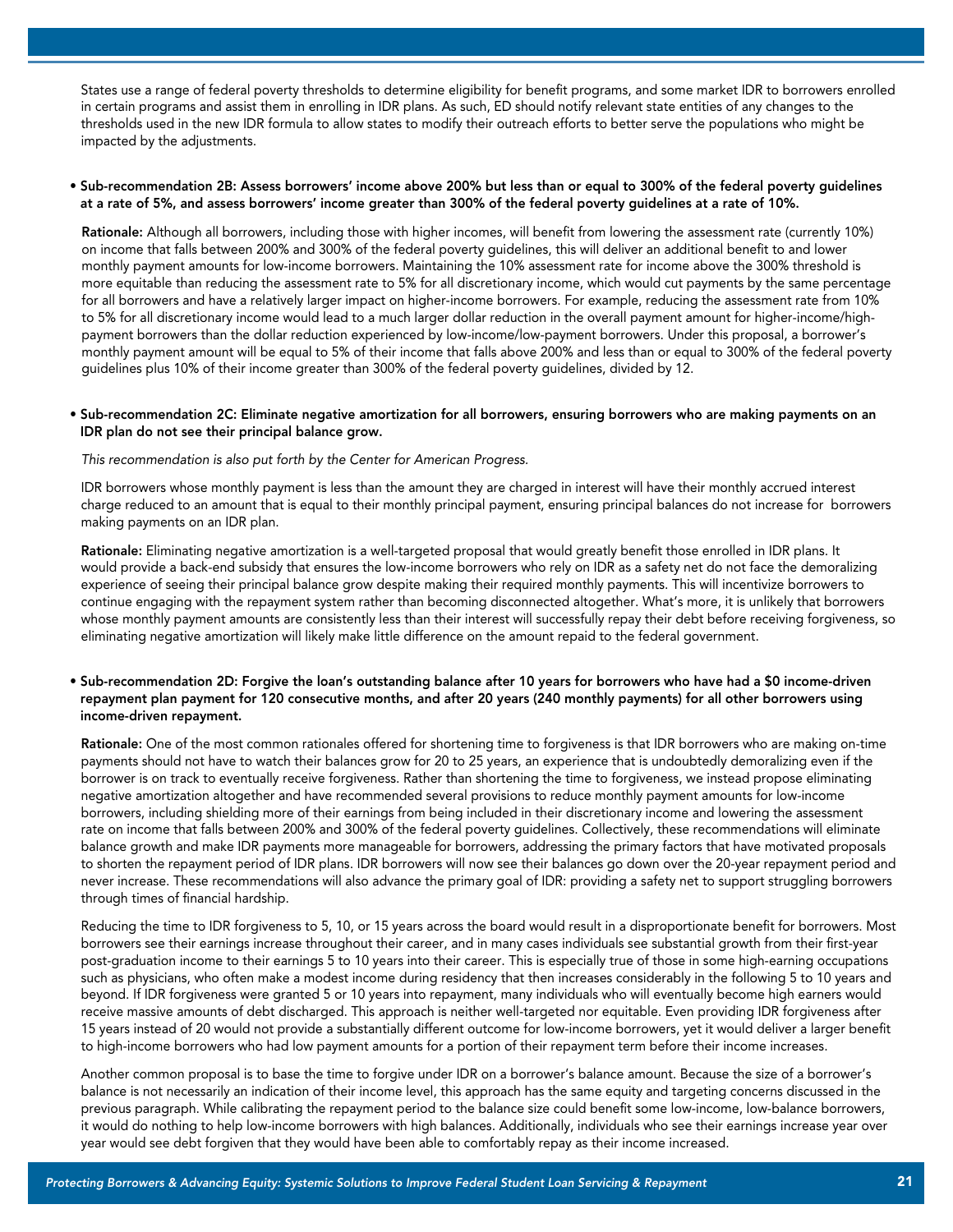• Sub-recommendation 2E: Allow income-driven repayment plan payments made before a borrower consolidates to count toward income-driven repayment forgiveness. Payment counts should not reset regardless of whether the borrower is consolidating Direct Loans or is consolidating Federal Family Education Loans into Direct Loans.

#### *This recommendation is also put forth by the Center for American Progress and National Consumer Law Center.*

Rationale: There is no reason a borrower's IDR forgiveness clock should start over when they consolidate. Borrowers should receive credit on IDR payments made prior to consolidation. This recommendation aligns with our recommendation (Repayment 7C) to allow all FFEL borrowers who consolidate into the Direct Loan program to count previous payments toward PSLF forgiveness. ED's proposal during the Affordability & Student Loans negotiated rulemaking committee included a proposal to count pre-consolidation IDR payments toward forgiveness.

#### • Sub-recommendation 2F: Allow all undergraduate and graduate borrowers to access the single income-driven repayment plan. Parent borrowers could access economic hardship deferments but would not be eligible to enroll in income-driven repayment.

 o Graduate students would be eligible to access the same IDR plan outlined above, which provides forgiveness after 20 years of on-time repayment. There would be one single, streamlined IDR plan, which is the same for both undergraduate and graduate borrowers. Borrowers would be able to enroll both their undergraduate and graduate loans in this IDR plan, though the time to forgiveness would be counted on different timelines based on the dates each type of loan enters repayment.

 For example, a borrower might take out \$10,000 in undergraduate loans, later borrow an additional \$20,000 for graduate school, and begin repaying their graduate loans 10 years after they started repaying their undergraduate loans. The borrower's undergraduate and graduate loans would remain separate, and they would first receive IDR forgiveness on the undergraduate loans after 20 years of on-time IDR payments. This would be followed by forgiveness of their graduate loans 10 years after forgiveness of their undergraduate loans because they entered repayment on their graduate loans 10 years later.

 o Given Repayment Recommendation #6 to improve the parent PLUS program and protect vulnerable parent borrowers, parent borrowers should not have access to IDR. Parents who struggle with repayment despite these reforms should be able to apply for relief through an economic hardship deferment, which should be reformed to provide additional flexibility as proposed below. See page 27 for more information.

 Rationale: Graduate students currently must be in IDR for 25 years before forgiveness, a mechanism intended to guard against moral hazard. However, creating one IDR plan with forgiveness after 20 years for both undergraduate and graduate borrowers is simpler and more straightforward for borrowers trying to understand their repayment options. Rather than basing times to forgiveness on the loan type, servicers will be able to communicate the 20-year repayment term to all borrowers, regardless of whether they have undergraduate or graduate loans.

 Although graduate students were not eligible for the new IDR plan proposed by ED in the fall 2021 negotiated rulemaking committee, it is critical to ensure that graduate and professional students have access to an IDR plan. Low-income graduate students who do not see a return on their investment face burdens from their student debt similar to low-income borrowers with undergraduate debt, and as such they should be provided with the same safety net to support them during periods of economic hardship. Extending the same IDR options to graduate students ensures struggling borrowers have equitable access to a safety net, especially when paired with other reforms to graduate borrowing proposed in this paper that should decrease reliance on IDR.

 Currently, the only IDR plan available to parent borrowers is the Income-Contingent Repayment (ICR) Plan, which parents can access if they consolidate a parent PLUS Loan into a Direct Consolidation Loan that can then be repaid under the ICR Plan. Although it is undeniable that low-income parent borrowers may struggle greatly to repay their debt, we recommend that parent borrowers not be eligible to enroll in the new streamlined IDR plan proposed in this paper. During the transition of borrowers into one of the three plans proposed in Repayment Recommendation #1, parents who consolidated their loans and are currently enrolled in ICR should be placed in either the standard or extended repayment plan.

 Some advocates have proposed allowing parent borrowers to utilize IDR plans. We instead propose more equitable, systemic solutions to better protect current and future parent borrowers. Although an IDR option would not be available to parents moving forward as it currently is, many of the parent borrowers who currently struggle most with repayment — those with unaffordable amounts of debt who received PLUS when their incomes were at or near the poverty level — will have already received forgiveness of the loans for which they should have never been approved in the first place, as proposed in Repayment Recommendation #6. This proposal to cancel the debt of low-income parent borrowers is critical to protecting the parents who have been most adversely impacted by the current parent PLUS Program, and thus are most likely to need a safety net when repaying their loans.

 Repayment Recommendation #6 also proposes reforming the structure of the parent PLUS Program to better protect future parent borrowers, particularly those with low incomes, from taking on the lifelong burden of an excessively high loan balance they will likely never be able to repay. Implementing a debt-to-income ratio to more meaningfully assess how much debt a parent can reasonably repay will ensure future parents are not able to overborrow and end up in situations where they would need to rely on IDR to make their monthly payments.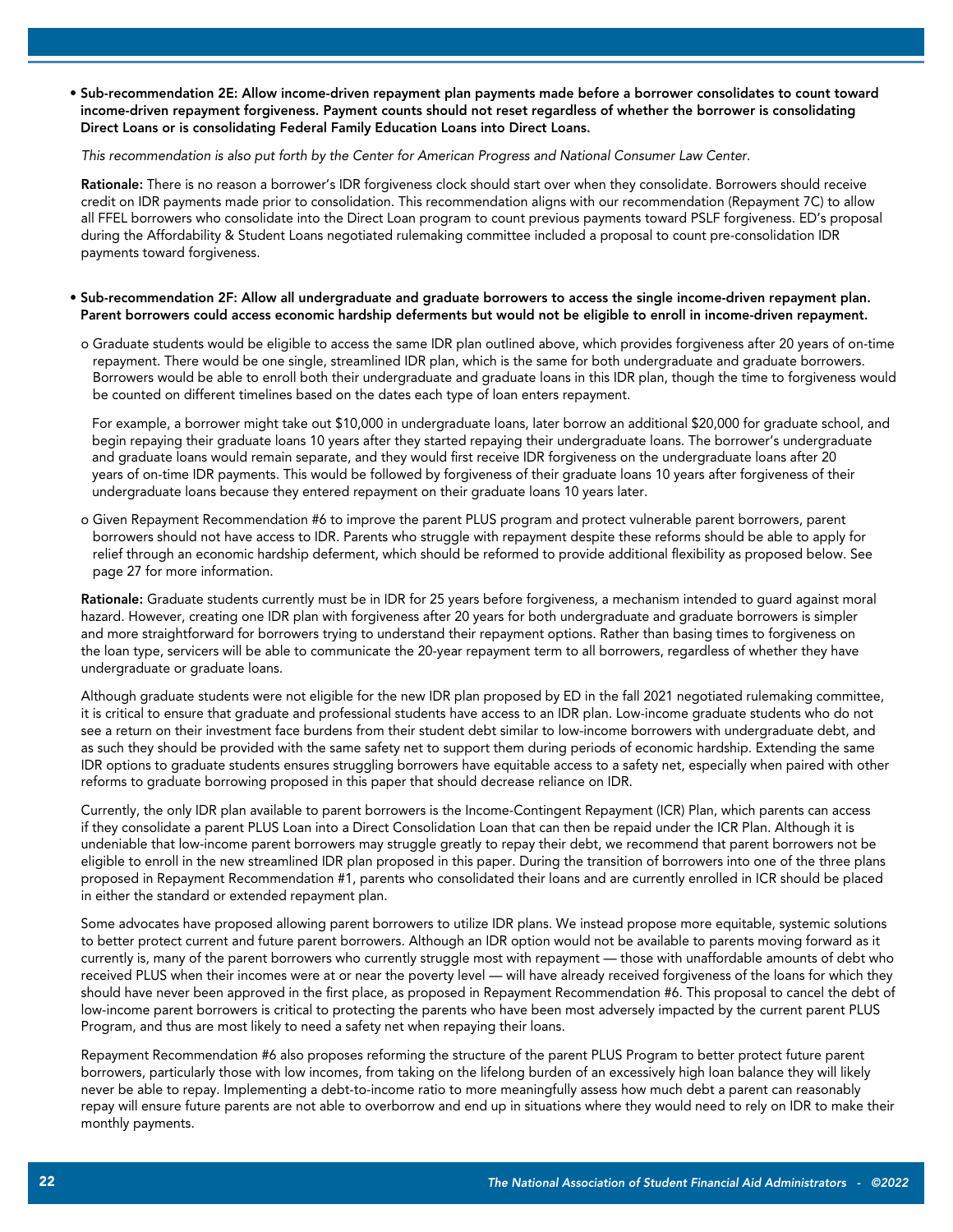Together, these two recommendations provide immediate relief to low-income parents who are saddled with excessive loan balances and ensure that moving forward parents can only borrow PLUS amounts they can reasonably repay. As such, we do not recommend allowing parent borrowers to access the same IDR plans as students. Beyond proposing recommendations that solve the problems parent access to IDR aims to achieve, there are a number of additional justifications for this decision. First, the logic underlying IDR does not apply to parents, whose ability to repay is not a function of the return on their investment in their child's education. What's more, the rationale for creating the current avenue by which parents may access IDR — repaying a Direct Consolidation Loan through ICR — lacks a clear justification. Finally, although not a primary reason for the recommendation to restrict parents from enrolling in IDR, doing so could prevent parents from strategic and unnecessary borrowing. Allowing parents to access IDR plans could encourage those looking toward retirement to increase their borrowing with the expectation their post-retirement income will be low, resulting in a low monthly IDR payment. This could result in a scenario in which a high-income parent close to retirement age borrows PLUS loans instead of paying out-of-pocket, has a low IDR payment based on their minimal post-retirement income, and ultimately receives IDR forgiveness. Again, this is not a primary rationale for this recommendation, but one that could have an impact in certain cases.

 It is important to recognize that even with reforms to limit parent PLUS borrowing and implement measures to protect parents from borrowing excessively, there will still be cases of struggling parent borrowers who need additional support to remain in good standing. Parents who borrowed a reasonable amount based on their income at the time may find themselves unable to make their monthly payment due to job loss or unexpected expenses. Parents in need of relief can apply for an economic hardship deferment. With the flexibilities proposed in the default section of this paper, this program provides a safety net to support struggling parents during periods of financial distress.

#### • Sub-recommendation 2G: Mandate that all student loan debt forgiven or discharged under income-driven repayment plans is free from taxation.

This recommendation is also put forth by the Center for American Progress and National Consumer Law Center.

 Rationale: Temporarily, due to borrower relief provisions related to the COVID-19 pandemic included in the American Rescue Plan signed into law March 11, 2021, any federal student loan debt discharged through 2025 will be forgiven without any tax implications. However, unless Congress chooses to extend or make permanent this provision, this benefit will expire December 31, 2025. This provision should be made permanent. Taxing borrowers on the amount of forgiveness received is counterintuitive. It provides a disincentive for high-debt borrowers to take advantage of the repayment plans that allow for forgiveness, and it creates a sudden financial hardship for borrowers receiving forgiveness. At the moment borrowers should finally be emerging from their debts, they are abruptly faced with a significant lump-sum cost with few options for easy repayment. It could be argued that in certain cases this is more calamitous to the borrower than simply remaining in repayment.

#### Repayment Recommendation #3: Explore ways interest could be reformed to better align the federal student loan program with its purpose of expanding postsecondary access.

*This recommendation is also put forth by the Higher Education Loan Coalition and NASPA - Student Affairs Administrators in Higher Education.*

• Sub-recommendation 3A: Drastically lower interest rates for all types of Federal Direct Loans (subsidized, unsubsidized, PLUS) to advance the program's primary goal of promoting postsecondary access. One option to do this is by tying federal student loan rates to the rate at which the federal government borrows and lowering the maximum interest rate cap specified in the HEA.14

 Rationale: The purpose of the federal loan programs is to support postsecondary access. However, the current system functions as a vestige of bank-based lending, where the lender is guaranteed a certain profit. While a guaranteed profit may have been required at the beginning of the federal student loan programs to encourage lender participation, interest rates that dramatically exceed either the cost of federal borrowing or administering the program no longer make sense. Promoting postsecondary access should be the primary goal of the federal student loan program, and borrowers should not be burdened with high interest rates. Undergraduate and graduate students should have the same interest rates on Direct Loans. Loans borrowed by parents on behalf of their dependent students should have a slightly higher rate than undergraduate and graduate student loans, though still much lower than current parent PLUS interest rates.

 Although there have been proposals to make all federal student loans interest free, we believe maintaining interest at a lower amount is both more equitable and sustainable. We are concerned about the impact that setting rates to 0% for all borrowers, with no assessment of financial need, might have on the overall volume of the loan program. Rather than heavily subsidizing loans for high-income borrowers, we instead propose maintaining interest at a much lower rate and directing federal funds toward means-tested aid programs such as the Pell Grant.

<sup>14</sup> Currently, as specified in the HEA, maximum interest rates may not exceed 8.25% for Direct Subsidized/Unsubsidized undergraduate loans, 9.50% for Direct Unsubsidized graduate loans, and 10.50% for Direct parent/graduate PLUS loans. See https://fsapartners.ed.gov/knowledge-center/library/electronic-announcements/2021-05-19/interest-ratesdirect-loans-first-disbursed-between-july-1-2021-and-june-30-2022-ea-id-loans-21-06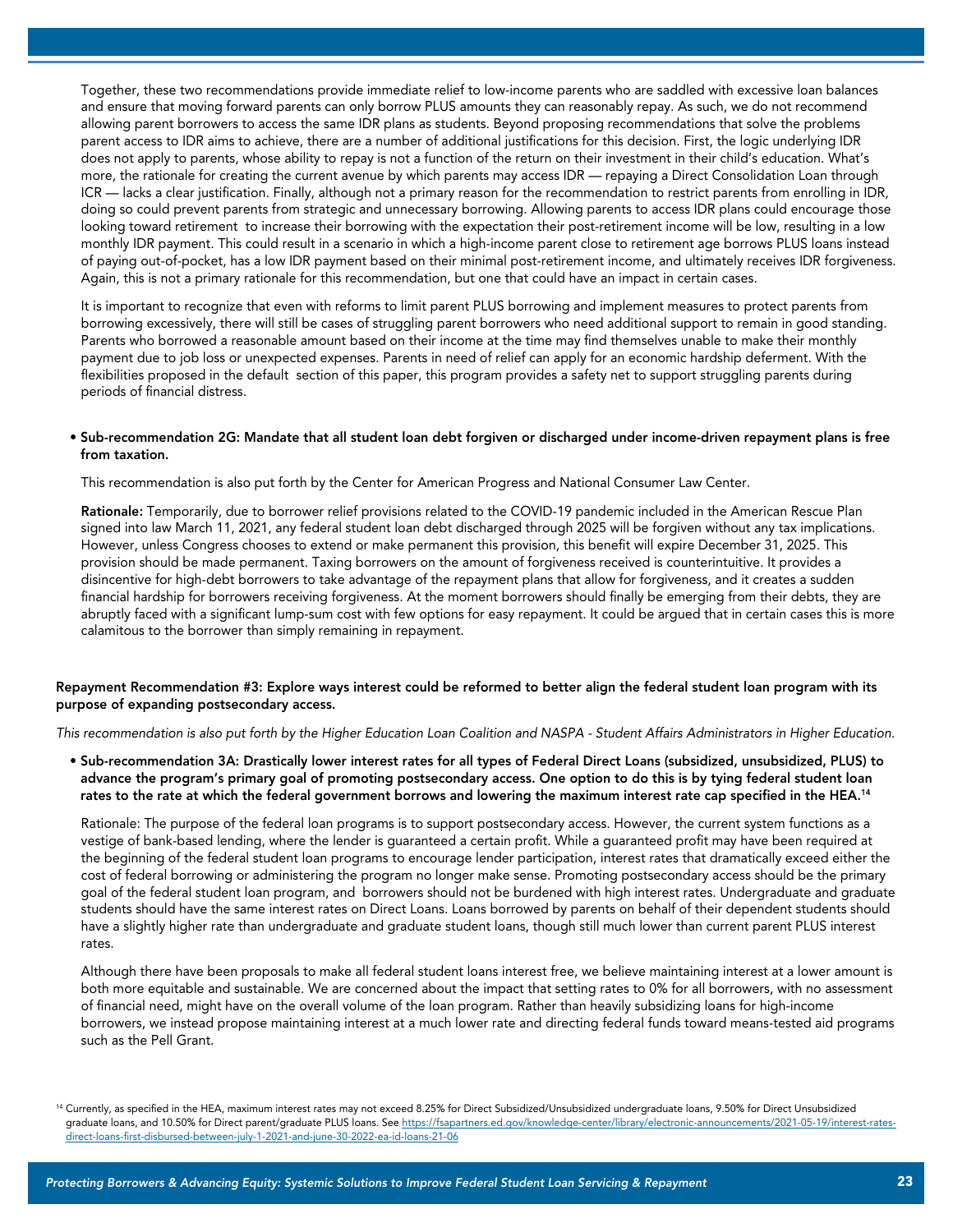Additionally, lowering interest rates on federal student loans should not come at the expense of good servicing. Although it may be reasonable for rates to be slightly higher than the rate at which the government borrows to help cover some administrative costs, lowering interest rates for borrowers may require Congress to provide additional resources to support the cost of high-quality servicing and cover other program administration costs.

 Additional research is needed to determine the best method to set interest rates each year. One possibility would be to eliminate the current add-on amount and set student loan interest rates equal to the rate on 10-year Treasury Notes.15 Other options include tying student loan interest rates to the rate of the 3-month Treasury Bill, which is typically lower than the 10-year Treasury Note,<sup>16</sup> or possibly even tying it to the average interest rate of all the securities issued by the U.S. Treasury.

 Further investigation is also needed to determine the appropriate level for interest rate caps. When determining how to amend the current caps, one important consideration is setting a limit that is low enough to achieve the goal of providing relative consistency in interest rates for those who borrow at different times. There will, of course, be annual fluctuations that will result in a lower or higher interest rate for different borrowers who take out loans several years apart, but the difference should be nominal. A student who borrows \$10,000 should not be expected to repay a substantially higher amount than a student who borrows the same amount 10 years later simply because government borrowing rates happened to be significantly higher when the student enrolled. When evaluating where to set an appropriate limit on interest rates, historical trends in Treasury rates should be considered to ensure the new cap provides meaningful consistency between students who borrow at different times and allows for only reasonable fluctuation year over year. Achieving these goals will help avoid a return to the large disparities in interest rates currently seen between individuals who borrowed federal loans at different points in time, making proposals to allow borrowers to refinance their loans into the future unnecessary.

#### • Sub-recommendation 3B: Restore graduate and professional student eligibility for subsidized loans so graduate students with financial need can access loans that do not accrue interest during their enrollment.

 Rationale: The Budget Control Act of 2011 eliminated graduate student eligibility for the in-school interest subsidy as a means of reducing the federal budget deficit. With no access to federal grants, the elimination of the in-school interest subsidy harms low-income students in their pursuit of an advanced degree and leads to increased debt. Benefits for graduate and professional students are often the first targeted in the federal budget process, which leads to higher debt loads and a growing utilization of private loans with inconsistent consumer protections. Restoring the in-school interest subsidy for graduate students will ensure students from low-income backgrounds have the resources necessary to pursue graduate education.

 When combined with other proposals in this recommendation, such as eliminating negative amortization, maintaining subsidized and unsubsidized loans and allowing graduate students to access the in-school interest subsidy is a much better targeted and more equitable proposal than alternative proposals such as eliminating unsubsidized loans altogether and offering subsidized loans without assessing financial need. Eliminating in-school interest accrual for all borrowers would disproportionately benefit higher-income families and could lead to an increase in borrowing. For example, parents who would otherwise pay out-of-pocket for their student's education might instead have the student borrow the maximum amount for which they are eligible and pay off the loan in full once they graduate, because the loans are interest free while the student is enrolled.

#### • Sub-recommendation 3C: Once the lower interest rates recommended in Sub-recommendation 3A are implemented, automatically adjust all outstanding federal student loans with interest rates higher than the new rate to match the new lower rate.

#### *This recommendation is also put forth by the National Consumer Law Center.*

 Rationale: This one-time reset will get all borrowers to the new lower interest rate, and the revised cap on interest rates will reduce or eliminate the need for future refinancing. This adjustment should be made automatically for all borrowers for whom the new rate would be lower, and it should not require action from borrowers. Sub-recommendation 3A would ensure minimal fluctuation in interest rates from year to year, and that any differences in rates based on the date of loan origination are nominal. If substantial year-to-year differences continue despite the revised interest rate cap, borrowers should have the opportunity to refinance their loans when rates decrease by a specified amount.

<sup>&</sup>lt;sup>15</sup> The Congressional Budget Office's updated budget and economic outlook for 2021 to 2031 (published July 2021) projected the 10-year Treasury Note interest rate would have an annual average of 3.2% between 2024-2025, and 2.4% between 2026-2031. https://www.cbo.gov/system/files/2021-07/57218-Outlook.pdf

<sup>16</sup> ibid.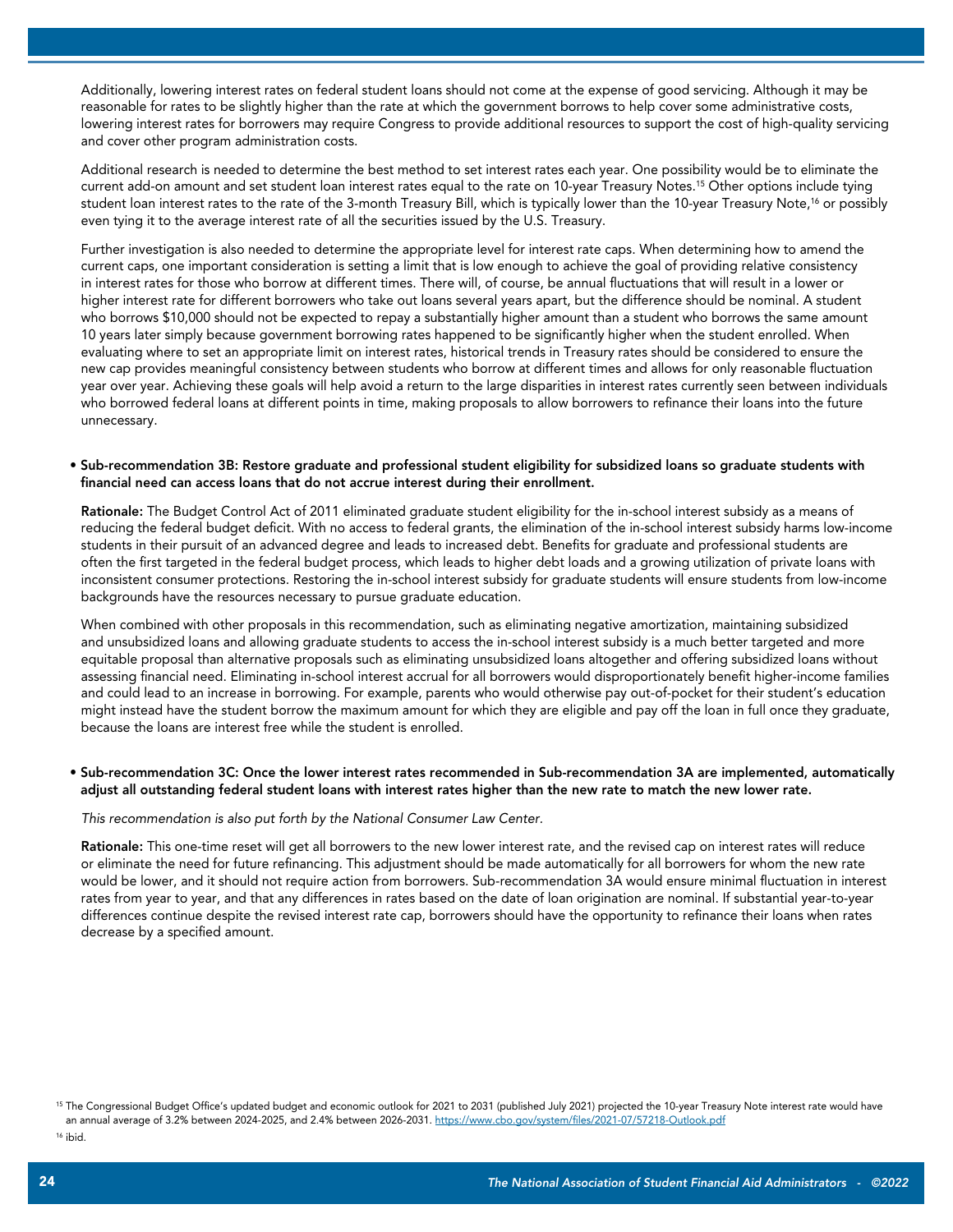#### • Sub-recommendation 3D: Eliminate negative amortization for all borrowers.

 *This recommendation is also put forth by the Center for American Progress.*

 Borrowers whose monthly payment is less than the amount they are charged in interest should have their monthly accrued interest charge reduced to an amount equal to their monthly principal payment.

 Rationale: Eliminating negative amortization is a well-targeted proposal providing a back-end subsidy to the lowest-income borrowers. Low-income borrowers who rely on IDR as a safety net should not experience the detrimental effects of negative amortization or face the demoralizing experience of seeing their principal balance grow despite making their required monthly payments. Eliminating negative amortization will incentivize borrowers to continue engaging with the repayment system rather than becoming disconnected altogether. What's more, it is unlikely that borrowers whose monthly payment amounts are consistently less than their interest will successfully repay their debt before receiving forgiveness, so eliminating negative amortization will likely make little difference on the amount repaid to the federal government.

#### • Sub-recommendation 3E: Eliminate interest capitalization for all borrowers.

 *This recommendation is also put forth by the Center for American Progress and National Consumer Law Center.*

Interest may accrue but should never be capitalized into the principal.

Rationale: Interest capitalization increases the amount borrowers must repay on their loans because it causes interest to accrue on interest. Capitalization is a less common occurrence with other types of consumer loans, such as auto loans and mortgages, than with federal student loans. The experience of seeing their interest capitalize, and in turn watching their balances quickly grow, can be both confusing and frustrating to student loan borrowers. The notion that a borrower will owe more and take longer to repay their loans due to interest capitalization runs contrary to the principle that the federal student loan programs should function primarily as a college access tool, not a way for the federal government to make money. ED should, as it proposed in the negotiated rulemaking committee held in October 2021, [eliminate interest capitalization](https://www2.ed.gov/policy/highered/reg/hearulemaking/2021/3eliminateintcap.pdf) where it has the authority to do so through regulation. Congress should then work to pass legislation that eliminates the capitalization currently required in law and ensure this policy becomes permanent by codifying in statute the elimination of interest capitalization as a facet of the federal student loan system.

#### Repayment Recommendation #4: Eliminate student loan origination fees.

*This recommendation is also put forth by the Higher Education Loan Coalition, NASPA - Student Affairs Administrators in Higher Education, and the Center for American Progress.*

Rationale: Deemed the "student loan tax," loan origination fees are a relic of the 1980s, when additional revenue was necessary to offset loan subsidies in the now defunct FFEL Program. Though the FFEL Program no longer exists, origination fees remain. Origination fees withhold a portion of a student's loan proceeds while still requiring repayment with accrued interest on the full loan amount before the deduction of fees, thereby masking the borrower's true loan cost and compounding the confusion surrounding federal student loans. Under mandatory sequestration, loan fees are increased based on an annual adjustment percentage determined by the Office of Management and Budget. Though origination fees serve as a revenue generator for the federal government, the federal budget should not be balanced on the backs of students and families. The average undergraduate borrower in a four-year program pays an estimated \$239 in origination fees and associated interest if enrolled in a standard 10-year repayment plan, while the average graduate student in a two-year program pays about \$1,334 in fees and interest on those fees if repaying over 10 years.

#### Repayment Recommendation #5: Maintain a single loan program for graduate/professional students with borrowing limits that allow students to borrow up to the in-state cost of attendance at public institutions. Allow additional borrowing based on earnings data for the student's program of study or a debt-to-income ratio.

- Eliminate the grad PLUS Program, creating a single federal loan program for graduate and professional students. This single program would be the only federal student loan option available for graduate and professional students, but it would remain separate from the program available for undergraduate borrowing.
- Institute a borrowing limit on the loan program that is high enough to cover the public, in-state cost of attendance for the student's program of study in the state in which the institution is located, regardless of a student's state of residence and whether they are charged at the in-state or out-of-state rate. These limits should be determined by ED and should be sufficient to cover the full cost of in-state attendance, including tuition, fees, living expenses, and other non-tuition costs. A student wishing to attend a program at a private institution may borrow up to the average in-state cost of attendance (including the tuition and fee rate for in-state students) for comparable programs at public institutions in that state. These caps would be set by ED and would vary by program and state.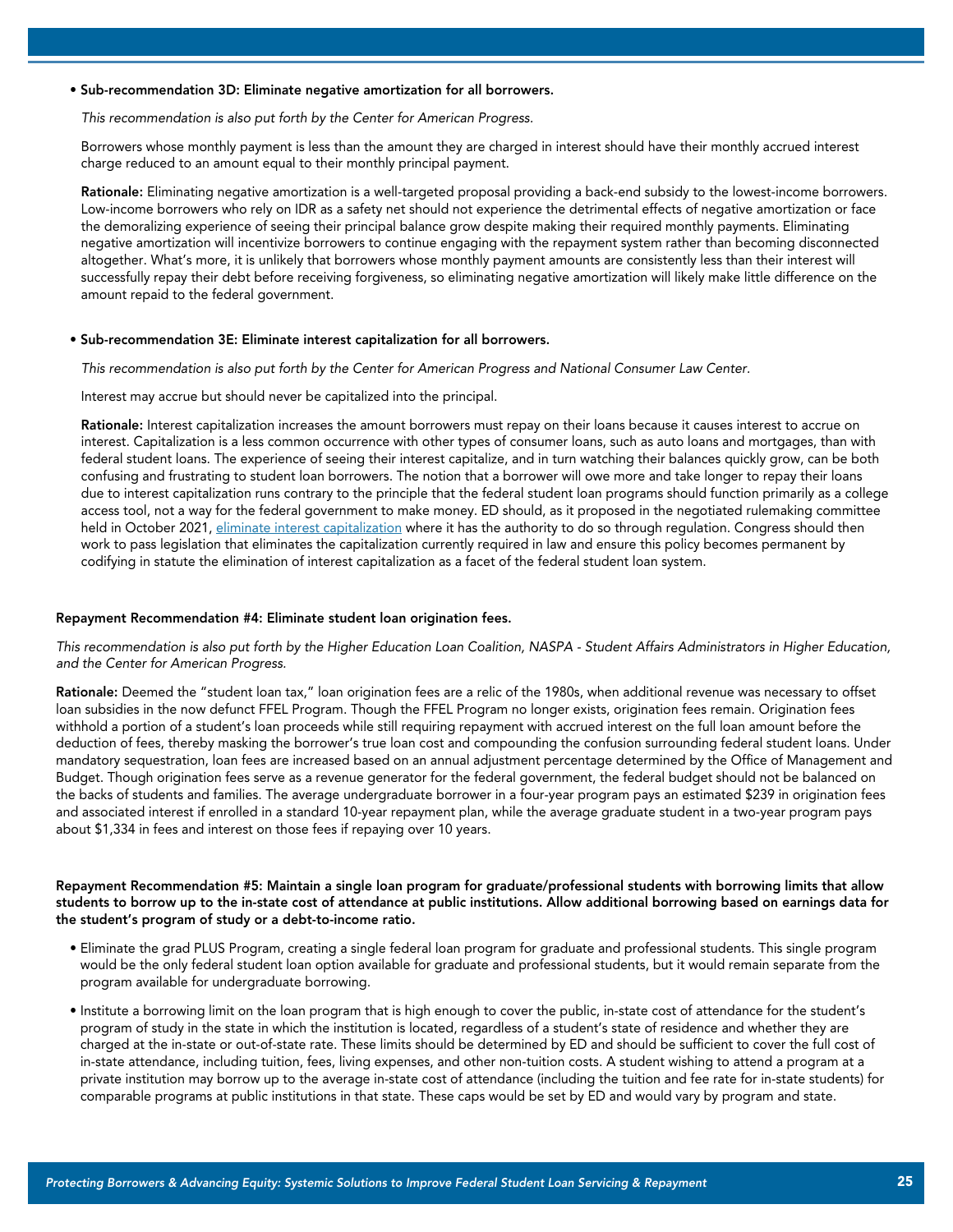- Allow students to borrow beyond the annual limit if they can demonstrate they will be able to repay. Students may be approved for increased limits by passing one of two assessments:
	- o A debt-to-income ratio that determines the amount of additional debt a borrower can responsibly take on based on their current income level; or
	- o A review of program earnings data that demonstrates how much the borrower will have the means to repay in excess of the aggregate cap based on their anticipated future earnings. The additional amount allowed beyond the standard cap would increase as expected earnings increase. To take the onus of this review off financial aid administrators, ED could use scorecard data to approve additional borrowing amounts by program.

Rationale: This recommendation proposes a framework for reforming graduate borrowing that allows students to access graduate and professional education while also placing reasonable limitations around the federal government and taxpayers' role in funding graduate education. This framework is reasonable, especially when considering the extensive reforms to the student loan and repayment systems made throughout this paper, which will provide borrowers with more generous loan terms and repayment options. We believe it is reasonable to allow graduate students to borrow up to the amount it will cost them to attend a program at a public, in-state institution, and only borrow above that amount if justified by their debt-to-income ratio or future anticipated earnings.

This paper considers the extent to which the federal student loan programs can solve and balance issues of access, equity, and choice, and proposes a recommendation that sits at the intersection of these three values. Inequality exists in our society that cannot and should not be solved by student loans, and policymakers should aim to ensure the federal student loan programs strike the right balance between advancing postsecondary access, protecting vulnerable populations from taking on excessive and crippling debt, and asking taxpayers to play a reasonable role in supporting access to graduate education.

The goal of this recommendation is not to limit a student's ability to access graduate or professional education altogether, but instead to limit access to programs that do not deliver a return on investment that is large enough to justify their costs. Our current system promotes access to graduate and professional programs by allowing students to borrow up to the full cost of attendance, but that universal access comes at the cost of allowing some of our most vulnerable students to take on far more debt than they will ever be able to repay. Rather than continuing a system that has brought tremendous harm to many vulnerable borrowers, we believe universal access to all programs should not necessarily be the goal. Instead, we propose a system that enables access to graduate and professional programs to a reasonable extent, but does not support access to programs that will not pay off. We believe it is reasonable and necessary for the federal government to ensure students are able to borrow up to the cost of attending an in-state public program. If a student does not want to attend a program in their state of residence and instead wants to enroll in a program offered by a private or out-of-state institution, they will only be able to borrow beyond this cap if their current debt-to-income ratio or anticipated future earnings demonstrate that they will be able to successfully repay their debt.

This proposal will not impact access to programs that result in a reasonable return on investment, as students enrolling in these programs will be able to borrow up to the full cost of attendance based on the program's earnings data, even if they are attending a private institution or a public institution as an out-of-state student. If a program's cost can be justified by the increase in earnings experienced by its graduates, students will be able to borrow extra to pay for that program. Access will only be limited in cases where a student wants to enroll in a program, either at a private institution or at an out-of-state public institution as a non-resident student, where the return on investment is not strong enough to justify additional borrowing. Put simply, if a student must take on significant debt to enroll in a program, the program's outcomes should be worth what it costs them. This is a protection for both students and taxpayers.

This concept of providing aid up to only a certain amount is not unprecedented, with the Post-9/11 GI Bill covering up to the cost of public, in-state tuition and fees, in addition to the cost of living and other non-tuition expenses. Veterans who are charged out-of-state tuition at public institutions outside their state of residence receive [GI Bill benefits](https://www.va.gov/education/about-gi-bill-benefits/post-9-11/) they are eligible for up to the in-state tuition rate and are responsible for covering any remaining amount. This recommendation proposes a similar system allowing graduate and professional students to borrow at the "in-state" rate. The following examples demonstrate the standard borrowing limits, which a student could exceed if justified by either their debt-to-income ratio or the program's earnings data.

- If an Ohio resident wants to pursue a master's in teaching at a public institution in Ohio, where they would be charged the in-state rate for tuition and fees, they will be able to borrow up to the full cost of attendance to do so.
- If an Ohio resident wants to pursue a master's in teaching at a public institution in Wisconsin, where they would be charged the outof-state rate for tuition and fees, they will be able to borrow up to the cost of attendance charged to in-state Wisconsin residents and would be responsible for covering any additional costs beyond that limit.
- If an Ohio resident wants to pursue a master's in teaching at a private institution in Ohio, they would be able to borrow up to the average in-state cost of master's in teaching programs at public institutions in Ohio.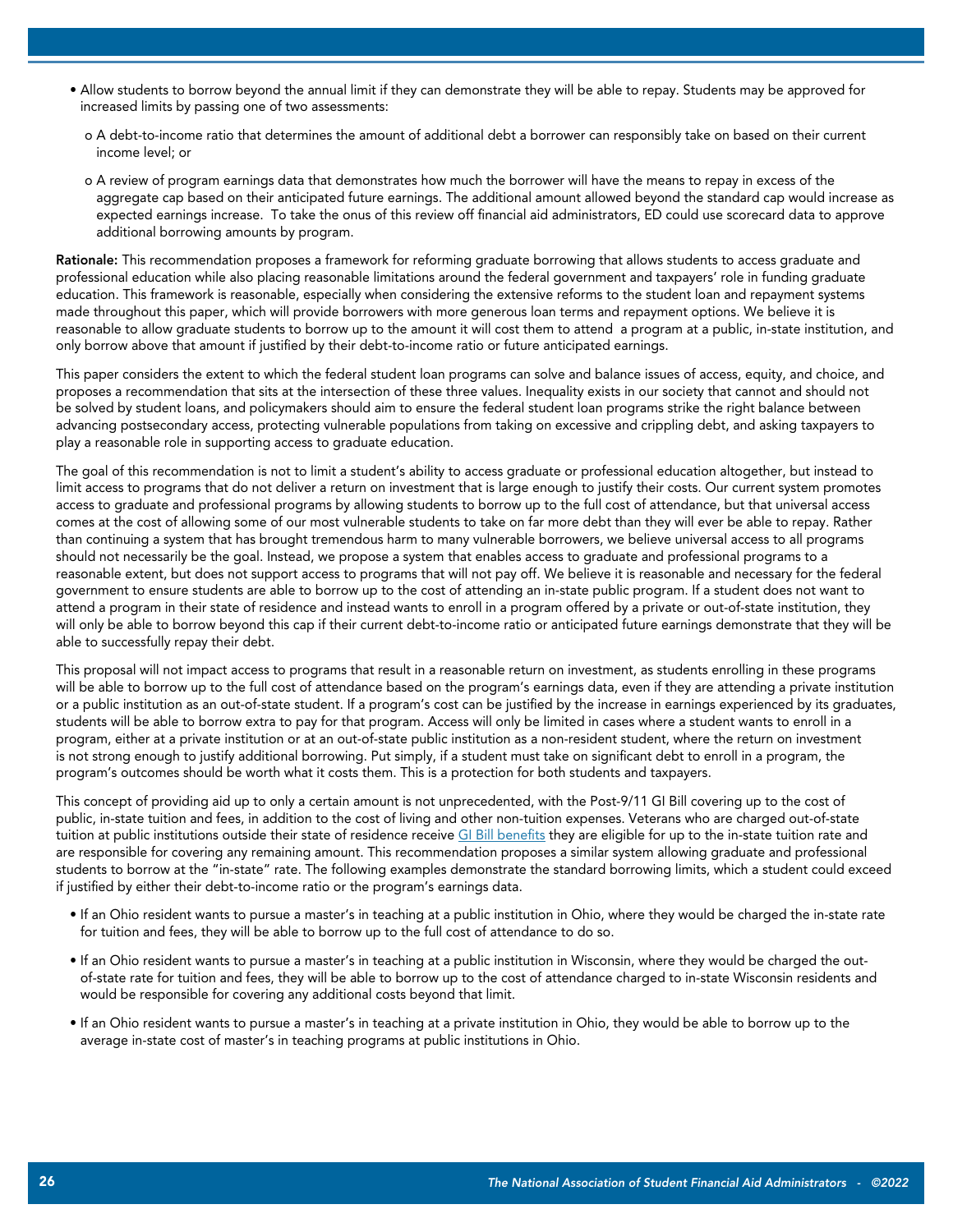It is important to acknowledge that any proposal to limit graduate borrowing could disproportionately impact historically marginalized groups of students, including communities of color and low-income students. These students may feel they need to attend more expensive graduate programs at selective, private institutions to be competitive in the job market compared to their non-marginalized peers. This scenario raises some questions around both moral and market values, some of which are societal and transcend the bounds of higher education. Nonetheless, extensive research and modeling is needed prior to implementation to understand the full impact of this proposal and evaluate how it will affect graduate education access and outcomes for underserved communities. The details and implementation of this framework should be informed by this research to ensure graduate education remains accessible for low-income students and students of color and that existing inequities are not exacerbated. Some topics warranting additional research include:

- The racial and socioeconomic equity implications of this proposal, including how it would impact racial and socioeconomic diversity in graduate and professional programs.
- The potential impacts on graduate enrollment at institutions that serve high numbers of low-income students and students of color, including Historically Black Colleges and Universities (HBCUs), Tribal Colleges and Universities (TCUs), and Minority Serving Institutions (MSIs).
- Whether this proposal might push more borrowers into the private loan market.
- The logistics of determining the exact metrics that should be used to set borrowing limits and determine whether a student is eligible to borrow beyond those limits.
- Whether and how aggregate loan limits might need to be adjusted. Given that annual loan limits would vary between programs and states, and that a students could enroll in programs in multiple states and at multiple degree levels, an appropriate single figure for aggregate limits would need additional research to be determined.

As mentioned in the introduction to this section, increasing front-end investment in the student aid system will go a long way in better supporting low-income students and reducing this population's reliance on student loans. There is also an important role to be played by the accountability system, which should ensure that graduate and professional programs provide students with high-quality education that translates to positive employment outcomes and increased earnings.

In addition to providing borrower protection, instituting a borrowing cap should incentivize schools to closely evaluate when increases in costs are necessary and identify strategies to support worthwhile programs with higher costs. Some institutions may wish to continue offering high-cost programs that result in lower anticipated earnings for reasons related to either the program's societal value or alignment with the school's mission. Although schools set their prices costs based on what it costs them to operate programs, the borrowing caps proposed in this recommendation may incentivize schools to devote more institutional resources to sustaining these types of programs. For example, allocating resources to offset some of what it takes to operate programs, or allocating additional funds to student aid and scholarships, will help keep costs down for students and in turn make it possible for more students to enroll.

#### Repayment Recommendation #6: Reform the parent PLUS Program by using a debt-to-income ratio to meaningfully assess how much a parent can responsibly borrow, and provide forgiveness of loan debt for parent borrowers who received PLUS when their incomes were at or near the poverty level.

Place reasonable restrictions on parent PLUS borrowing to manage excessive overborrowing and more meaningfully assess whether parents can repay their loans. We do not recommend setting a specific annual limit, but instead propose using a debt-to-income threshold to allow for variable limits based on a parent's income. This ratio should be added to parent PLUS underwriting and should be strong enough to protect parent borrowers while still being more generous than the private student loan market.

Currently, students whose parents are denied a parent PLUS can borrow an additional \$4,000 to \$5,000 in unsubsidized federal student loans, depending on their academic level. This policy should be maintained to ensure students whose parents are not approved for PLUS have access to additional resources to support their enrollment. In the case that a parent is approved for some, but not all, of the loan amount they requested based on their debt-to-income ratio, their dependent student may borrow an additional amount that is the difference between the independent student maximum and the amount for which the parent was approved. For example, if a parent applied for \$10,000 but was only approved for \$7,500, their dependent student could borrow an additional \$2,500 in unsubsidized student loans. The additional amount a student could borrow if their parent is denied for a parent loan (in part or in full) would be capped at the \$4,000- \$5,000, depending on their academic level.

In an effort to hold harmless parents who have been adversely impacted by the current Parent PLUS system, FSA should institute a process to review and provide forgiveness of loan debt for borrowers who received PLUS loans when their incomes were at or near the poverty level and should have never been approved for the loans.

Rationale: When the parent PLUS Program was created, it had an annual borrowing limit of \$4,000. In 1993, that limit was abolished and replaced with a borrowing limit of the student's cost of attendance minus aid received, with no aggregate limit, creating a program with nearly limitless borrowing. To protect parent borrowers from taking on debt they will never be able to repay, we propose implementing a debt-to-income ratio to determine the amount of PLUS a parent can take on and reasonably repay. Rather than setting an across-the-board annual limit, this ratio would keep parent borrowing at a reasonable level based on the household income and allow parents whose income demonstrates they can afford higher monthly payments to borrow more within the safe confines of federal loans.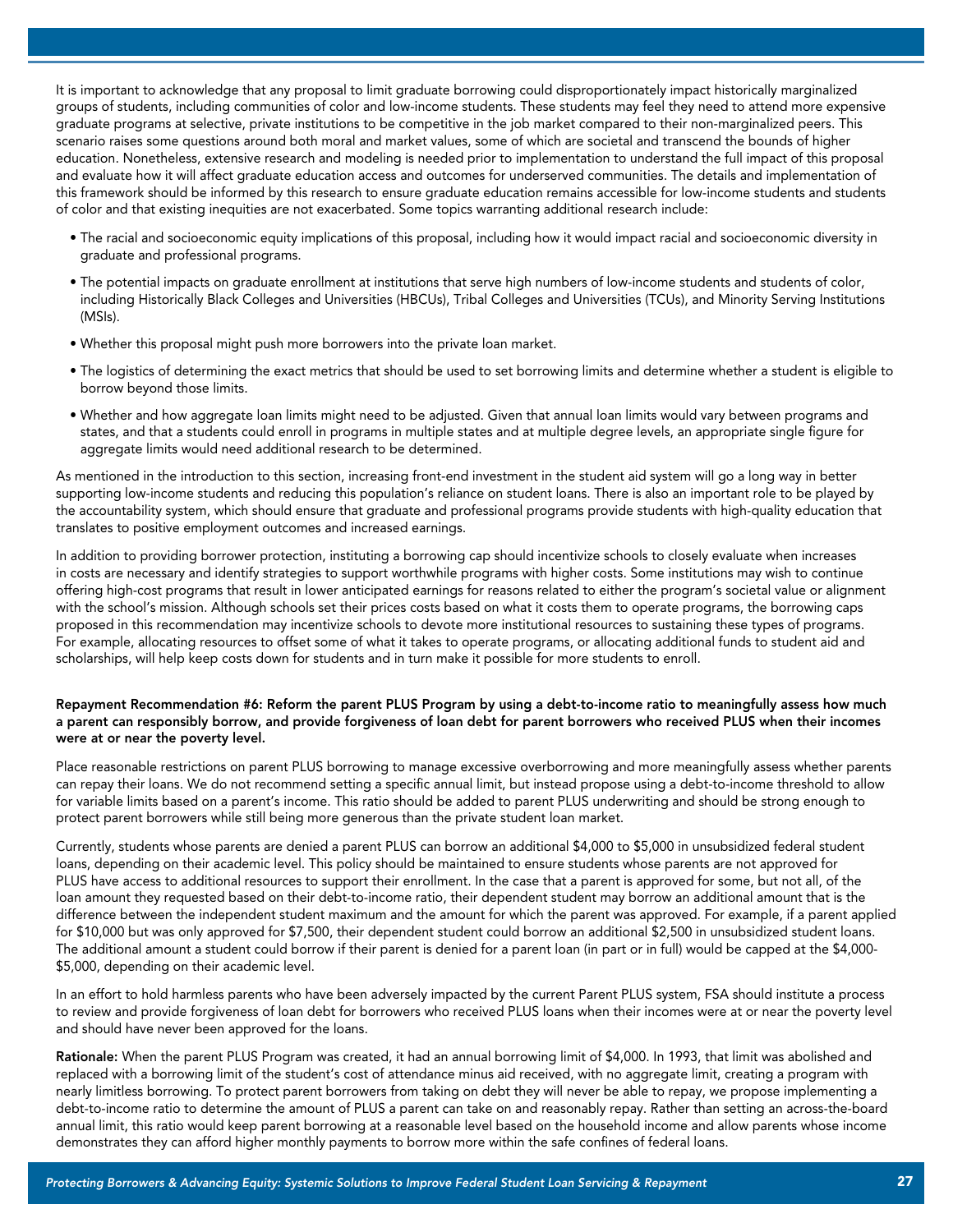As is the case with graduate borrowing, inequality exists in our society that cannot and should not be solved by student loans. Policymakers should aim to ensure the federal student loan programs strike the right balance between advancing postsecondary access while protecting people from borrowing significantly more than they'll ever be able to repay. In recent years, controversy has surrounded the parent PLUS Program as reports show a large percentage of parent PLUS borrowers are unable to pay, are putting off retirement, or are borrowing from their retirement savings to repay their loans. The program once touted as a progressive step toward advanced postsecondary access has become regressive for too many parents who are carrying a lifelong burden of debt they will never have the means to repay. There now exists a necessity to balance predictability of funding for parents with building in protections for borrowers.

While the parent PLUS Program should not exacerbate racial inequity or widen existing disparities in generational wealth, it is also important to acknowledge the potential impact limiting parent borrowing could have on the postsecondary access of low-income students and students of color, who may be forced to turn to higher-cost borrowing, like credit cards or private lenders, if access to parent PLUS is limited. Similar to the recommendations related to graduate and professional student borrowing proposed above, additional analysis is needed to further explore the racial and socioeconomic equity implications of this recommendation. Extensive research and modeling should evaluate how this proposal will impact historically marginalized groups of students. This research should be used to ensure the parent PLUS Program protects parent borrowers without exacerbating existing inequities in college access, and should examine topics including:

- The racial and socioeconomic equity implications of this proposal, including how it will impact the postsecondary access and success of low-income students and students of color.
- The potential impacts on HBCUs, TCUs, and MSIs, including student access and impact on institutional revenues.
- Whether and how this proposal will increase reliance on private student loans.
- How restrictions on borrowing might impact parents who plan to borrow loans for multiple children.

Finally, and perhaps most importantly, as discussed in the background and Repayment Recommendation #5, additional investments in needbased aid are critical to ensuring access for low-income students. This is especially true for students whose parents cannot borrow PLUS because of their debt-to-income ratio.

#### Repayment Recommendation #7: Reform the Public Service Loan Forgiveness Program

*This recommendation is also put forth by the Higher Education Loan Coalition, NASPA - Student Affairs Administrators in Higher Education, and the Center for American Progress.*

• Sub-recommendation 7A: Update the timeline for the Public Service Loan Forgiveness Program to provide rolling forgiveness opportunities, forgiving \$5,000 in debt after each two years of time in public service.

 For borrowers who still have loan debt left after 10 years of working in public service, PSLF would forgive their remaining balance as it does under the current system. The average undergraduate borrower graduates with [\\$28,000](https://research.collegeboard.org/media/pdf/trends-college-pricing-student-aid-2021.pdf) in student loan debt. Under this rolling forgiveness proposal, they would see their loan debt shrink to \$9,000 after 10 years of service, giving them reduced payments and less accrued interest during their 10 years of service until their debt is ultimately forgiven.

 Rationale: The PSLF Program was created to encourage students to pursue and commit to vital public service careers without fear that their student loan payments will follow them for decades. While not a fix-all for the debt problems plaguing today's borrowers, the PSLF Program is of high value to both students and society, but it needs to be evaluated and strengthened to ensure it is an efficient, simple, fair program for borrowers working in public service. Some borrowers intend to pursue careers in public service but are unable to do so for various reasons. Borrowers who devote fewer than 10 years to public service (e.g., three, five, or seven years) also deserve some subsidy, given the large subsidy available to others after 10 years. Rolling forgiveness would also provide some compensation to borrowers who enter into a public service job but are let go before 10 years of service for reasons out of their control.

 Rolling forgiveness, rather than one-time forgiveness at the end of the 10-year period, will also give borrowers more certainty that they are on the right path to receive forgiveness, and avoid situations where borrowers believe they are working toward PSLF Program forgiveness only to find out after 10 years that they have not been on the correct track to have their debt discharged. Forgiving an amount of debt after each two years of public service will also boost public confidence in the program, likely enticing more borrowers to enter public service with a renewed trust that their service will lead to forgiveness.

 The recent Affordability and Student Loans negotiated rulemaking committee featured robust discussions around what should be considered eligible employment under PSLF. Although some negotiators proposed PSLF eligibility for all borrowers with public service job functions, regardless of whether they work for a 501(c)(3) nonprofit or a for-profit organization, ED emphasized this would not be possible based on available data. For this reason, this paper does not include a recommendation around this topic.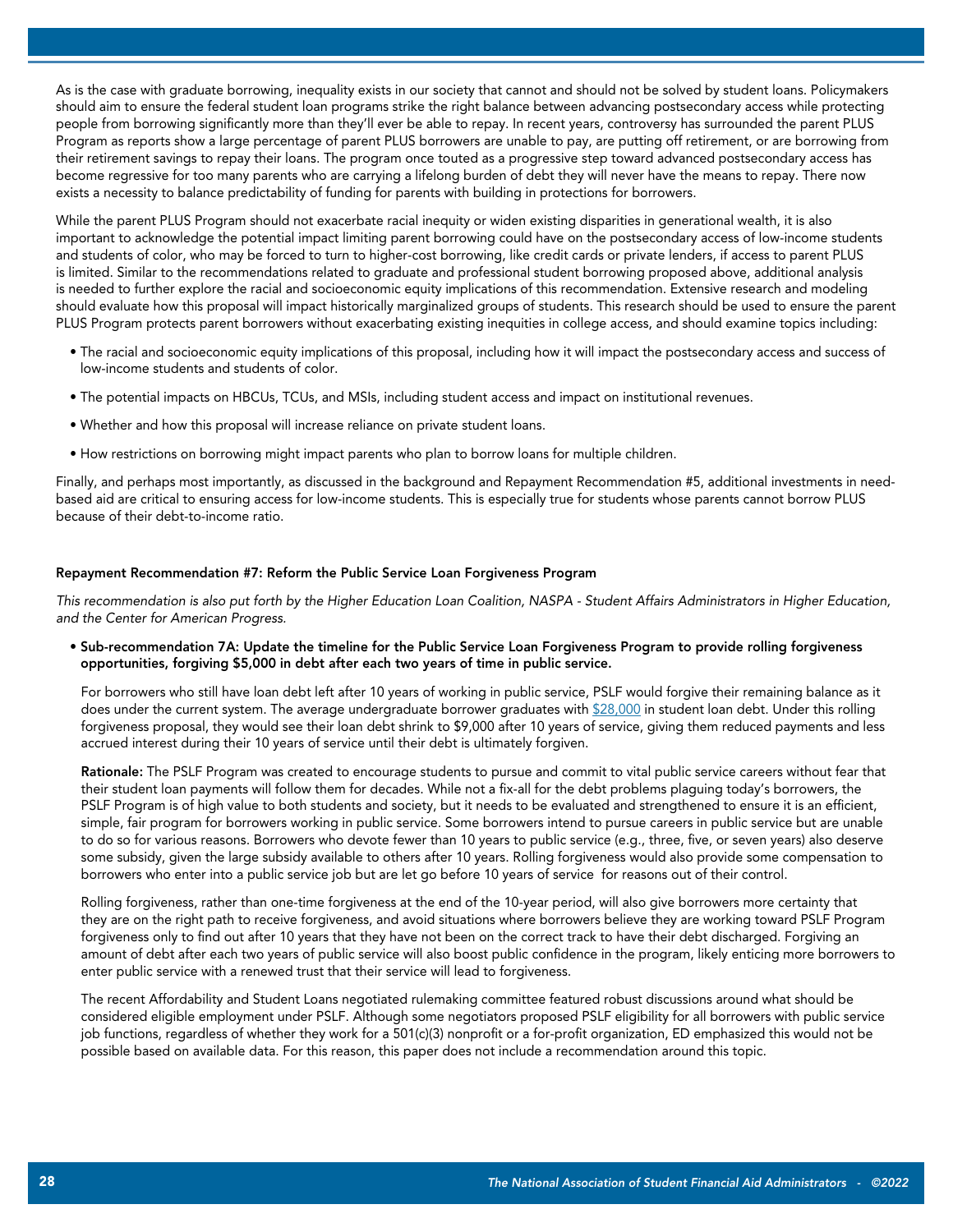#### • Sub-recommendation 7B: Ensure all borrowers who are eligible to benefit from the current Public Service Loan Forgiveness waiver are able to do so before the flexibilities are ended.

 The flexibilities granted by ED's PSLF waiver, introduced in fall 2021, aim to correct bureaucratic errors which may have prevented some borrowers from qualifying for forgiveness. To ensure borrowers are held harmless for errors that weren't their own or for misunderstanding the program's confusing and previously poorly communicated requirements, ED and Congress should ensure all borrowers who could benefit from the waiver are able to do so before the flexibilities are ended.

Rationale: Some have called to make the provisions included in the PSLF waiver permanent. However, indefinitely extending the waiver should not be necessary once ED has conducted a review of all borrowers to determine whether they will benefit from the flexibilities and be credited additional payments as appropriate. Ensuring as many borrowers as possible are able to benefit from the waiver will help those who have been harmed by previous administrative errors and poor communication surrounding the program, and the improvements to the PSLF Program proposed in this recommendation will ensure future borrowers can better understand and more easily navigate PSLF. Additionally, the reforms to simplify the overall repayment system proposed in Repayment Recommendation #1, including reducing existing repayment options to just three plans, should make it easier for servicers to communicate which plans are eligible for PSLF and send targeted outreach to borrowers if they select a repayment plan that is not eligible for PSLF. The goal of the waiver is to clean up the mess made by more than a decade of poor communication and administration. Rather than accepting bad outcomes, this recommendation aims to both hold borrowers harmless from past mistakes and fix the program going forward so past wrongs are not continued and similar waivers are not needed in the future.

#### • Sub-recommendation 7C: Allow all Federal Family Education Loan borrowers who consolidate into the Direct Loan Program to count previous payments toward forgiveness under the Public Service Loan Forgiveness Program.

#### *This recommendation is also put forth by the National Consumer Law Center.*

 Rationale: Allowing borrowers with FFEL to count payments made prior to consolidation towards PSLF is one element of the current waivers that should be retained indefinitely. Currently, in order to participate in PSLF, borrowers with FFEL Program loans must consolidate into the Direct Loan Program, and any payments made prior to the consolidation do not count towards PSLF. PSLF was initially restricted to Direct Loans to encourage schools to participate in the Direct Loan Program, an incentive that is no longer necessary. From a servicing perspective, it is most practicable for FFEL borrowers to consolidate into the Direct Loan Program in order to participate in PSLF, but these borrowers should be held harmless and be able to count their previous payments toward forgiveness. This will allow FFEL borrowers who do not consolidate into the Direct Loan Program prior to the end of the waiver period to receive credit for payments they've already made. Doing so will require statutory changes from Congress, as ED does not have the authority to count previously made FFEL payments toward PSLF outside of the current emergency waiver.

#### • Sub-recommendation 7D: Take steps to minimize borrower confusion and bolster public confidence in the Public Service Loan Forgiveness Program.

#### ED should:

- o Strongly encourage the submission of annual employment certification forms, increase outreach to borrowers about the program, and ensure borrowers receive effective messaging that informs them if they are on a plan that is not eligible for PSLF.
- o To the greatest extent possible, use administrative data to automate the PSLF enrollment process, including maintaining a database of eligible employers. The Department indicated in the Affordability and Student Loans negotiated rulemaking committee that it was committed to doing this.
- o Increase outreach to eligible employers, in addition to increasing borrower communication. This should be relatively easy for ED given that it now has a database of eligible employers.
- o Provide more publicly available data about the PSLF Program's cost, effectiveness, and integrity.

Rationale: Efforts to rectify the program's previous errors and mishaps, such as by ensuring all eligible borrowers benefit from ED's fall 2021 PSLF waiver, encouraging annual submission of employment certification forms, and increasing and improving outreach to borrowers and eligible employers, will also go a long way in delivering on the program's original promise to support borrowers who devote their careers to public service. Ensuring that current borrowers who have been wrongfully denied PSLF receive the forgiveness they are entitled to will boost confidence in the program, paving the way for future students and borrowers to enter public service trusting that they will eventually see the benefits from a reliable PSLF Program.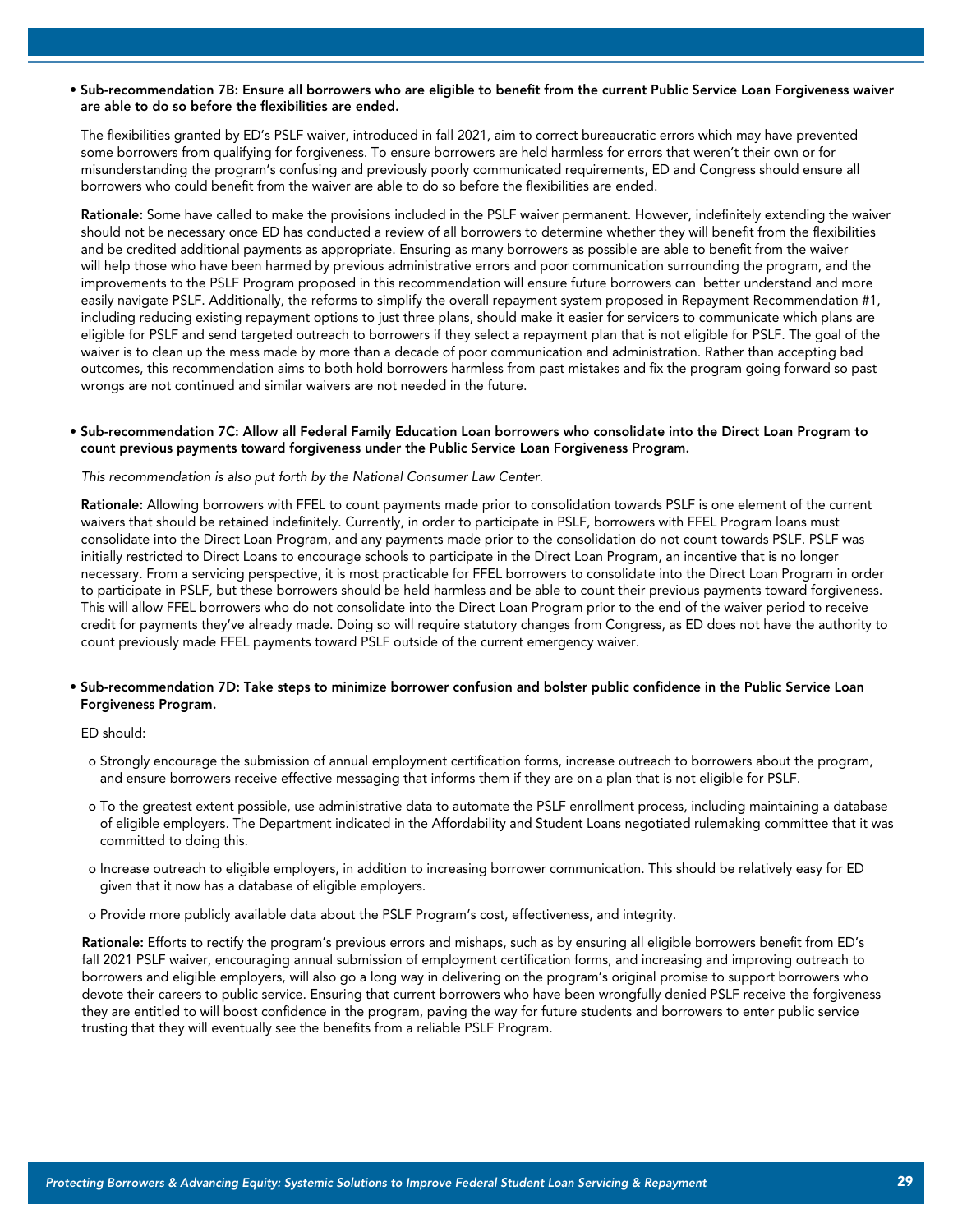# Student Loan Default

## **Background**

More than [seven million](https://www.politico.com/newsletters/weekly-education/2021/10/18/inside-the-biden-administrations-plan-to-restart-student-loan-payments-798263) Americans are in default on their student loans, representing roughly [one in six](https://studentaid.gov/sites/default/files/fsawg/datacenter/library/PortfoliobyLoanStatus.xls) of the nearly 43 million Americans holding federally managed student debt and one in five of those with loans who have entered repayment.<sup>17</sup> In the year prior to the COVID19 pandemic, more than <u>one million</u> Direct Loan borrowers defaulted and, although many do [exit](https://www.aei.org/research-products/report/federal-student-loan-defaults-what-happens-after-borrowers-default-and-why/) default, in FY2017, more than 100,000 borrowers defaulted for at least a second time.18 The challenges surrounding student loan default are extensive and emblematic of "deep structural inequities, discrimination, and racism not only in our system of higher education but also in the foundation of how families access capital and build wealth."<sup>19</sup> But it is also a problem that we know relatively little about, in part due to a lack of quantitative and qualitative data about borrowers' experiences in default and in part because of the complexity of the system itself.

This section provides an overview of what it means to default on a federal student loan, an exploration of existing research on which borrowers are most likely to default, and an examination of opportunities and recommendations for policy-related reform. Although additional issues exist with the older (and now defunct) FFEL Program, this section primarily addresses processes and solutions related to Direct Loans.

#### What Does It Mean to Default on a Student Loan?

When borrowers enter repayment, their loans are managed by federal contractors called [student loan servicers.](https://studentaid.gov/manage-loans/repayment/servicers) They are able to choose from among a host of [repayment plans](https://studentaid.gov/manage-loans/repayment/plans), including a suite of [income-driven plans](https://studentaid.gov/manage-loans/repayment/plans/income-driven) (IDRs) that tie payments to borrowers' incomes and family sizes and result in lower monthly payments and rates of [default](https://www.cbo.gov/system/files/2020-02/55968-CBO-IDRP.pdf) for many. Borrowers also have the ability to pause payments using [deferments and forbearances](https://studentaid.gov/manage-loans/lower-payments/get-temporary-relief) if they experience financial hardship or return to school, among many other reasons. (During the pandemic, the government has [paused](https://studentaid.gov/announcements-events/covid-19) student loan interest, payments, and collection efforts for most borrowers through at least the end of April 2022. After [expanding](https://www.ed.gov/news/press-releases/department-education-announces-expansion-covid-19-emergency-flexibilities-additional-federal-student-loans-default) these protections to all borrowers in default, no loans have entered default since March 2020.)

Typically, when borrowers miss 270 days of required payments, they [default](https://studentaid.gov/manage-loans/default) on their loans and eventually enter an entirely different system managed by a different set of federal contractors. The pre-default student loan repayment system is already [complex](https://www.pewtrusts.org/en/research-and-analysis/reports/2020/05/borrowers-discuss-the-challenges-of-student-loan-repayment) and confusing for borrowers, and the post-default system, often including multiple hand-offs, is equally, if not more, [opaque](https://www.aei.org/research-products/report/federal-student-loan-defaults-what-happens-after-borrowers-default-and-why/).

#### Day 270-360

- While borrowers are technically in default when they have missed 270 days of payments, they remain with their pre-default servicers for approximately 90 days.
- During this time, the pre-default servicer can still attempt to help borrowers bring their loans out of default by making payments or using deferments or forbearances.

#### Day 360-425

- After 360 days of missed payments, the pre-default servicer transfers the loan to the Department of Education (ED) Debt Management and Collections System ([DMCS\)](https://www2.ed.gov/notices/pia/dmcs.pdf). The Default Resolution Group [\(DRG](https://studentaid.gov/manage-loans/default/collections)) manages collections for ED-held loans that are in default. DMCS and the call centers operated by DRG are both managed by [Maximus](https://maximus.com/fsa), the federally contracted loan servicer for borrowers in default. (Maximus also recently [took over](https://www.ed.gov/news/press-releases/statement-federal-student-aid-chief-operating-officer-rich-cordray-regarding-loan-servicer-contracts) Navient's pre-default federal student loan portfolio.)
- At this point, borrowers lose eligibility to use income-driven repayment plans, deferments, and forbearances.
- According to  $ED$ , "during this period, the borrower is sent a due process notice and provided an opportunity [for approximately  $60-65$ ] [days](https://www.gao.gov/products/gao-14-866t)] to enter voluntary repayment or prove the debt should not be in collections"(p. 30). If borrowers do so, their loans are not sent to a private collection agency (PCA) and they are not assessed collection fees. (Recently, ED ended its contracts with PCAs, and it is still unclear what this means for the future of the default system.)
- Importantly, default-related notices are sent to borrowers' last known addresses, and they are otherwise contacted using the most recent contact info on file. If a borrower has moved or ED/federal contractors do not have the most recent contact information, borrowers may not receive this information.

<sup>17</sup> Thirty-five million borrowers with federally managed loans are not in "in-school" or "grace period" statuses.

<sup>&</sup>lt;sup>18</sup> This is the latest time period for which data are available.

<sup>19</sup> https://www.barrons.com/articles/a-path-forward-for-the-one-in-five-student-loan-borrowers-in-default-51636123063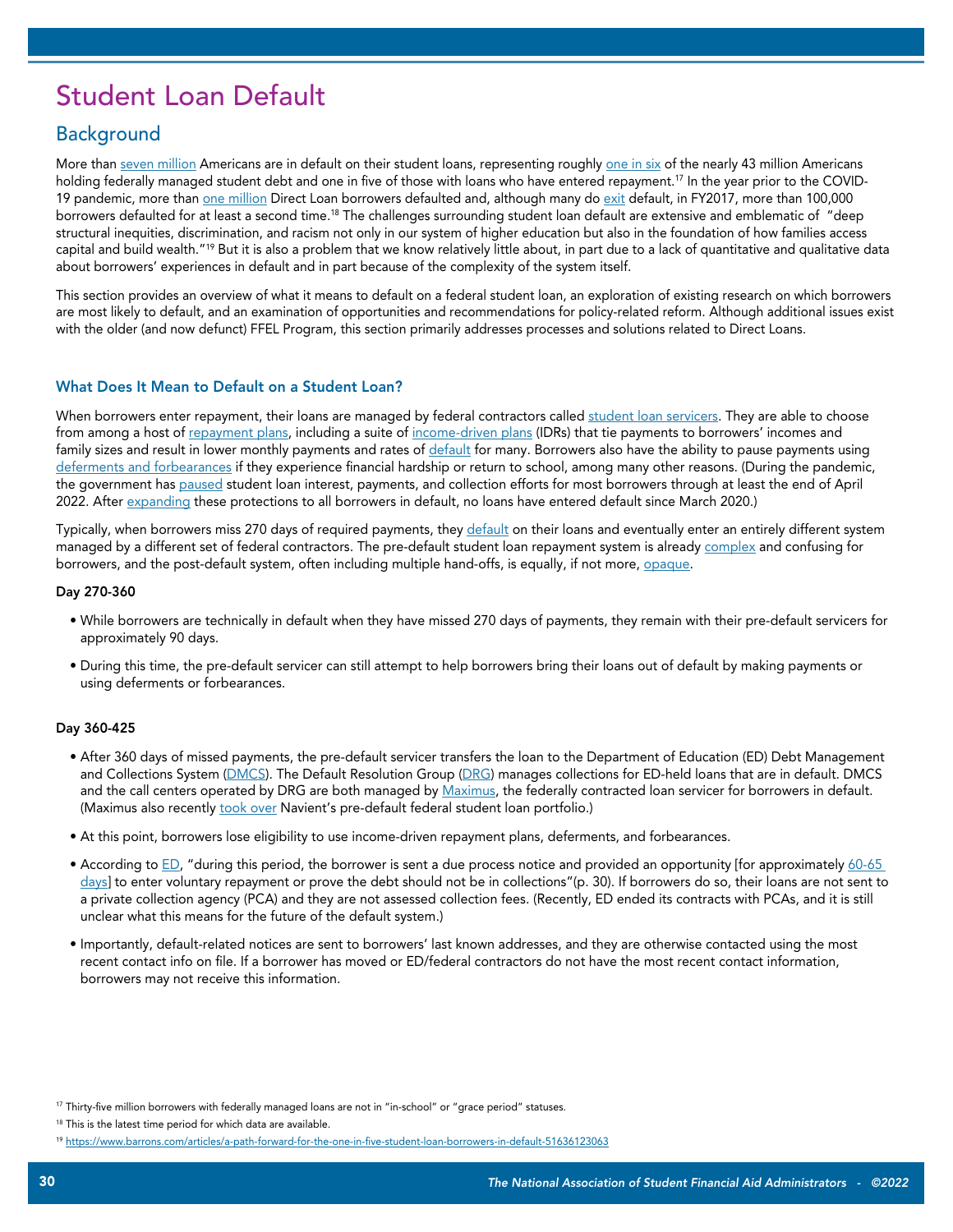#### Day 425+

- The [default](https://studentaid.gov/manage-loans/default) is reported to national credit bureaus.
- Previously, loans would have been assigned to a PCA.
- The processes for initiating Treasury offset of tax refunds and certain federal benefits and garnishing borrowers' wages may begin.
- Borrowers are charged collection fees.
- ED may initiate litigation.

If borrowers exit default, they experience yet another hand off as their loans are transferred back to a pre-default servicer, which may be a different servicer than their previous pre-default servicer.

#### Who Is Most Likely to Default?

Research over the last few decades, but especially recently as more data have become available, has highlighted a host of groups that are more likely to default than their peers. Many of these borrowers come from traditionally underserved communities which often have multiple risk factors and have been [disproportionately](https://www.kff.org/medicare/press-release/the-covid-19-pandemic-has-hit-people-of-color-the-hardest-including-among-people-with-medicare/amp/) bearing the [brunt](https://www.census.gov/library/stories/2020/06/low-income-and-younger-adults-hardest-hit-by-loss-of-income-during-covid-19.html) of the pandemic. As a result, default can exacerbate existing financial insecurity and economic disparities.

[Several papers](https://www.brookings.edu/research/what-accounts-for-gaps-in-student-loan-default-and-what-happens-after/) have highlighted that 17% of first-time students (and [29%](https://www.americanprogress.org/article/new-federal-data-show-student-loan-crisis-african-american-borrowers/) of first-time students who borrowed) who began school in the early 2000s defaulted on their loans within 12 years. And borrowers continue to default beyond this period; one [analysis](https://www.brookings.edu/research/the-looming-student-loan-default-crisis-is-worse-than-we-thought/) suggests that close to 40% of these borrowers may ultimately default on their loans.

However, default is not a terminal status: The [median length](https://americanprogress.org/article/student-loan-defaulters/) of time to default once borrowers enter repayment is between two and three years, and the typical defaulter remains in that status for [almost three years](https://www.aei.org/research-products/report/federal-student-loan-defaults-what-happens-after-borrowers-default-and-why/). Importantly, many borrowers default more than once. A recent study [found](https://www.aei.org/research-products/report/federal-student-loan-defaults-what-happens-after-borrowers-default-and-why/) that, within five years of defaulting, 25% of borrowers re-default.

Populations most likely to default:

- Borrowers of color, particularly Black borrowers: Using the same dataset described above, researchers found that 12 years after entering college [approximately half](https://www.americanprogress.org/article/new-federal-data-show-student-loan-crisis-african-american-borrowers/) (49%) of Black borrowers defaulted compared to 21% of white and 36% of Hispanic or Latino borrowers (whose [rates of default](https://americanprogress.org/article/forgotten-faces-student-loan-default/) are also above the national average of 29%). In fact, this disparity exists even among those who complete a bachelor's degree. According to one study, Black graduates default at [higher rates](https://www.brookings.edu/research/the-looming-student-loan-default-crisis-is-worse-than-we-thought/) than white borrowers who do not complete a degree or credential. These trends have [continued](https://americanprogress.org/article/continued-student-loan-crisis-black-borrowers/) over time and the gap in rates of default by race [remains significant](https://www.brookings.edu/research/what-accounts-for-gaps-in-student-loan-default-and-what-happens-after/) even when researchers control for a host of demographic and background factors like income, wealth, and college completion. In addition, American Indian or Alaska Native students also default at [disproportionately high \(41%\)](https://americanprogress.org/article/forgotten-faces-student-loan-default/) rates.
- Noncompleters: Students who borrow for but do not complete a degree or credential default at [higher rates](https://www.acct.org/files/ACCT8152 %28Fault Lines in Borrowing%29v3.pdf) than their peers who do, although students who complete a certificate also have [high rates](https://www.brookings.edu/research/the-looming-student-loan-default-crisis-is-worse-than-we-thought/) of default. One study [found](https://ticas.org/files/pub_files/ticas_default_issue_brief.pdf) that, among the group of students who started school in the early 2000s (as described above), those who dropped or stopped out "are more than twice as likely to have defaulted within 12 years as those who completed a credential within six years... (23% vs. 11%) [and that] this trend is true across all school types and student characteristics."
- Low-balance borrowers: [Relatedly](https://www.acct.org/files/Publications/2017/ACCT_Louisiana_Kentucky_Report_05-04-2017.pdf), [those](https://files.eric.ed.gov/fulltext/ED611020.pdf) with [less than \\$10,000](https://www.brookings.edu/research/the-looming-student-loan-default-crisis-is-worse-than-we-thought/) in debt have the highest default rates, often because they spend short amounts of time in school and do not complete a degree or credential. The typical nondefaulter [borrows](https://americanprogress.org/article/student-loan-defaulters/) approximately twice as much.
- [Nontraditional](https://www.brookings.edu/wp-content/uploads/2015/09/LooneyTextFall15BPEA.pdf), older, and independent borrowers: One [analysis](https://files.eric.ed.gov/fulltext/ED611020.pdf) indicates independent students default at high rates regardless of the amount borrowed and [another](https://www.gao.gov/products/gao-14-866t) underscores that borrowers over age 65, who might have decreased or fixed incomes in retirement, are also disproportionately struggling to repay.
- Low-income, low-wealth, and low-resource students: Borrowers with [low incomes](https://ticas.org/wp-content/uploads/legacy-files/pub_files/casualties_of_college_debt_0.pdf) and [fewer family resources](https://www.brookings.edu/research/what-accounts-for-gaps-in-student-loan-default-and-what-happens-after/) are more likely to default [no matter](https://www.acct.org/files/Publications/2017/ACCT_Louisiana_Kentucky_Report_05-04-2017.pdf) how much they borrow. Relatedly, [Pell Grant recipients](https://files.eric.ed.gov/fulltext/ED611020.pdf) both borrow more and default at higher rates than those who don't use Pell. Defaulters also often experience other forms of [financial insecurity](https://ticas.org/wp-content/uploads/legacy-files/pub_files/casualties_of_college_debt_0.pdf), including unemployment or volatile incomes, use [public benefits,](https://ticas.org/wp-content/uploads/legacy-files/pub_files/casualties_of_college_debt_0.pdf) or have [other forms](https://www.urban.org/sites/default/files/publication/98884/underwater_on_student_debt.pdf) of debt in collections.
- For-profit college attendees: Default trends among those who attend for-profit colleges are also cause for concern. Those who enroll at for-profits have [higher default rates](https://www.brookings.edu/research/the-looming-student-loan-default-crisis-is-worse-than-we-thought/) than those who attend public colleges (both 2- and 4-year) and private, nonprofit schools, often by several orders of magnitude. These trends persist [even after](https://www.brookings.edu/research/what-accounts-for-gaps-in-student-loan-default-and-what-happens-after/) controlling for demographic and other background characteristics.
- Other populations: [Student parents,](https://americanprogress.org/article/student-loan-default-crisis-borrowers-children/) [veterans](https://americanprogress.org/article/forgotten-faces-student-loan-default/), [first-generation college students](https://ticas.org/wp-content/uploads/legacy-files/pub_files/students_at_the_greatest_risk_of_default.pdf), and [students with disabilities](https://americanprogress.org/article/forgotten-faces-student-loan-default/) all also have above-average rates of default. Relatedly, those most likely to default often experience multiple risk factors and are also [more likely](https://files.eric.ed.gov/fulltext/ED611020.pdf) to borrow. For example, Pell recipients are more likely to be first-generation students and independent students. And while Black students and for-profit students each have high rates of default, one [analysis](https://americanprogress.org/article/new-federal-data-show-student-loan-crisis-african-american-borrowers/) highlights that 75% of Black students who drop out of proprietary institutions default.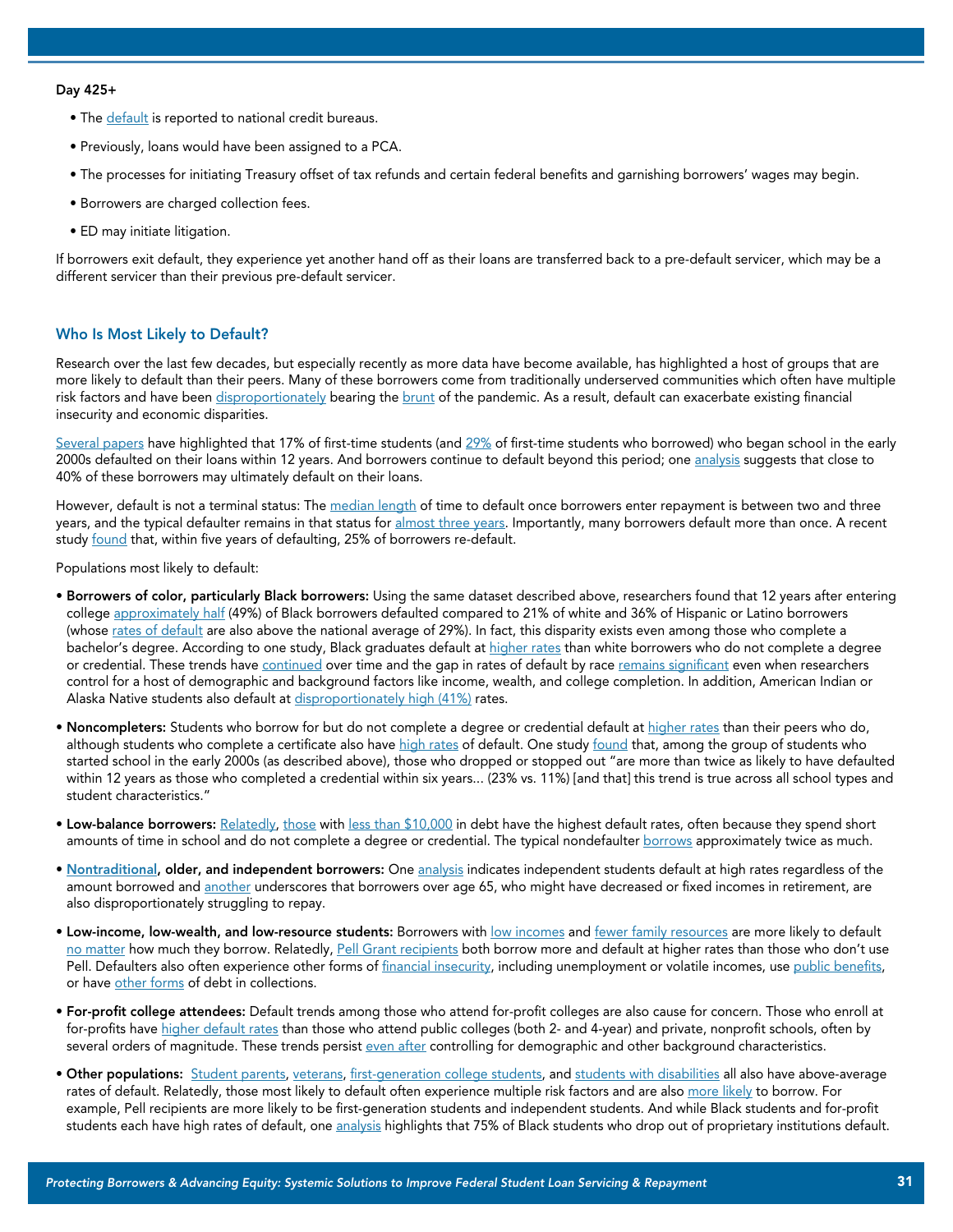A host of in-repayment behaviors, actions, and activities are correlated with default. For example, borrowers using IDR plans have [lower](https://files.eric.ed.gov/fulltext/ED611020.pdf) [rates](https://www.acct.org/files/Publications/2017/ACCT_Louisiana_Kentucky_Report_05-04-2017.pdf) of [default](https://www.cbo.gov/system/files/2020-04/56337-CBO-working-paper.pdf) than their peers enrolled in the standard plan. Entering an IDR plan often lowers borrowers' monthly payments, which directly contributes to lower levels of default. But those who are less likely to default may also be likely to seek out and use these programs.

As previously mentioned, there are also a host of in-repayment behaviors, actions, and activities correlated with default. For example, borrowers using IDR plans have [lower](https://files.eric.ed.gov/fulltext/ED611020.pdf) [rates](https://www.acct.org/files/Publications/2017/ACCT_Louisiana_Kentucky_Report_05-04-2017.pdf) of [default](https://www.cbo.gov/system/files/2020-04/56337-CBO-working-paper.pdf) than their peers enrolled in the standard plan. Entering an IDR plan often lowers borrowers' monthly payments, which directly contributes to lower levels of default. But those who are less likely to default may also be likely to seek out and use these programs.

Evidence is mixed on how often and when defaulters use deferments and forbearances, [indicating](https://www.pewtrusts.org/en/research-and-analysis/reports/2019/11/student-loan-system-presents-repayment-challenges) there are likely different repayment patterns among defaulters. [Some](https://files.eric.ed.gov/fulltext/ED611020.pdf) do not make payments or use pauses and thus default quickly after entering repayment, signaling high levels of financial distress and/or difficulties using, lack of awareness of, or the insufficiency of the tools available to help them avoid default. [Others](https://www.acct.org/files/Publications/2017/ACCT_Louisiana_Kentucky_Report_05-04-2017.pdf) default several years or more after entering repayment, potentially [signaling](https://ticas.org/wp-content/uploads/legacy-files/pub_files/casualties_of_college_debt_0.pdf) they are experiencing the same issues that arose for quick-defaulters but were able to make some payments or used tools to postpone default. A recent GAO study also [flagged](https://www.gao.gov/assets/gao-18-163.pdf) that when borrowers are encouraged (and choose) to use forbearances early in repayment, the cohort default rate (CDR) becomes a less effective accountability tool.

While rates of default differ significantly across some population subgroups, what is predictive of entering default is not always predictive of exiting default. For example, completers and noncompleters [exit default](https://www.aei.org/research-products/report/federal-student-loan-defaults-what-happens-after-borrowers-default-and-why/) at similar rates, according to one study. And Black and white defaulters bring their loans back into [good standing](https://www.brookings.edu/research/what-accounts-for-gaps-in-student-loan-default-and-what-happens-after/) at similar speeds. Low-balance borrowers tend to [exit](https://www.aei.org/research-products/report/federal-student-loan-defaults-what-happens-after-borrowers-default-and-why/) default more quickly than those with higher balances, largely because they have less to repay and the government has extraordinary powers of collection.

#### How Can Borrowers Exit Default?

Once in default, borrowers can exit by making voluntary payments (described in this section) or having funds involuntarily withheld (described in the next section).

- Full loan payoff: Borrowers can exit default by paying their full outstanding principal, interest, and any related collection fees. Such a large outlay of funds is likely to be a challenge for many.
- Rehabilitation: Borrowers can exit default by making nine payments within a 10-month period by entering a rehabilitation agreement. Once a borrower rehabilitates a loan, the default is removed from their credit report, though records of pre-default delinquent payments are not removed. Borrowers may only rehabilitate a loan one time.

Payments can be as low as \$5 per month and are based on:

- o An income-based repayment plan formula of 15% of the borrower's discretionary income, [defined](https://studentaid.gov/manage-loans/default/get-out) as "the amount of your adjusted gross income (from your most recent federal income tax return) that exceeds 150 percent of the poverty guideline amount for your state and family size."
- o Borrowers can instead [request](https://www.studentloanborrowerassistance.org/repayment/repaying-out-of-default/rehabilitation/) to make payments based on their incomes and expenses. This process typically lowers payments while a borrower is working to exit default, but it can also mean payments jump significantly when borrowers reenter repayment, since no repayment plans take expenses into account.
- A few additional, important notes about rehabilitation:
- o For borrowers in default, each month of the current pandemic-related payment pause [counts](https://studentaid.gov/announcements-events/covid-19/default) as a loan rehabilitation "payment" if the borrowers are in rehabilitation agreements, meaning borrowers eligible for a rehabilitation can currently bring their loans back into good standing without making any payments.
- o Borrowers in default are ineligible for federal student aid, but they can regain eligibility after making [six months](https://www.studentloanborrowerassistance.org/repayment/repaying-out-of-default/rehabilitation/) of rehabilitation payments, (although they will not exit default until completing all rehabilitation payments).
- o Borrowers in default who are having their wages garnished are eligible (one time) to have the garnishment lifted after making five [months](https://www.studentloanborrowerassistance.org/repayment/repaying-out-of-default/rehabilitation/) of rehabilitation payments (which must be made in addition to the existing wage garnishments). However, Treasury offsets will [continue](https://www.nclc.org/images/pdf/student_loans/voices-of-despair-seizing-eitc-in-pandemic.pdf) until the borrower has completed all rehabilitation payments.
- Consolidation: Consolidating existing loans into a new loan by making three on-time payments or enrolling in an income-driven repayment (IDR) plan is another option available to defaulted borrowers. This approach allows borrowers to exit default because their new consolidated loan is not defaulted. Similar to rehabilitation, certain loans are not eligible for consolidation and borrowers are usually only able to consolidate one time. Unlike with rehabilitation, borrowers who exit default through consolidation do not have the default removed from their credit history. When a borrower consolidates, any months previously counted as qualifying payments toward IDR or PSLF are [typically lost](https://www.brookings.edu/research/three-ways-the-biden-administration-can-help-families-and-student-loan-borrowers-affected-by-the-pandemic/) because the consolidated loan is considered a new loan. Despite this drawback, borrowers with FFEL Program loans may benefit from access to IDR plans, PSLF, and other loan discharge options that become available through consolidation. ED is currently considering changes through an ongoing negotiated rulemaking process that would address this issue of pre-consolidation payments counting toward IDR and forgiveness under PSLF, and the issue is also being addressed through a temporary PSLF waiver.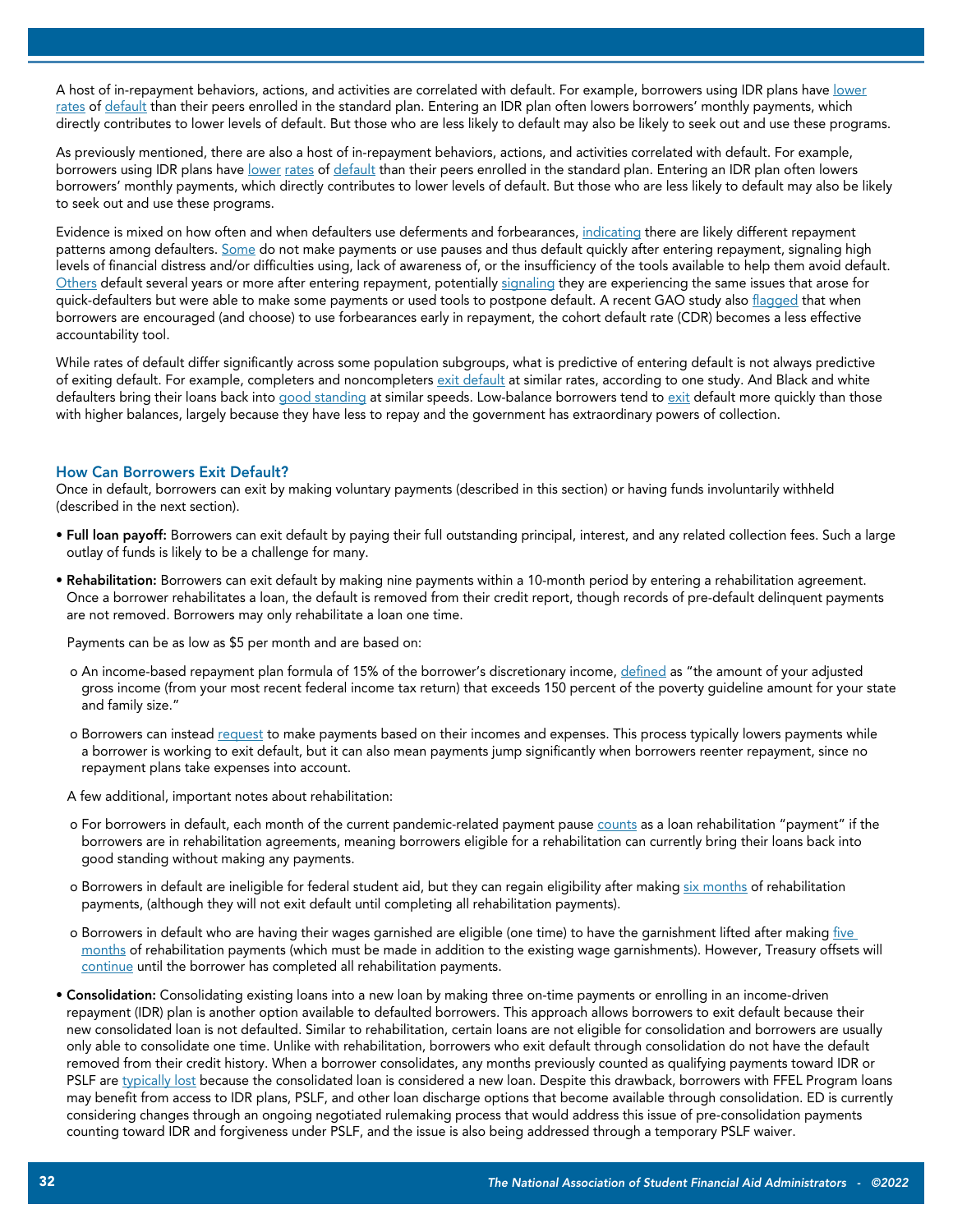Borrowers are [not](https://studentaid.gov/manage-loans/default/get-out) permitted to consolidate defaulted loans that are being collected via wage garnishment or "in accordance with a court order after a judgment was obtained" against them until those statuses have been lifted.

- Settlement agreements: [According to ED,](https://fsapartners.ed.gov/knowledge-center/faqs/loan-servicing-and-collection-frequently-asked-questions) "settlements and compromises are only available to defaulted borrowers and are intended as a last resort after other repayment options have been exhausted. Specific guidance related to settlements and compromises is confidential, given that publicizing this information is not in the best interest of the government as it could enable borrowers to reduce their repayments below the amount they can legitimately afford." However, recent research [indicates](https://www.aei.org/research-products/report/federal-student-loan-defaults-what-happens-after-borrowers-default-and-why/) settlements typically allow borrowers to pay slightly less than the total amount they owe.
- Discharge or cancelation: Borrowers in default may be eligible for existing loan cancelation programs, including for total and permanent [disability](https://studentaid.gov/manage-loans/forgiveness-cancellation/disability-discharge) (TPD) or **[borrower defense](https://studentaid.gov/borrower-defense/)** to repayment, among others.

#### What Are the Consequences of Default?

Borrowers face a host of severe [consequences](https://studentaid.gov/manage-loans/default/collections) when they default, and if they do not enter into an arrangement to voluntarily repay their defaulted loans, the government has vast powers of collection to compel payment (i.e., "involuntary" payments). While a handful of largely insufficient protections are built into this process — and borrowers can request hearings, account reviews, and exemptions or reductions for financial hardship — there is no time limit for collection on federal student loans and borrowers can have higher monthly payment amounts and shorter repayment periods while in default than when their loans are in the pre-default repayment system.

- Debt, including both principal and interest, immediately becomes due in full. This is called "acceleration," and it allows the full value of the borrower's debt to be collected simultaneously through multiple mechanisms.
- Borrowers lose access to benefits, protections, and federal aid. When borrowers default, they can no longer use IDR plans or access the related forgiveness, deferments, or forbearances. In addition, they become ineligible for other federal student aid under Title IV of the HEA and other federal aid programs, such as some that help with homeownership.
- Borrowers' wages can be withheld via Administrative Wage Garnishment (AWG). This is a process through which up to 15% of a borrower's disposable income can be collected from their paychecks until a loan is paid off, they exit default, or the wage garnishment is lifted (such as via rehabilitation). Borrowers are permitted to keep, garnishment-free, \$217.50 per week, which is the equivalent of working 30 hours per week at the federal minimum wage of \$7.25 per hour. However, policymakers and researchers have long indicated that the minimum wage is not a livable wage for families.
- Through the Treasury Offset Program (TOP), federal tax refunds, benefits, and refundable tax credits can be withheld. These resources are a lifeline for low-income families. Similar to AWG, these funds can continue to be withheld until a loan is repaid in full or a borrower otherwise exits default. Among other federal payments, benefits and tax credits can include the [Child Tax Credit;](https://library.nclc.org/starting-july-15-protecting-monthly-child-tax-credit-payments-creditors) the Earned [Income Tax Credit](https://www.nclc.org/images/pdf/student_loans/voices-of-despair-seizing-eitc-in-pandemic.pdf); and [Social Security payments](https://www.gao.gov/products/GAO-17-45) including retirement, survivor, and disability benefits. In general, the government cannot take more than 15% of **[benefits](https://www.studentloanborrowerassistance.org/collections/consequences-of-default-federal/collection-actions/benefits-offsets/)** and no amounts below \$9,000 per year (\$750 per month).
- Borrowers face negative credit bureau reporting. When borrowers miss 90 days of payments, servicers [report](https://studentaid.gov/manage-loans/default) the delinquencies to the national credit bureaus. Defaults are also reported and can stay on a credit record for up to seven years.

#### • In addition:

- o Borrowers can be charged collection fees as high as  $24\%$  of their loan balances,
- o The government may pursue litigation, and
- o Interest continues to accrue while a borrower is in default.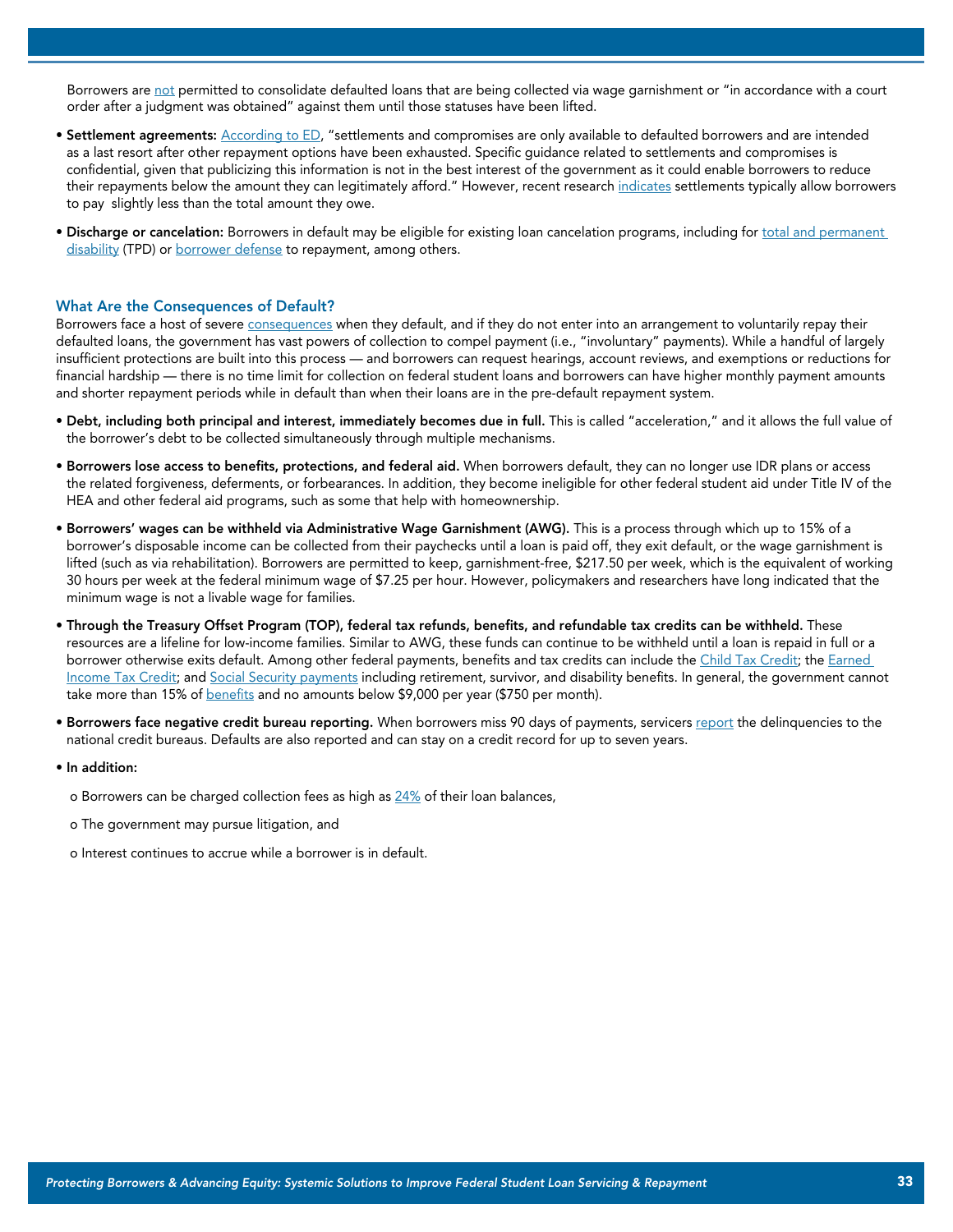#### Considerations for Improving Student Loan Default

The following section includes recommendations to improve the default system to be more borrower-friendly. These recommendations are grounded in three principles reflective of the objectives outlined in the Executive Summary.

- 1. Guardrails should be in place to help struggling borrowers avoid entering default altogether and make it easier for those who do default to return to good standing.
- 2. Default should be less punitive and should both minimize additional hardship and maximize support for struggling borrowers.
- 3. Borrowers who are able to meet their obligations should be incentivized to make monthly payments.

Though a primary goal of the recommendations offered is to help borrowers avoid entering default, there will always be individuals who don't make their monthly payments and, under the current system, will eventually default on their loans. There have been proposals to eliminate default entirely as a facet of the federal student loan system. While these proposals are justified in questioning the punitive nature of the existing default system, having a mechanism in place to ensure borrowers who are able to make monthly payments are incentivized to do so is critical. As such, we propose maintaining default as a status, with reforms to make default more borrower-friendly, less punitive, and easier to exit.

When proposing improvements to student loan default, it is important to recognize there are diverse types of borrowers who experience default. Many borrowers enter default because they are experiencing economic distress and are unable to make payments due to unique financial circumstances, even under an IDR plan. Others may be financially comfortable and simply choose to ignore their repayment obligation. While the latter of these groups is likely small, an effective default system is one that can incentivize high-earning borrowers to continue making their payments without placing overly punitive consequences on borrowers who are genuinely struggling, and target resources and support toward borrowers who need additional assistance.

A final group that is important to acknowledge are those borrowers who, despite persistent outreach from ED and servicers, are fully disengaged from the repayment system. These are borrowers who either never began making payments once they entered repayment or have not made a monthly payment over multiple months and years, and they are unresponsive to all communications from ED and their servicer. Although it is important to continue efforts to reengage these borrowers in the repayment system, there are limited policy levers available to help struggling borrowers who cannot be reached. The recommendations that follow aim to provide ample opportunities for borrowers to avoid entering default and, for those who still default, to minimize the punitive consequences that can be life-altering for vulnerable individuals.

### Recommendations

These servicing recommendations are put forth by NASFAA, the American Association of Community Colleges, the National Association of College and University Business Officers, Higher Education Loan Coalition, and NASPA - Student Affairs Administrators in Higher Education. Additional supporters of individual recommendations are listed below each recommendation.

#### Recommendations to Help Borrowers Avoid Default

Student Loan Default Recommendation #1: Bring all borrowers currently in default into good standing as part of the resumption of student loan repayment following the COVID-related suspension of monthly payments.

*This recommendation is also put forth by the National Consumer Law Center, the Center for American Progress, and New America Higher Education Program.*

ED should use its authority under the Higher Education Relief Opportunities for Students Act [\(HEROES Act](https://www.govinfo.gov/content/pkg/STATUTE-117/pdf/STATUTE-117-Pg904.pdf#page=1)) of 2003 to provide flexibilities that will help defaulted borrowers exit default through rehabilitation during the COVID-19 emergency.

- ED should allow defaulted borrowers to retroactively count each month of suspended payments, dating back to March 2020 when the national emergency began, as a qualifying rehabilitation payment. Borrowers should be automatically transferred out of default through this retroactive rehabilitation process by waiving the requirement that borrowers proactively elect to enter a rehabilitation agreement. Borrowers should be provided with the option to opt-out of retroactively rehabilitating their loans.
- Waive the one-time limit on rehabilitation to ensure borrowers who have already used rehabilitation to exit default are able to do so again, and borrowers who have never used rehabilitation will be able to access rehabilitation in the future.
- Minimize barriers and provide easier access to IDR enrollment for borrowers exiting default.
- o Through the HEROES Act, temporarily allow borrowers, including those exiting default, to self-certify their income and family size for IDR enrollment.
- o Allow borrowers whose loans were retroactively rehabilitated to count the months of paused payments following what would have been their 9- to 10-month rehabilitation period toward forgiveness retroactively.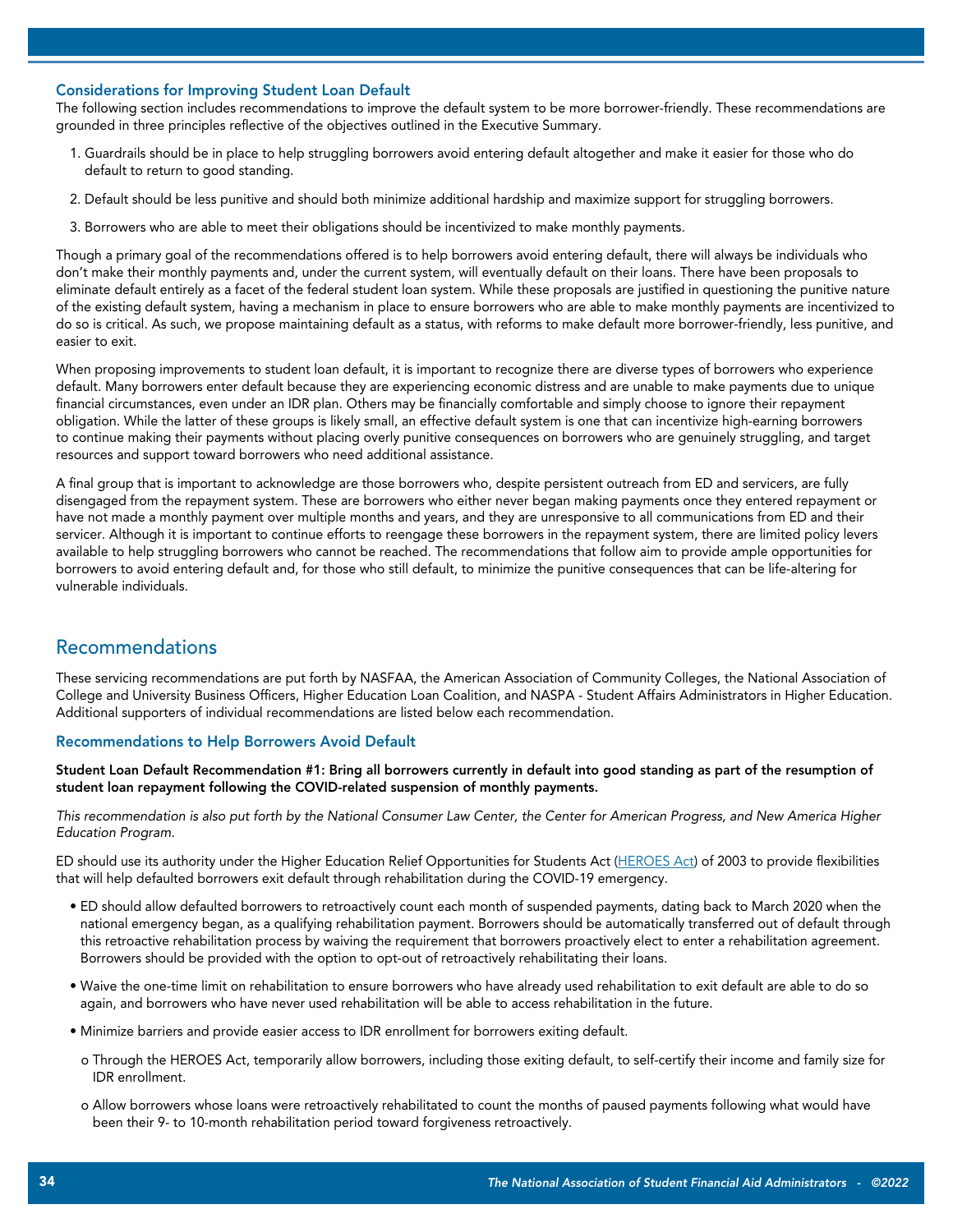o Employ a robust and targeted outreach campaign aimed at ensuring borrowers removed from default at the end of the repayment pause do not re-default and experience additional punitive consequences. This should include repeated communications offering borrowers the opportunity to provide consent for ED to access their tax information and automatically enroll them in IDR.

Rationale: Some borrowers who were in default at the onset of the COVID-19 pandemic have since returned to good standing thanks to ED counting each month of the repayment pause as a qualifying rehabilitation payment. While this has helped borrowers to exit default if they were already in rehabilitation at the onset of the pandemic or began the rehabilitation process early in the national emergency, other defaulted borrowers who did not elect to or were not eligible to rehabilitate their loans during the payment suspension have not benefited from this flexibility.

The upcoming return to repayment offers an unprecedented opportunity for ED to help give borrowers experiencing the punitive consequences of default a fresh start. Taking steps to place all borrowers who are currently in default back into good standing is both good for borrowers and good for the federal student loan system because it reengages many individuals who have not interacted with the repayment system in years. To maximize benefits and give borrowers the best possible chance of success once in good standing, it is essential that ED allow these borrowers to exit default without seeing their interest capitalize. The one-time limit on rehabilitation should be waived to allow borrowers who have previously rehabilitated their loans to be able to do so again, and this automatic, retroactive rehabilitation should not count toward the one-time limit for those who have not previously used rehabilitation.

Enrolling in an IDR plan after defaulting [has been shown](https://files.consumerfinance.gov/f/documents/201705_cfpb_Update-from-Student-Loan-Ombudsman-on-Redefaults.pdf) to drastically reduce the likelihood that a borrower re-defaults, with those who enrolled in IDR five times less likely to default again. As such, ED should use its HEROES Act authority to make it easier for borrowers to enroll in IDR following this automatic/retroactive rehabilitation by temporarily allowing for self-certification of income and family size. While ED is planning to allow this for borrowers as they enter repayment after the current pause ends, it is essential to ensure this option is available for those exiting default.

Directing borrowers exiting default into IDR will also ensure the additional months of paused payments following the completion of their rehabilitation are counted toward IDR forgiveness. ED could also consider allowing borrowers whose loans were retroactively rehabilitated to retroactively count the months of paused payments following what would have been their 9- to 10-month rehabilitation period toward forgiveness, as if they had begun their rehabilitation at the beginning of the payment pause.

Though worthwhile, it is important to note that these recommendations would have significant financial implications for the Department and its contractors. Most notably, the loans of over 7 million people would have to be reassigned to a different servicer in order to automatically bring defaulted borrowers into good standing. This would require ED to pay servicers to manage these loans and ensure adequate oversight and resources to help these borrowers remain in good standing and avoid defaulting again once repayment resumes.

#### Student Loan Default Recommendation #2: Whenever possible, automatically enroll delinquent borrowers in income-driven repayment before they enter default.

- We have previously proposed providing borrowers with three repayment plans to choose from: a single IDR plan, a standard 10-year plan, and an extended 25-year plan (borrowers with graduate debt only). The automatic option is the IDR plan.
- For borrowers enrolled in a standard or extended plan who become delinquent, ED should begin the process of automatically enrolling the borrower in the IDR plan.
	- o When a borrower is 60 days delinquent, ED uses their income information on file at the IRS to send a personalized notice informing the borrower that:
		- $\blacklozenge$  They have lower monthly payments available to them under IDR.
		- $\blacklozenge$  They may apply for an economic hardship deferment, which would also pause their interest.
		- u Their credit will be negatively impacted after 90 days of delinquency, at which time their loan servicer will report the delinquency to the three major national credit bureaus.
		- u They have 60 days to either enroll in an IDR plan or make payments on their current plan. If they don't take any action by day 120 of delinquency (60 days after receiving the notice), they will be automatically enrolled in IDR.
	- o If the borrower has not acted on this information and is continuing to progress toward default by the time they are 120 days delinquent, they are automatically placed in an IDR plan.
	- o Once enrolled in IDR, if the borrower has a payment amount greater than \$0, they will be given 60 days to make a payment on their new IDR plan. If they have not made a payment in the first 60 days that they are enrolled in IDR (by day 180 of delinquency), they will be sent another notification about the opportunity to apply for an economic hardship deferment. If they still have not taken action by day 240, they will receive a final notification that they will enter default on day 270. If there is no action by then, the borrower will enter default after day 270.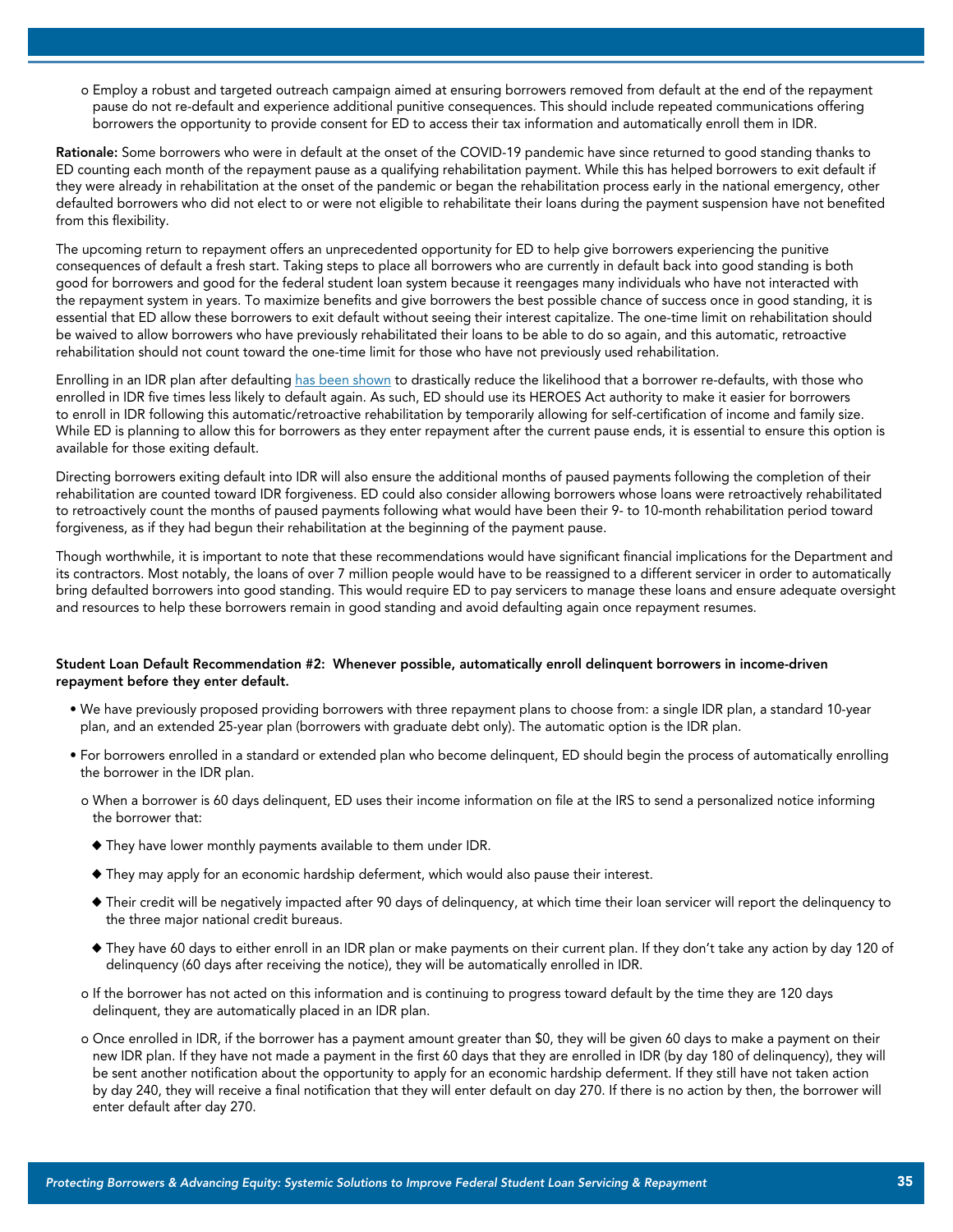• For borrowers enrolled in the IDR plan who become delinquent, ED will begin sending notices no less often than every 60 days reminding the borrower about the opportunity to apply for an economic hardship deferment. If there is no action on the borrower's part by day 270, they enter default. These notifications sent to delinquent borrowers by ED should be in addition to outreach sent by student loan servicers. To the extent possible, loan servicers should be enabled to access borrower contact information (such as the borrower's address) from the IRS to facilitate successful borrower contact.

Rationale: Research suggests potential benefits to automatically enrolling borrowers in IDR, particularly for the borrowers most likely to struggle in repayment. As previously mentioned, borrowers who do not enroll in an IDR plan upon exiting default are five times more likely to re-default. Because borrowers enrolled in IDR have a greater chance of success after exiting default than their peers enrolled in a standard plan, automatically enrolling delinquent borrowers in IDR will help many vulnerable borrowers remain in good standing and avoid the punitive consequences of default altogether. Once enrolled in IDR, the lowest-income borrowers — those with monthly payments of \$0 under an IDR plan — will continue to remain in good status and avoid default without having to pay anything each month. Many other borrowers with an IDR payment greater than \$0 will be able to comfortably make monthly payments of an affordable amount.

The process of enrolling borrowers in IDR should be as automatic as possible, minimize what is required of borrowers to the greatest extent possible, and rely heavily on the data-sharing provisions included in the FUTURE Act. The Department's proposal offered during the fall 2021 Affordability & Student Loans negotiated rulemaking committee would allow ED to automatically enroll borrowers who have not made a payment in 80 days in whichever IDR plan would result in the lowest monthly payment, if the data needed to calculate the borrower's payment can be accessed. Under this plan, ED could automatically place borrowers in IDR, without the borrower submitting an application, so long as the borrower has already consented to the disclosure of their applicable tax information. Allowing for automatic IDR enrollment for any borrower who has already consented for their tax returns to be shared will provide struggling borrowers with quick and seamless access to a safety net and will give them a chance to return to good standing before they default.

Although allowing ED to access tax information without borrowers first needing to opt into the data-sharing would be the most effective way of automatically enrolling borrowers in IDR, the FUTURE Act includes privacy provisions that require borrowers to give active consent for their tax data to be shared between the IRS and ED for the purpose of IDR enrollment. As a result, a consent process that is fast, easy, and straightforward is the linchpin to ensuring auto-IDR is a useful tool in assisting struggling borrowers.

ED's negotiated rulemaking proposal would require borrowers to consent to the disclosure of applicable tax information needed for automatic IDR recertification as part of completing a Master Promissory Note (MPN) when taking out a Direct Loan or applying for Direct Loan Consolidation. Requiring this consent as part of the MPN will ensure all borrowers taking out Direct Loans in the future have already provided the consent needed to be seamlessly enrolled in IDR. However, ED will still need to get consent from borrowers who are already in repayment in order to enroll those borrowers in IDR.

For borrowers already in repayment who have not yet given consent to having their tax information disclosed, ED has proposed requiring them to do so as part of their application to enroll in an IDR plan. Building consent into existing steps in the loan and repayment system will make the process of enrolling in IDR as automatic as possible for borrowers. ED will be able to automatically retrieve the tax returns of individuals who give consent as part of either signing an MPN or submitting an IDR application, meaning unmarried borrowers and married borrowers who filed jointly with their spouse will not be required to provide additional consent or take additional action in order to be automatically enrolled in IDR. However, because borrowers cannot be automatically enrolled in IDR without consenting to the disclosure of their tax information, individuals who have not provided consent on either an MPN or IDR application will need to take action to do so.

Two groups of borrowers should receive additional targeted outreach from ED to obtain the consent necessary for auto-IDR enrollment. The first is struggling borrowers who are already in repayment (i.e., they will not give consent through a new MPN) and do not apply to enroll in IDR on their own (i.e., they have not given consent through an IDR application). The second is married borrowers who filed their tax returns separately from their spouse rather than jointly. In these cases, even if ED has consent to access the borrower's individual tax information from either the MPN or IDR application, their IDR enrollment cannot be completed unless the spouse also gives consent for ED to access their tax information. While this requires additional action on the part of the borrower and is not as automatic as the enrollment of single and married borrowers who file jointly, this process is more streamlined than it is currently, and it strikes the important balance of ensuring individuals consent to disclosure of their tax information.

To help delinquent borrowers before the default, it is imperative that ED conduct proactive outreach to get consent from those who have not yet provided it and to notify borrowers if they need their spouse's consent to enroll in IDR. This outreach should include relevant links and instructions to make it as easy as possible for borrowers and spouses to provide necessary consent. Information on providing consent should be incorporated into the communications ED and servicers send to delinquent borrowers, including the notices sent to borrowers after 60 days of missed payments.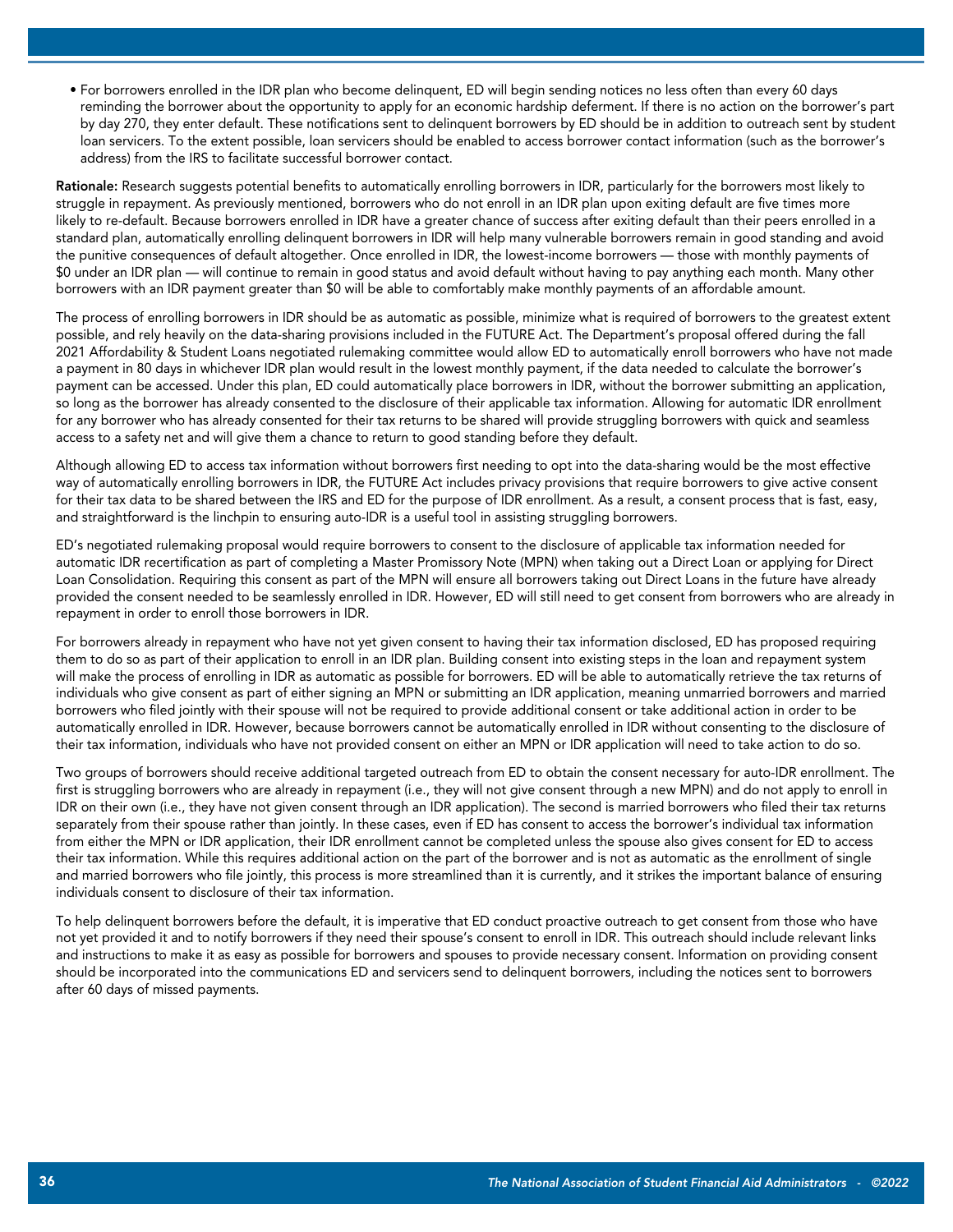#### Student Loan Default Recommendation #3: Develop additional safety nets for struggling borrowers who are still at risk of default despite being enrolled in income-driven repayment.

ED should increase the flexibility of IDR and the economic hardship deferment to ensure they are available to assist struggling borrowers in unique circumstances who are not able to make their monthly payments but either do not qualify for a \$0 payment through the standard IDR formula or are not eligible for IDR (i.e., parent borrowers). The increased flexibility should help prevent default by borrowers who have legitimate reasons for being unable to make payments, but still include enough guardrails to prevent fraud and abuse.

ED should:

- Create a process for IDR borrowers struggling to make monthly payments to request an adjustment in their monthly payment amount due to unique circumstances. Although there is an existing process for IDR borrowers with reductions in income to request a change in their monthly payment amount, ED should expand this process to allow for consideration of costs for necessary expenses that can be prohibitively high, such as medical bills or child/elder care, and allow a borrower's IDR payment to be adjusted to an amount that is reasonable based on their circumstances, including as low as \$0. The economic hardship deferment should also be modified to allow for consideration of expenses that impact a borrower's ability to make their monthly payments.
- Improve outreach and communication to delinquent borrowers and relevant state entities that assist struggling borrowers to ensure borrowers are made aware of and able to easily request a special circumstances IDR review or an economic hardship deferment.
- Ensure borrowers whose circumstances justify an economic hardship deferment continue to receive credit toward IDR forgiveness for each month they are in the deferment. This is currently happening, as specified in regulation, and should continue in a simplified, streamlined IDR system.
- Interest should not accrue for the duration of an economic hardship deferment. This should be the case for all loans, regardless of the type of loan and whether or not it is subsidized.
- Borrowers in an economic hardship deferment should be reevaluated annually to determine whether their circumstances justify remaining in deferment status.

Rationale: While automatic IDR enrollment as proposed above will act as an effective safety net to protect many struggling borrowers from slipping into default, there will likely be a small group of borrowers for whom even an IDR payment is unaffordable, putting them at risk of defaulting on their loans. Many of these borrowers are struggling to make their IDR payments as a result of unique circumstances, such as overwhelming medical bills or expensive child or elder care. Providing a process to evaluate these circumstances and make appropriate adjustments to a borrower's monthly payment amount will provide a lifeline to borrowers who are genuinely unable to make their payments, protecting them from the worst impacts of default and keeping them engaged with the repayment system until they're either back on solid financial footing or their circumstances allow them to return to a normal IDR payment amount. Modifying the economic hardship deferment to allow for similar consideration of expenses will provide struggling parent borrowers, who are not able to access IDR, with a safety net to get them through financial hardship.

This concept of accounting for unique circumstances is not unprecedented in the federal student aid landscape. When students have unusual situations impacting their federal student aid eligibility, financial aid administrators have the authority to use their professional judgment to evaluate those circumstances and, on a case-by-case basis and with appropriate documentation, adjust the student's FAFSA to more accurately assess their financial situation. The above proposal is essentially a "professional judgment" on the repayment end of the financial aid lifecycle, giving appropriate consideration to unique circumstances that impact a borrower's ability to make their monthly payments.

Designing and implementing a system to review and appropriately adjust payment amounts based on unique circumstances will require a careful and strategic process, and additional research is needed to inform the development and implementation of such a system. It is also worth noting that implementing these flexibilities would require ample resources and guidance for servicers, who would be responsible for conducting these reviews and determining when adjustments to a borrower's payment amount is appropriate, but the potential impact makes this investment worthwhile. ED would need to develop criteria and guidance to help servicers make determinations, achieving an appropriate balance between giving servicers the flexibility to address the unique needs of individual borrowers while also ensuring borrowers requesting adjustments receive similar treatment across servicers.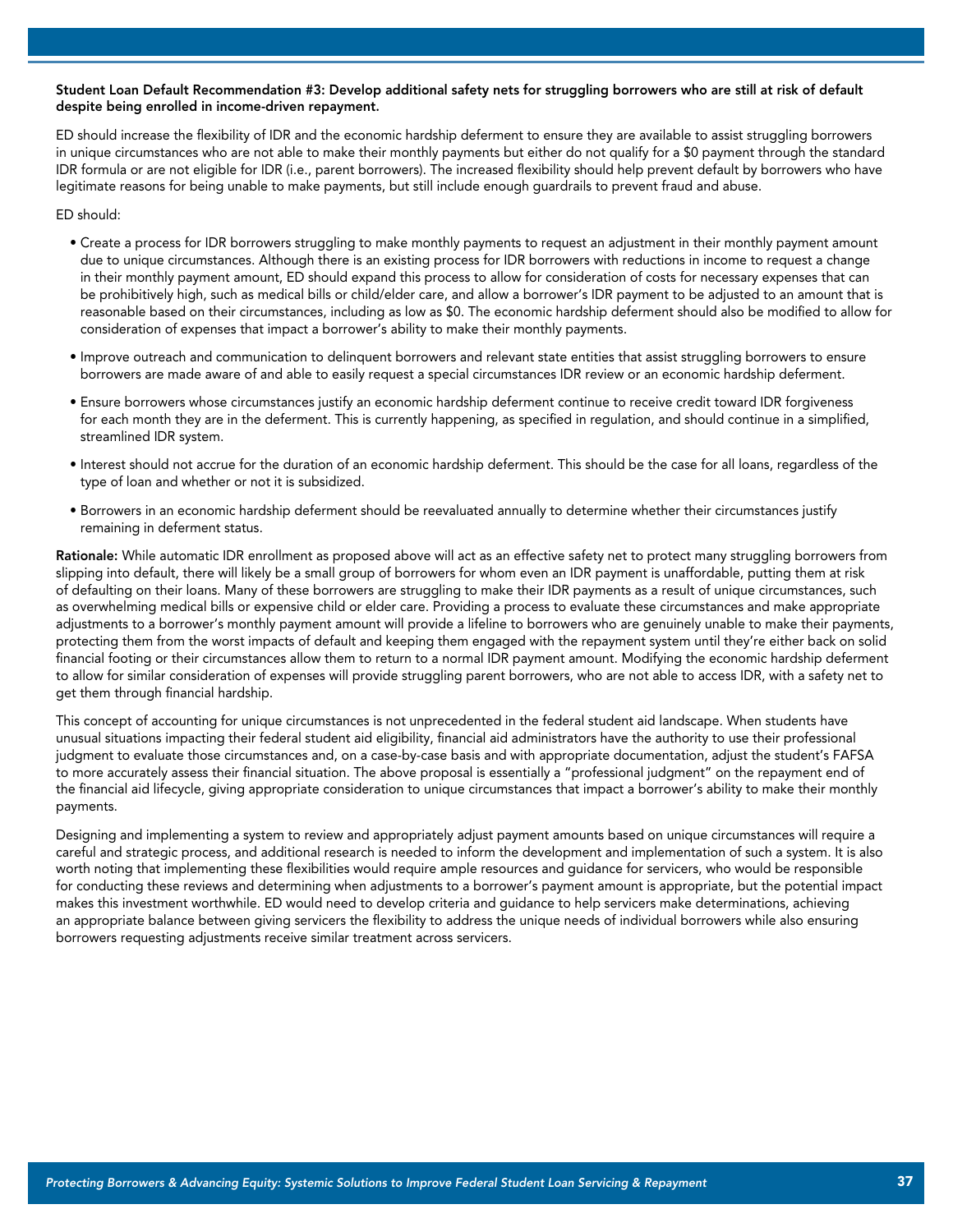#### Recommendations to Make It Easier for Borrowers to Exit Default

#### Student Loan Default Recommendation #4: Allow defaulted borrowers who enroll and make a payment in an income-driven repayment plan to immediately exit default.

Borrowers in default, who currently do not have access to IDR, should be able to enroll in IDR plans. We propose a new path for exiting default that allows defaulted borrowers to enroll in IDR. Under this plan, a defaulted borrower may enroll in an IDR plan and will be automatically removed from default status as soon as they make their first required payment. Once the borrower exits default, their Title IV eligibility will be restored and any use of Administrative Wage Garnishment or Treasury Offset Program will cease. The borrower must make nine monthly payments in their first 10 months in the IDR program to have their default record and default-related negative credit reporting removed from their credit history. Borrowers evaluated to have a \$0 IDR payment should automatically have the default and other defaultrelated negative credit reporting immediately removed from their credit history because they will not be expected to pay any amount during their first 10 months. Providing this pathway out of default for borrowers who make a required IDR payment minimizes barriers that could be especially challenging for borrowers with limited resources.

Borrowers who do not successfully make nine payments within the 10-month period (i.e., miss more than one monthly payment), will return to default status, although they will not have a new default appear on their credit history. The original default will remain on their credit history, and it will appear as if the borrower never exited default at all, similar to borrowers who begin but do not successfully complete loan rehabilitation.

We propose that this new pathway, which allows borrowers to exit default immediately by enrolling in and making a payment through an IDR plan, be available to borrowers only once. If a borrower does not make nine payments within the first 10 months and returns to default, or defaults again in the future, they will have other pathways to exit default, such as rehabilitation and consolidation.

Rationale: Allowing borrowers to enroll in IDR plans while in default is a common-sense proposal that will provide many of the repayment system's most vulnerable borrowers with a reasonable chance to return to good standing. Defaulted borrowers include many low-income individuals who were unable to make monthly payments due to loss of income or other financial hardship. These borrowers, many of whom likely would have avoided default in the first place had they been able to enroll in an IDR plan, have limited financial resources and will struggle to navigate existing pathways out of default. If allowed to enroll in IDR, some defaulted borrowers will have a \$0 monthly payment, and those whose monthly payment is greater than \$0 will find their payment amount affordable. It is counterintuitive to deny many of the system's most vulnerable borrowers access to the very tool that has been [proven](https://www.cbo.gov/publication/56277#_idTextAnchor008) to increase the likelihood of successful repayment outcomes.

Rather than forcing defaulted borrowers who enroll in IDR to go through nine months of rehabilitation before exiting default, this proposal provides a simple, direct pathway out of default that can be easily communicated and prevents borrowers from having to navigate the complexities of rehabilitation or consolidation. This approach eliminates barriers inherent in the complex and lengthy rehabilitation process, which decrease the chances a borrower will take action and increase the likelihood that they remain in default. This is especially true for those with limited resources.

Keeping in mind the importance of eliminating the overly punitive nature of our current default system, our recommendation to allow borrowers to access this pathway only once is motivated by a belief that there must be some consequence to entering default in order to motivate borrowers who are able to make their required payments and remain in good standing. This proposal provides borrowers with a chance to exit default quickly and easily after just one payment and, after nine monthly payments, no longer have their credit impacted by the default. This more streamlined pathway out of default will be especially effective for low-income borrowers, including those who have a \$0 payment. We believe it is reasonable to extend this "free pass" to all borrowers once, but we are concerned that allowing borrowers to utilize this pathway indefinitely will do little to incentivize high earners, who can afford to make their payments, to remain in good standing in order to avoid the consequence of default.

Removing the default from a borrower's credit history immediately after they make just one payment would create a system through which high-income borrowers would face no consequence for entering default. Delaying the removal of the default from the borrower's credit history is an important mechanism to incentivize high-earning borrowers, who are more likely to rely on credit than low-income borrowers. This is a worthwhile tradeoff because low-income borrowers will experience minimal harm from this delay as the record of the default will be completely removed from their credit history once they make nine IDR payments. An additional benefit of this proposal is that it will direct a much higher volume of defaulted borrowers into IDR, which has been [shown](https://www.cbo.gov/publication/56277#_idTextAnchor008) to reduce the likelihood that a borrower defaults again and ensures borrowers' payments immediately start counting toward IDR forgiveness.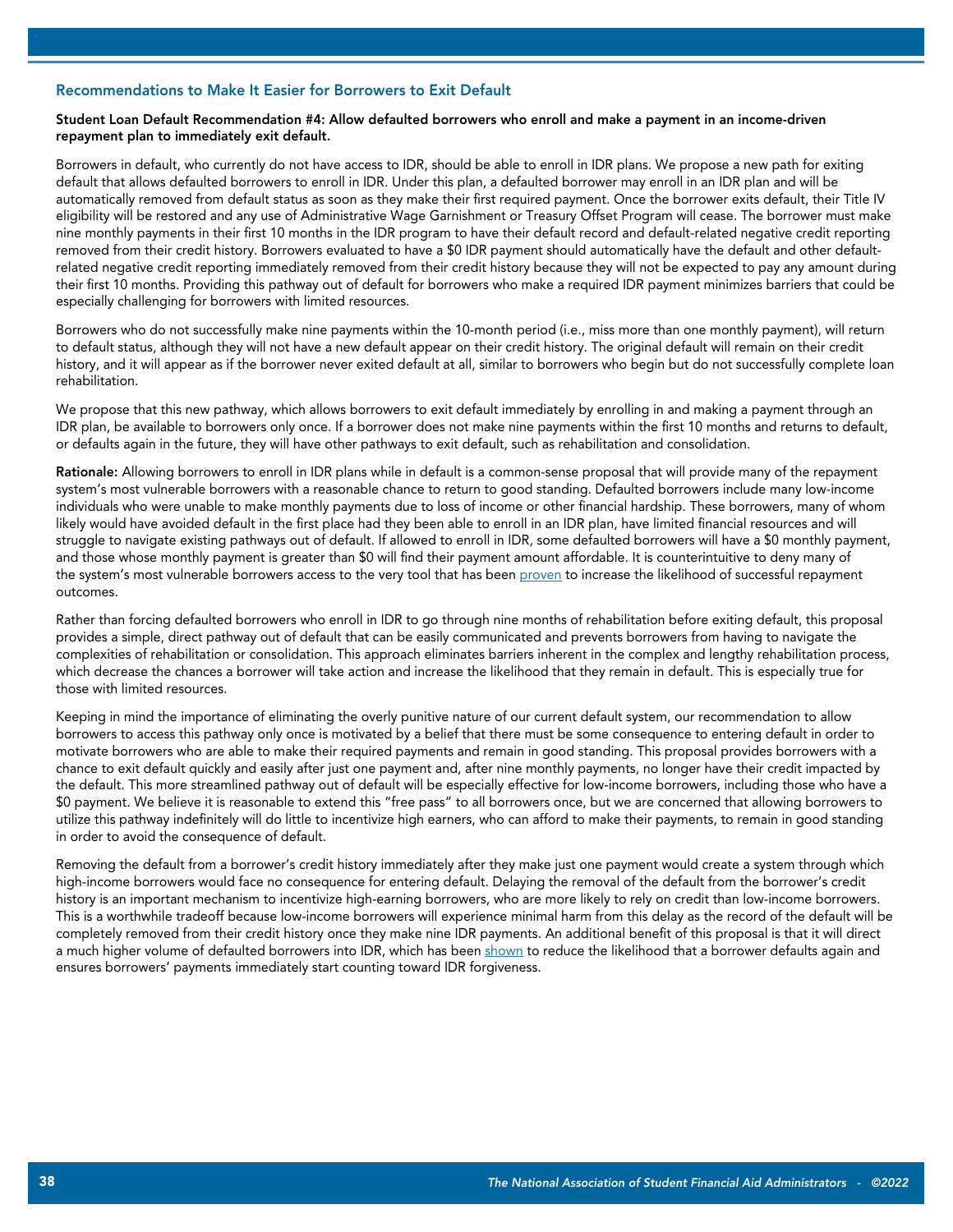#### Student Loan Default Recommendation #5: Remove the one-time limit on rehabilitation of defaulted loans.

*This recommendation is also put forth by the National Consumer Law Center.*

Borrowers should be allowed to rehabilitate their loans more than once, without fees or with minimal, standardized fees.

Rationale: Rehabilitation will remain a pathway out of default for those borrowers who first use the new IDR pathway proposed in Student Loan Default Recommendation #4 but do not make nine payments within the first 10 months and return to default, or those who do not wish to enroll in IDR to exit default. The one-time limit on rehabilitation was not introduced until the 2008 reauthorization of the HEA, which also included a new provision to allow removal of defaults from a borrower's credit history after rehabilitation. Before this time, borrowers were not limited in the number of times they could rehabilitate a loan. If maintaining borrower engagement is a primary goal of the repayment system, borrowers deserve more than one opportunity to exit default through rehabilitation.

#### Recommendations to Make the Default System More Borrower-friendly

#### Student Loan Default Recommendation #6: Eliminate acceleration of loan balances and use collections mechanisms only in extreme circumstances.

#### *This recommendation is also put forth by the National Consumer Law Center.*

As proposed in Default Recommendation #4, borrowers should be allowed to enroll in IDR and those who do not should pay no more under default than they do in an IDR plan. To achieve this goal, TOP should be used only in extreme circumstances, and borrowers with student loans in default should never experience a reduction or elimination of tax refunds intended to support low-income families and low-income workers, including the Child Tax Credit and Earned Income Tax Credit. The use of Administrative Wage Garnishment (AWG) should be limited, ensuring funds are only taken once borrowers have received a living wage.

Rationale: Currently, when a borrower defaults, their debt (both principal and interest) immediately becomes due in full. This process, called "acceleration," allows the full value of the borrower's debt to be collected simultaneously through multiple mechanisms, including withholding borrowers' wages via AWG and withholding federal benefits through TOP. The rationale behind acceleration is flawed and counterproductive to the goal of helping borrowers return to good standing and establish consistent repayment behaviors.

The current denial of access to other federal benefits is unnecessarily punitive and counterproductive, pushing struggling borrowers into worse financial circumstances. Low-income borrowers already struggling to make ends meet should not be burdened with additional financial stress caused by TOP and AWG, which can currently withhold federal means-tested benefits, tax credits, and wages that serve as lifelines for financially distressed families. TOP and AWG should only be used in extreme cases where a borrower who has the means to repay their loans is actively refusing to do so, and should not withhold funds from borrowers who are genuinely struggling or earning below a living wage. Additional research is needed to establish the best method of determining whether a borrower is truly unable to make payments or is simply unwilling to despite having the means to do so. However, with reliable income data and research-informed evaluation criteria, it should be possible for ED to develop a system to assess a borrower's ability to repay and define the "extreme circumstances" that justify use of TOP and AWG.

#### Student Loan Default Recommendation #7: Eliminate interest capitalization for borrowers exiting default.

#### *This recommendation is also put forth by the National Consumer Law Center and the Center for American Progress.*

Congress should ensure that entering or exiting default does not count as an interest capitalizing event. As recommended in the previous section, interest capitalization should be eliminated altogether for all borrowers, including borrowers in default as well as those moving between default and repayment. The Department does not currently capitalize interest when borrowers default or exit default on Direct and ED-held FFEL Program loans (except when borrowers exit through consolidation). Although ED [proposed](https://www2.ed.gov/policy/highered/reg/hearulemaking/2021/3eliminateintcap.pdf) regulatory language during the Affordability & Student Loans negotiated rulemaking committee to more permanently eliminate these default-related actions as capitalizing events, Congress should pass legislation that eliminates all interest capitalization, including for borrowers in default, to ensure this policy remains permanent.

Rationale: This paper previously recommended that interest capitalization be eliminated entirely, as capitalization unnecessarily increases the amount that borrowers must repay on their loans and runs contrary to the purpose of the federal student loan programs. The rationale that informed that recommendation holds true here; it is essential to ensure that borrowers in default, as well as those exiting default, also do not experience interest capitalization.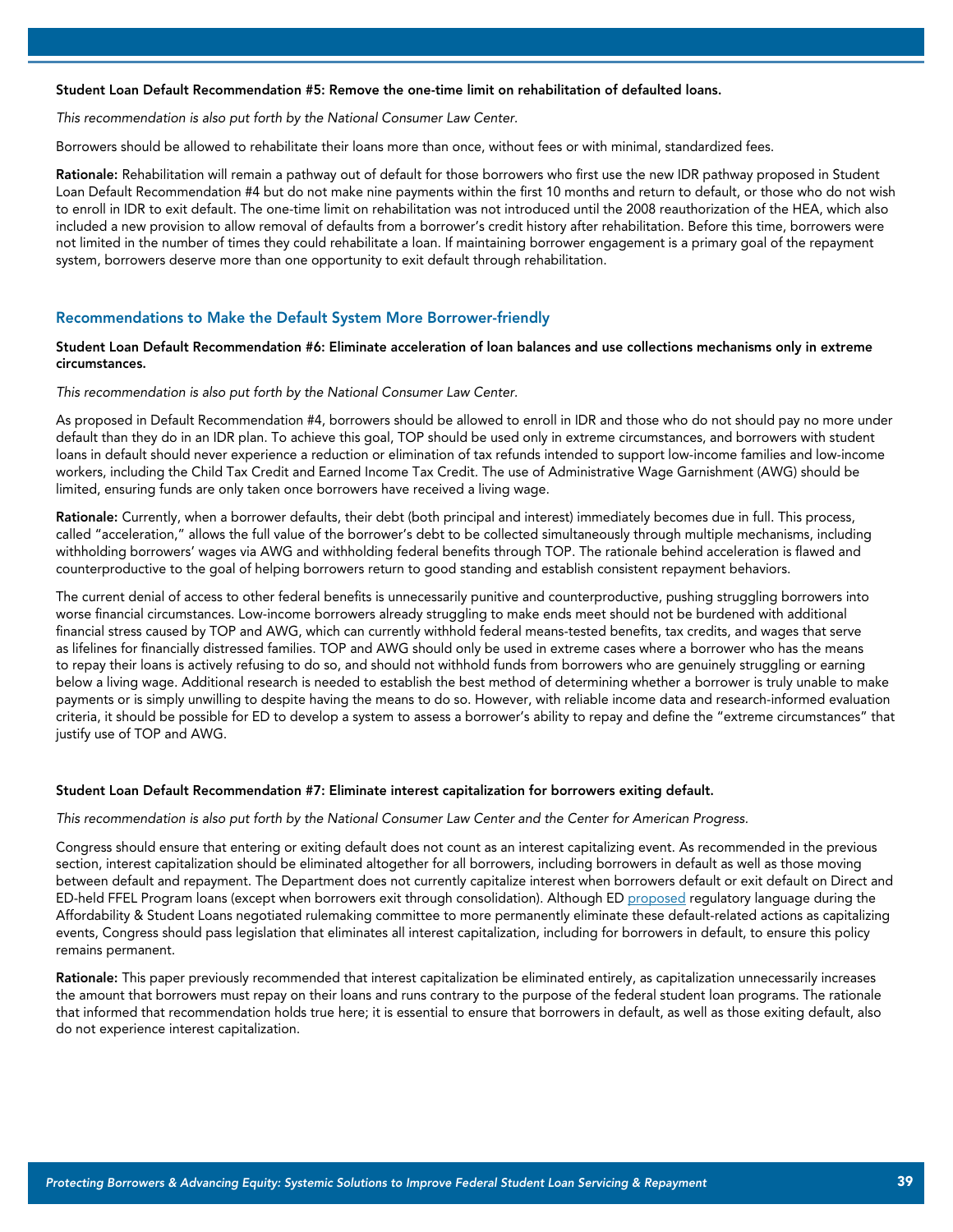#### Student Loan Recommendation #8: Delay credit reporting of default status to provide borrowers with additional time to return to good standing.

Currently, a borrower's default status is typically reported to national credit bureaus after Day 425. This credit reporting should be delayed for an additional 305 days, so the default is not reported until two years (730 days) after the borrower's loan becomes delinquent.

Rationale: In addition to the proposals in this section that aim to help borrowers avoid default altogether, this recommendation provides a further opportunity for borrowers to get in good standing before experiencing default-related consequences. With this delay, two years will pass between the time a borrower first becomes delinquent and when the default is noted on their credit report. This additional 305 days (roughly 10 months) will provide borrowers with a final chance to exit default and return to good standing — through the new IDR pathway proposed above (including sufficient time to make nine payments within the first 10 months), rehabilitation, or consolidation — before having a default appear on their credit history. This recommendation would only delay reporting of the default, and would not impact the credit reporting of missed payments leading up to the default, which begins at day 90.

Although the default itself would not appear on a borrower's credit report for an additional 10 months, lenders would be able to see recent delinquencies on a defaulted borrower's credit report. While some borrowers may eventually have the record of these pre-default delinquencies removed after exiting default (see Recommendation #9 below), continuing to report missed payments despite delaying the reporting of the default will ensure defaulted borrowers are not able to dig themselves into a deeper credit hole. Maintaining credit reporting as an eventual part of default is a mechanism to ensure borrowers who can afford to make their payments but choose not to, who are more likely to rely on credit than struggling low-income borrowers, are incentivized to make their payments.

#### Student Loan Default Recommendation #9: Remove default from the credit history of any borrower who exits default, and remove all default-related negative credit reporting the first time a borrower completes rehabilitation on a defaulted loan or exits default through the IDR pathway proposed in Recommendation #4.

- Borrowers who exit default through the IDR pathway proposed in Recommendation #4 should have the default and default-related negative credit reporting removed from their credit history if they make nine monthly payments within the first 10 months. Borrowers opting for this path who are determined to have a \$0 IDR payment should automatically have the default and other default-related negative credit reporting removed from their credit history immediately after enrolling in the IDR plan.
- Default should be removed immediately from the credit histories of all other borrowers once they exit default, whether through rehabilitation, consolidation, or fully paying off their balance.
- Borrowers should have other default-related negative credit reporting, such as delinquencies, removed from their credit history after the first time they rehabilitate their loans.

Rationale: Currently, a borrower can only have a default removed from their credit history if they rehabilitated their loans to exit default. Record of default remains on the credit histories of borrowers who exited default through consolidation or by paying off the balance of their defaulted loan in full. There is no clear rationale for this variability, and ED should remove default from the credit histories of all borrowers who exit default, regardless of the method used to do so.

Removing other negative reporting from the credit history of borrowers who exit default by completing rehabilitation will ensure payments previously missed on the loans they have now rehabilitated do not continue to harm their ability to purchase a car or rent an apartment. There have been proposals to remove all negative credit history, including delinquencies, once a borrower exits default, regardless of which path they use to do so. Removing all negative credit history for all borrowers would create inequity between the credit history provisions for those borrowers who resolve defaults versus those who are delinquent but do not default. For that reason, we recommend that the removal of all negative credit history only be extended on the first occasion that a borrower rehabilitates and to those who successfully exit default through the new IDR pathway.

#### Student Loan Default Recommendation #10: Streamline, standardize, and reduce collection fees.

*This recommendation is also put forth by the National Consumer Law Center.* 

Rationale: When borrowers default, they can be charged collection fees as high as 24% of their loan balances. ED should, at a minimum, ensure collections fees are lowered and streamlined to be less punitive toward borrowers. ED could also consider replacing the existing variety of penalties with a flat fee consistent across all borrowers, or consider eliminating collection fees entirely.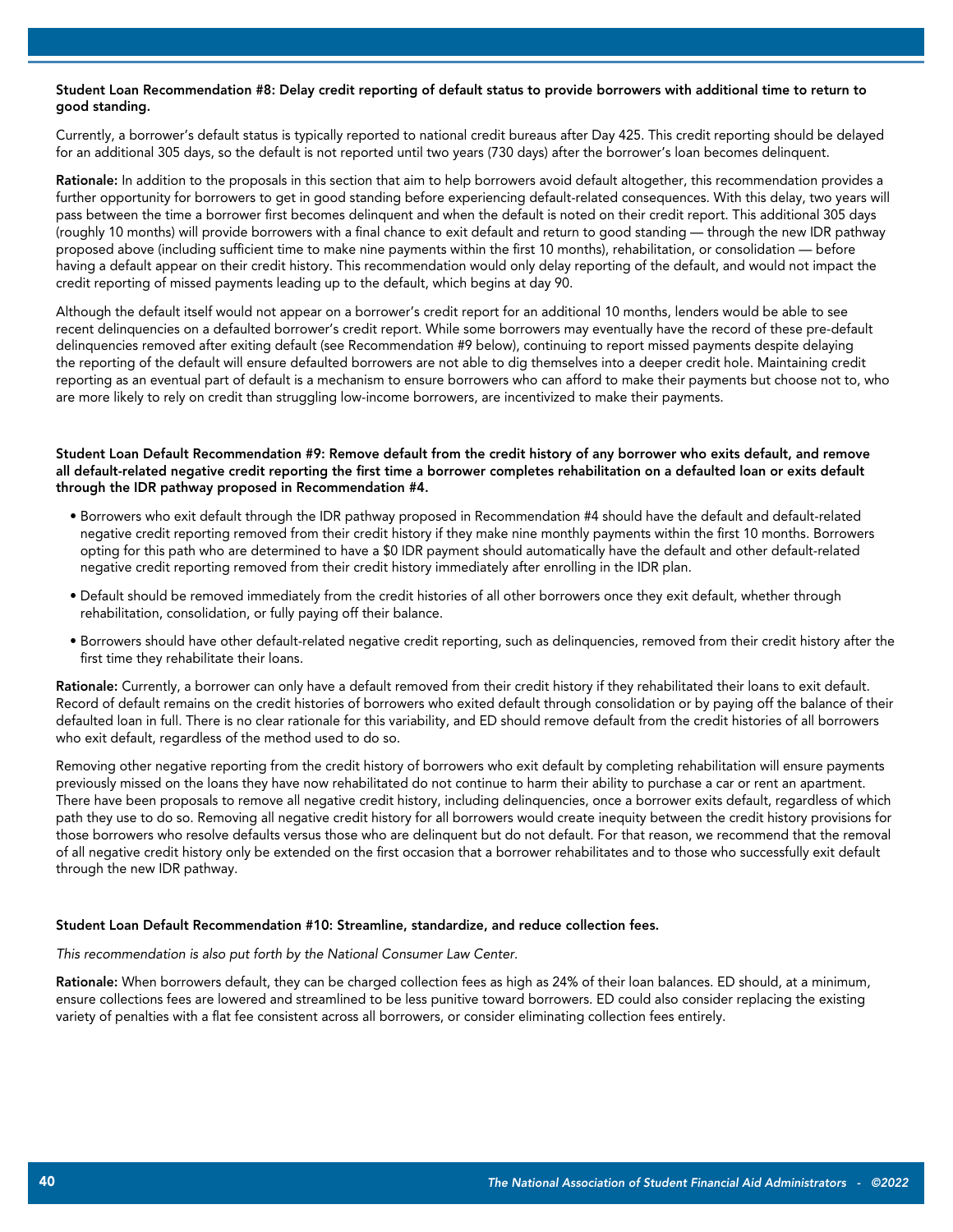#### Recommendations to Prevent Re-default

#### Student Loan Default Recommendation #11: Automatically enroll borrowers exiting default through consolidation into income-driven repayment before they return to repayment.

*This recommendation is also put forth by the National Consumer Law Center.*

Similar to borrowers entering repayment for the first time, borrowers who are exiting default and returning to repayment through consolidation should be automatically placed into an IDR plan unless they opt-out of IDR and select a different plan.

Rationale: Enrolling in an IDR plan after defaulting has been shown to drastically reduce the likelihood that a borrower re-defaults, with those who enrolled in IDR five times less likely to default again. Borrowers who exit default through the new IDR pathway proposed in this paper will already be enrolled in IDR, and those who exit through rehabilitation will have successfully made at least nine monthly payments on the repayment plan they have selected. For borrowers who exit default through another pathway, such as consolidation, automatic enrollment into IDR will ensure they are put into a plan with manageable monthly payments. Borrowers exiting default through consolidation should not have to go through the hassle of opting into an IDR plan

#### Student Loan Default Recommendation #12: Provide consistent, high-quality servicing to simplify and streamline transitions from default to repayment.

Borrowers should not be moved to a different servicer simply because they enter default status. They should remain with the same servicer throughout their entire time in repayment, including periods when they are in default or rehabilitation, unless the servicer is not adequately supporting the borrower. Additionally, as proposed in Loan Servicing Recommendation #2, Federal Student Aid should implement a single brand for all loan servicing operations and interactions with student loan borrowers using a single servicing system.

Even with a single servicing platform, ED should also ensure defaulted borrowers receive high-quality servicing and effective support by:

- Developing specific ways to monitor and measure the ability of servicers to work with and assist defaulted borrowers, paying special attention to re-default rates and IDR reenrollment rates for previously defaulted borrowers.
- Providing consistent direction, such as a common manual, for serving this population of borrowers.
- Having a mechanism to remove borrowers from servicers who do not show the ability to assist defaulted borrowers consistently and effectively.

Rationale: The Loan Servicing section of this report includes recommendations to ensure the quality of practices and treatment of borrowers does not vary from servicer to servicer. While these recommendations will go a long way toward ensuring high-quality servicing through the repayment lifecycle for all borrowers, the way servicers manage borrowers in default warrants additional scrutiny. Transferring a borrower from one servicer to another causes confusion and only exacerbates the unfavorable outcomes already experienced by struggling borrowers. Having the same servicer continue servicing the borrower throughout their entire time in repayment, including during periods where the borrower is in default or rehabilitation, will both provide consistency for borrowers and serve as a mechanism to incentivize highquality servicing.

While defaulted loans should not be transferred between servicers frequently, transfers are occasionally necessary or in the best interest of the borrower. If a servicer ends its contract with ED, all loan accounts in their portfolio must be transferred. There may also be instances where borrowers should be transferred away from servicers that have not proven successful in effectively assisting defaulted borrowers. Given the reality that loan transfers will always be necessary to some extent, having a single, uniform servicing platform will make these transfers more seamless for borrowers, mitigating the confusion and the resulting harm. Implementing a single brand for all loan servicing operations and all interactions with student loan borrowers using a single servicing system would be especially critical for borrowers who default.

Even with limited instances of loan transfers and a streamlined servicing platform, ED must put in place mechanisms to ensure defaulted borrowers receive high-quality servicing and get the right kind of help. This is particularly important when a borrower's original servicer wasn't successful at keeping them out of default in the first place.

# Conclusion

Over the past year, NASFAA and the coalition have worked to develop thoughtful, systemic, and targeted policy solutions to address some of the flaws in the current student loan system. We have accomplished work of extensive breadth and depth to address the shortcomings of the current student loan repayment and servicing systems that lead borrowers into financial hardship. While there is still more work to be done, we hope the 31 recommendations put forth in this report advance the conversation on student loan repayment. NASFAA looks forward to working with lawmakers and the higher education community to further explore and strengthen these proposals as we work towards achieving an improved student loan system for all borrowers.